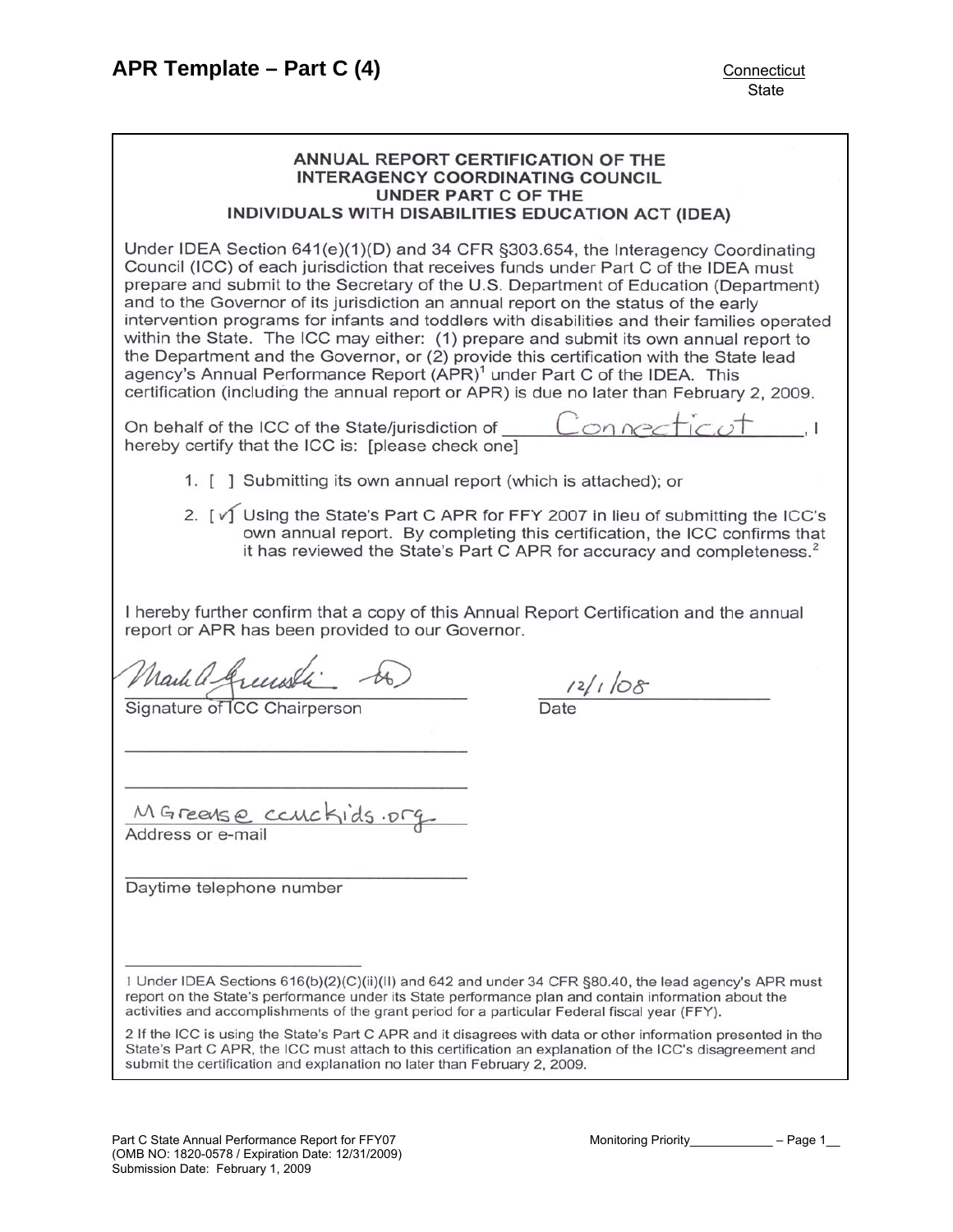## **Part C State Annual Performance Report (APR) for Federal Fiscal Year (FFY) 2007**

Throughout this document years are represented as '06-'07 representing the calendar year of July 1 of the first year ('06) to June 30 of the last year ('07) regardless of the federal fiscal year.

| $\mathbf{1}$   | Infants and toddlers receive the early intervention services on their IFSPs in a<br>timely manner.                                                                                                    | p. 3  |
|----------------|-------------------------------------------------------------------------------------------------------------------------------------------------------------------------------------------------------|-------|
| $\overline{2}$ | Infants and toddlers primarily receive early intervention services in the home or<br>in programs for typically developing children.                                                                   | p. 7  |
| 3a             | Infants and toddlers demonstrate improved: Positive social-emotional skills<br>(including social relationships)                                                                                       |       |
| 3b             | Infants and toddlers demonstrate improved: Acquisition and use of knowledge<br>and skills (including early language/ communication)                                                                   | p. 9  |
| 3 <sub>c</sub> | Infants and toddlers demonstrate improved: Use of appropriate behaviors to<br>meet their needs.                                                                                                       |       |
| 4a             | Families participating in Part C report that early intervention services have<br>helped the family know their rights                                                                                  |       |
| 4 <sub>b</sub> | Families participating in Part C report that early intervention services have<br>helped the family effectively communicate their children's needs                                                     | p. 14 |
| 4c             | Families participating in Part C report that early intervention services have<br>helped the family help their children develop and learn                                                              |       |
| 5a&b           | The percent of infants and toddlers birth to 1.                                                                                                                                                       | p. 18 |
| 6a&b           | The percent of infants and toddlers birth to 3.                                                                                                                                                       | p. 20 |
| $\overline{7}$ | Families of infants and toddlers referred to Birth to Three have an evaluation /<br>assessment and an initial IFSP meeting within 45 days.                                                            | p. 22 |
| 8a             | All children exiting Part C receive timely transition planning including IFSPs with<br>transition steps and services                                                                                  |       |
| 8b             | Notification to LEA of all children exiting Part C, if child potentially eligible for<br>Part B                                                                                                       | p. 27 |
| 8c             | All children exiting Part C receive timely transition conferences, if child<br>potentially eligible for Part B.                                                                                       |       |
| 9              | General supervision system (including monitoring, complaints, hearings, etc.)<br>identifies and corrects noncompliance as soon as possible but in no case later<br>than one year from identification  | p. 33 |
| 10             | Percent of signed written complaints with reports issued that were resolved<br>within 60-day timeline or a timeline extended for exceptional circumstances with<br>respect to a particular complaint. | p. 40 |
| 11             | Percent of fully adjudicated due process hearing requests that were fully<br>adjudicated within the applicable timeline.                                                                              | p. 41 |
| 12             | Percent of hearing requests that went to resolution sessions<br>(Not-applicable for Part C in Connecticut)                                                                                            | p. 42 |
| 13             | Percent of mediations held that resulted in mediation agreements.                                                                                                                                     | p. 43 |
| 14             | State reported data (618 and State Performance Plan and Annual Performance<br>Report) are timely and accurate.                                                                                        | p. 44 |
|                | Appendix 1 - Dispute Resolution Summary Table                                                                                                                                                         | p. 45 |

NOTE: If viewing this electronically, each indicator above is a hyperlink to a bookmark. To move between indicators type **Ctrl + g** and then type **ind#** where # is the indicator number (or **app#**.)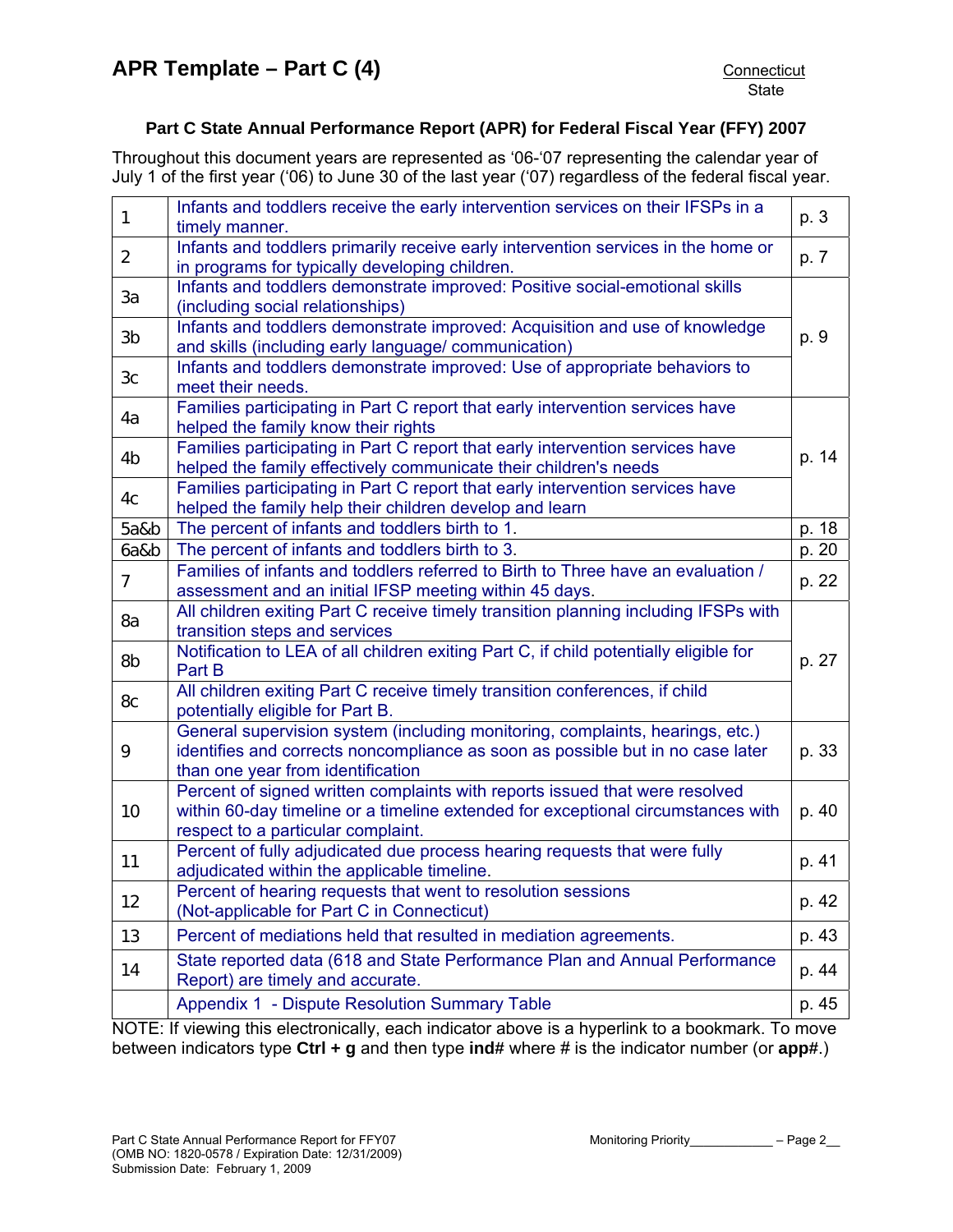## <span id="page-2-0"></span>**Part C State Annual Performance Report (APR) for Federal Fiscal Year (FFY) 2007**

## **Overview of the Annual Performance Report Development:**

A stakeholders' meeting was held on December 1, 2008 to review the proposed [APR.](http://www.birth23.org/state_performance_plans_and_annu.htm) The updated [APR](http://www.birth23.org/state_performance_plans_and_annu.htm) was also made available to all early intervention programs and parent groups and input was gathered at three statewide meetings during December, 2008. In December, the draft revised [APR](http://www.birth23.org/state_performance_plans_and_annu.htm) and [SPP](http://www.birth23.org/state_performance_plans_and_annu.htm) were posted on [Birth23.org.](http://www.birth23.org/) Revisions were discussed during a conference call with stakeholder in January 2009.

In addition to having Connecticut stakeholders review and revise the draft APR, the lead agency received thorough and helpful reviews from the National Early Childhood Technical Assistance Center (NECTAC), the North East Regional Resource Center (NERRC) as well as staff from the Data and Accountability Center (DAC) and the Early Childhood Outcomes center (ECO).

### **Monitoring Priority: Early Intervention Services In Natural Environments**

**Indicator 1:** Percent of infants and toddlers with IFSPs who receive the early intervention services on their IFSPs in a timely manner.

(20 U.S.C. 1416(a)(3)(A) and 1442)

#### **Measurement:**

Percent = [(# of infants and toddlers with IFSPs who receive the early intervention services on their IFSPs in a timely manner) divided by the (total # of infants and toddlers with IFSPs)] times 100.

Account for untimely receipt of services.

| FFY07              | <b>Measurable and Rigorous Target</b> |  |
|--------------------|---------------------------------------|--|
| 7/1/07-<br>6/30/08 | 100%                                  |  |

## **Actual Target Data for FFY07 (July 1, 2007-June 30, 2008):**

 $(2246 + 84) / 2369 = .98 \times 100 = 98\%$ 

Connecticut has made progress since the '05-'06 year (baseline 97%) and the '06-'07 year (97%).

On 6/15/08 there were 4271 children with IFSPs in Part C. Only 2369 of those children had at least one NEW service listed on their current IFSP. 2246 children received timely services (within 45 days from parent consent.) An additional 84 children received at least one service late due to a documented exceptional family circumstance beyond the control of the lead agency. The 84 were added to the numerator for a total of 2330 and kept the denominator.

This data was verified using emails to programs, data verification visits, focused monitoring, self-assessments, and the public reporting of data. In addition, as described more fully in the [SPPa](http://www.birth23.org/state_performance_plans_and_annu.htm)nd previous [APR,](http://www.birth23.org/state_performance_plans_and_annu.htm) Connecticut's real-time Birth to Three Data System contains built-in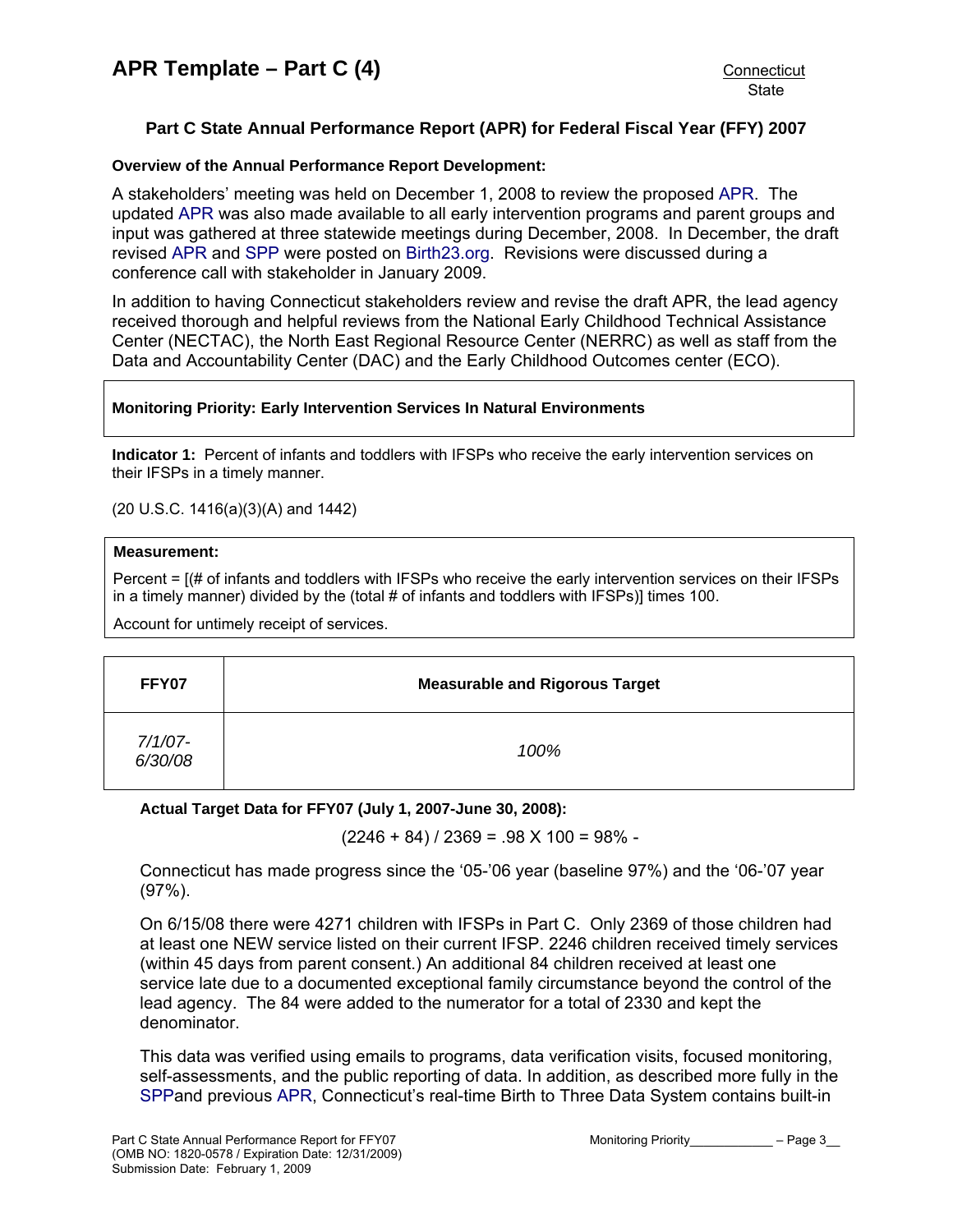reports, edit checks and alerts as well as a real-time "performance dashboard" that is available to local programs and lead agency. Based on user selected date ranges, the performance dashboard runs summaries by APR indicator and produces exception reports.

#### **Discussion of Improvement Activities Completed and Explanation of Progress or Slippage that occurred for FFY07 (July 1, 2007-June 30, 2008):**

There were 37 children remaining with at least one late service not due to documented extraordinary family circumstances. For the most part these were also beyond the control of the lead agency. The breakout by reason with ranges in days includes:

- 18 due to staff related issues including illness, vacation, maternity/paternity leave, unanticipated staff turnover, coordinating team visits, and sub-contractor challenges (range 47 - 110 days),
- 16 due to program error in understanding that it is 45 days from the IFSP meeting not from the projected start date as well as confusion about what counts as a *new* service  $(46 - 89$  days), and
- 3 due to delays in obtaining the primary physician's signature on the IFSP which is required in CT before new services can begin (range 53 - 126 days),

Connecticut has ensured that all children and families who did not receive the new services on their IFSPs within timelines ultimately received the service.

## *The timeline related child-specific non-compliance reported for this indicator in the '06-'07 APR and in this '07-'08 APR cannot be corrected retroactively. The state's efforts to prevent future non-compliance are described below."*

The only late service for 14 of the 37 children with late services (38%) was a visit scheduled to occur only 1 time per month. A missed new service was considered late (beyond 45 days) even if the families did not accept the offer to make-up the visit before the next month's visit. Programs were notified to pay closer attention to monthly visits.

The 37 children with at least one late service (not due to documented family circumstances) were enrolled in seven different programs. A root cause analysis revealed that of these 7 programs, one had its Birth to Three program director and fiscal director leave to start a new Birth to Three program that was selected in response to an RFP. A number of staff left the original program between developing IFSPs and beginning services. This affected nine of the 37 children. Sixteen children were served by the largest program in the state (during the '07-'08 year) with a corrective action plan (CAP) in place. Sixteen is an improvement for this program which also had a change in the program director just prior to developing the CAP. A third program had six children with at least one late new service. The remaining four programs had fewer than two children with a late service and all late services were only once per month services.

NOTE: Since the periodic reviews of IFSPs may occur very frequently or may span the full 6 months permitted by IDEA, the measurement, correction and subsequent verification of correction of systemic noncompliance for this indicator is very complex. Sufficient time must pass to assure that the same IFSPs are not being reviewed twice. For example:

According to the Part C APR FAQ dated 9/14/06 which was distributed at the National Accountability Conference, and posted at [http://spp-apr-calendar.rrfcnetwork.org/](http://spp-apr-calendar.rrfcnetwork.org/%20search/results/page/2/sort/default/query/FAQ)  [search/results/page/2/sort/default/query/FAQ](http://spp-apr-calendar.rrfcnetwork.org/%20search/results/page/2/sort/default/query/FAQ) (dated 1/15/08) states were informed that a "point in time" may be used for this indicator to determine whether all NEW services on those IFSPs are provided in a timely manner. Connecticut used 6/15/08 for this APR. That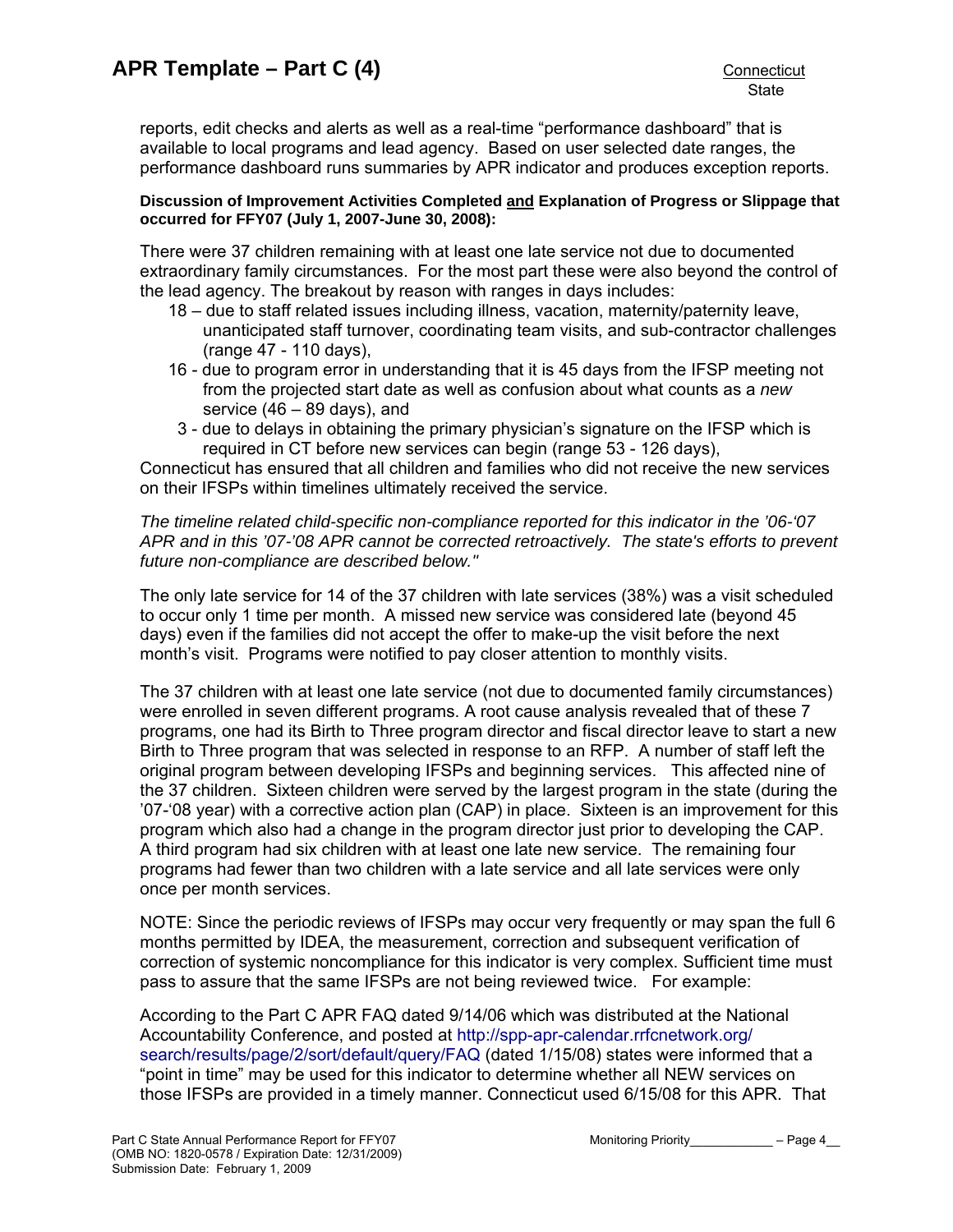point in time includes ALL children with initial IFSPs or periodic reviews that were in effect on 6/15/08. This means that for one of the children in that cohort, the IFSP meeting could have been held on 6/14/08 or as far back as 12/16/07 (six months before 6/15/08.) If a program wants to demonstrate systemic correction they have no option other than to wait 6 months until 12/15/08 to run their data in order to avoid using IFSPs already analyzed on 6/15/08. This is because for ALL children with IFSPs in effect on 12/15/08, periodic reviews could have occurred as far back as 6/16/08. Any point in time prior to 12/15/08 would overlap the 6 month period between 12/16/07 and 6/15/08. While Connecticut procedures support that ALL new services for ALL children should begin in a timely manner; it is important to acknowledge the complexity of this measurement.

*Response to OSEP letter and table regarding FFY06 APR* 

"In addition, in responding to Indicators 1, 7, and 8C, the State must specifically identify and address the noncompliance identified in this table under those indicators."

| Number of findings<br>made during the '06-<br>'07 year about this<br>measure                              | Number of<br>those findings<br>that were timely<br>corrected and<br>verified | When finding(s) that<br>were NOT timely<br>corrected were<br>verified/corrected | Number of findings<br>made during the '07-<br>'08 year about this<br>measure                              |
|-----------------------------------------------------------------------------------------------------------|------------------------------------------------------------------------------|---------------------------------------------------------------------------------|-----------------------------------------------------------------------------------------------------------|
| 5                                                                                                         | 5                                                                            | NA                                                                              | 10                                                                                                        |
| Number of findings<br>made during the '06-<br>'07 year about<br>requirements related<br>to this indicator | Number of<br>those findings<br>that were timely<br>corrected and<br>verified | When finding(s) that<br>were NOT timely<br>corrected were<br>verified/corrected | Number of findings<br>made during the '07-<br>'08 year about<br>requirements related<br>to this indicator |
|                                                                                                           |                                                                              | November '07                                                                    | 5                                                                                                         |

*Focused Monitoring* 

Of the five programs that received a focused monitoring on-site visit in the '06-'07 year using the Service Delivery priority area protocol, three had at least one finding of non-compliance identified based on the IDEA requirements determined to be related to this indicator. The lead agency canceled its contract with one program after a data verification visit completed in February, 2008. One program had two findings; both of which were corrected within one year and the third program only had one finding. That one finding (all periodic reviews occur at mandated times) was corrected 16 months from identification which was July 15, 2006 - November 1, 2007. The delay in reporting correction was an oversight on the part of the provider. No CAP or TA was required. [\(See Indicator 9 for the total number of findings.](#page-32-0))

Programs were grouped and ranked in December 2007 based on this indicator. One program was selected for an on-site visit using the Service Delivery priority area protocol. That visit did not occur until August 2008 as a result of scheduling Connecticut's external evaluation of its Focused Monitoring System. In addition, the Data Verification visit and contract cancellation mentioned below required substantial resources from the lead agency.

## *Birth to Three Data System*

The data system was modified to permit a real-time analysis of this data at the program level using a "performance dashboard" interface.

## *Data Verification*

Each time the Focused Monitoring rankings and annual reports were run, lists were sent to each program asking them to verify the data in the report. If the service was actually late, the program was required to explain the reason and to identify when the service began.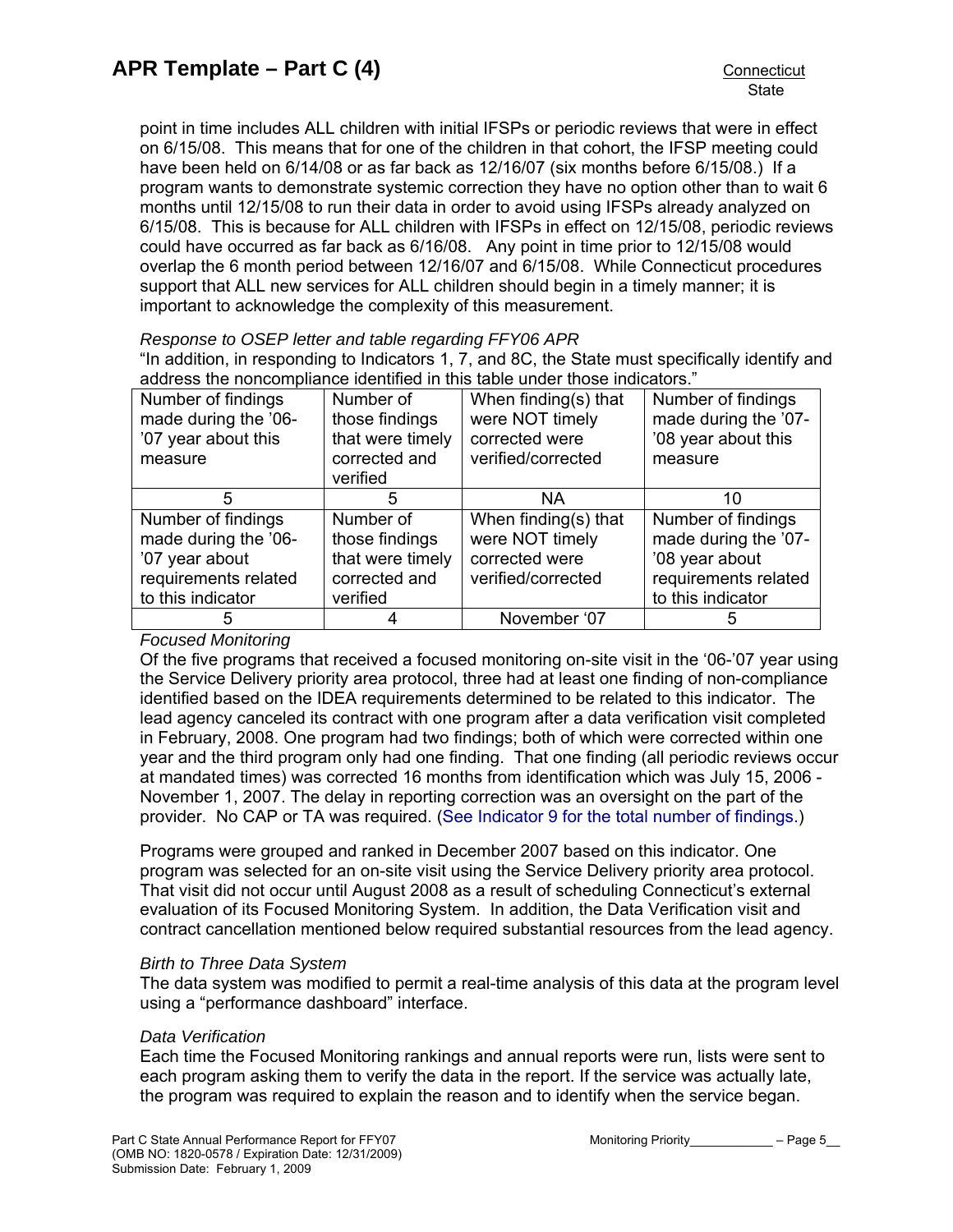A data verification visit was completed in February 2008 to a program that had received a Focused Monitoring visit in the '06-'07 year using the Service Delivery protocol. There were a number of findings from the Focused Monitoring visit, and the program reported that correction was made within one year. This was the third time this program's self – assessment and reported correction could not be verified by the lead agency and so in February the contract was canceled.

## *Biennial Performance Report (BPR)*

This indicator was added to the revised BPR in August 2007. Of the nine programs that completed a Biennial Performance Report in the '06-'07 year, three had at least one finding of non-compliance identified based on the IDEA requirements determined to be related to this indicator. All three programs corrected all identified non-compliance within one year. ([See Indicator 9 for the total number of findings.](#page-32-0))

Fifteen programs completed a BPR in the '07-'08 year. Six of the 15 had at least one finding of non-compliance identified due to be corrected in the '08-'09 year based on the IDEA requirements determined to be related to this indicator.

## *[Public Reporting of APR Data](http://www.birth23.org/state_performance_plans_and_annu.htm)*

The data for this indicator were posted by program in February 2008 on [Birth23.org](http://www.birth23.org/). In addition, data reports were routinely shared with the ICC.

## *Complaints*

There were 4 written complaints in the '06-'07 year. Two of the 4 were related to the timely provision of IFSP services. Two findings were made, both were all child-specific and were all timely corrected.

## *Determinations*

Two programs were determined to need assistance in Spring 2008 in part based on this indicator. Corrective action plans were developed to identify clear steps and timelines for correction.

## **Revisions, with Justification, to Proposed Targets / Improvement Activities / Timelines / Resources for FFY07 (July 1, 2007-June 30, 2008)** *[If applicable]*

#### *Biennial Performance Report (BPR)*

The entire BPR will be reviewed and modified in '08-'09 once Cohort II completes their selfassessments in September 2008.

## *Birth to Three Data System*

Connecticut is beginning to develop a new web-based data system and the new build will include enhancements for tracking and monitoring this indicator.

## *[Public Reporting of APR Data](http://www.birth23.org/state_performance_plans_and_annu.htm)*

Findings were identified based on this data in the '08-'09 year. The data by program for this indicator will be posted in February 2009 on [Birth23.org](http://www.birth23.org/) and shared with the ICC throughout the year.

## *Determinations*

Determinations will be made in March 2009 and this will continue to be an indicator used in that process.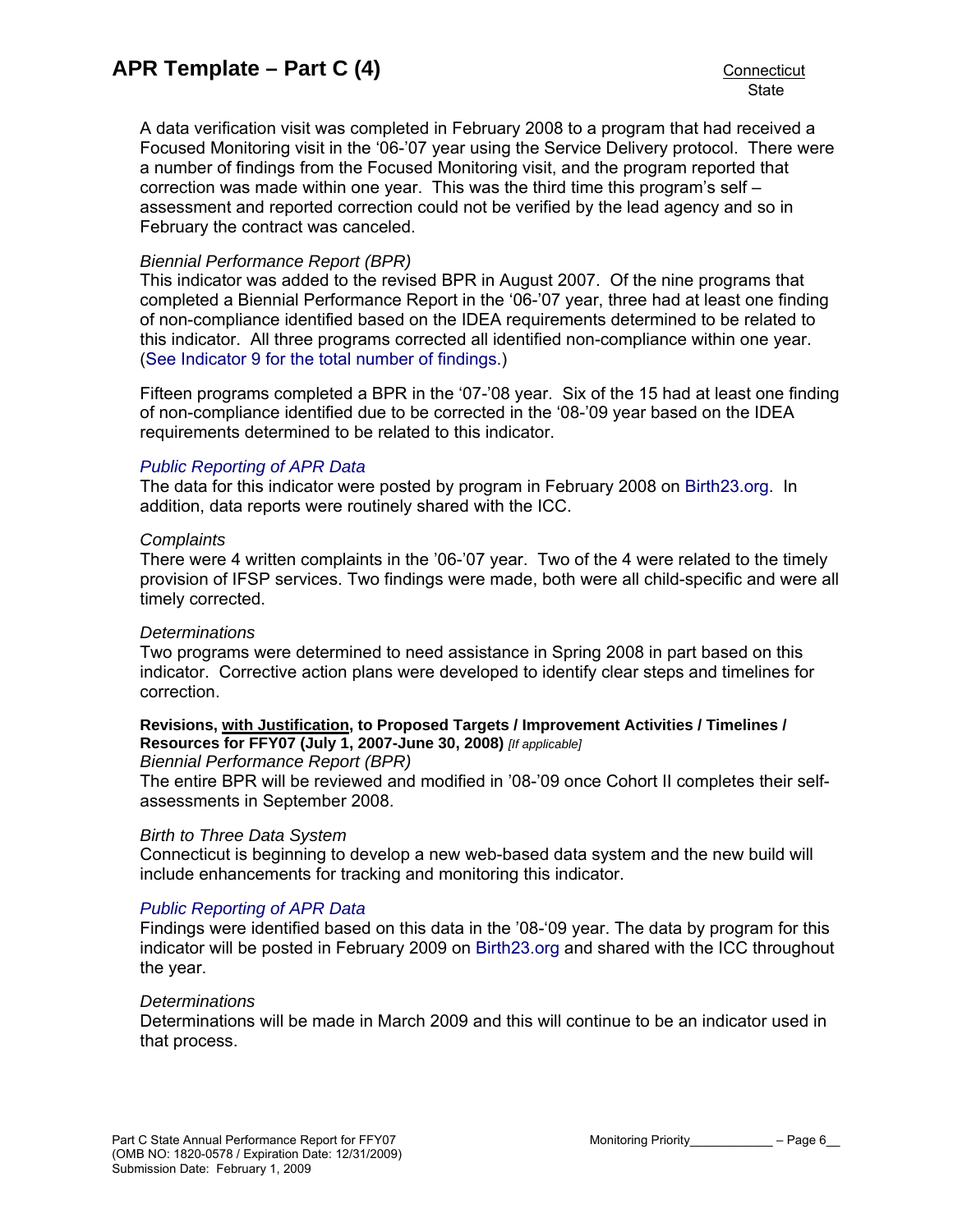# <span id="page-6-0"></span>**Part C State Annual Performance Report (APR) for Federal Fiscal Year (FFY) 2007**

## **Overview of the Annual Performance Report Development:**

Same process as described in Indicator #1.

## **Monitoring Priority: Early Intervention Services In Natural Environments**

**Indicator 2:** Percent of infants and toddlers with IFSPs who primarily receive early intervention services in the home or programs for typically developing children.<sup>[1](#page-6-1)</sup>

(20 U.S.C. 1416(a)(3)(A) and 1442)

**Measurement:** Percent = [(# of infants and toddlers with IFSPs who primarily receive early intervention services in the home or programs for typically developing children) divided by the (total # of infants and toddlers with IFSPs)] times 100.

| FFY07              | <b>Measurable and Rigorous Target</b> |
|--------------------|---------------------------------------|
| 7/1/07-<br>6/30/08 | 95%                                   |

## **Actual Target Data for FFY07 (July 1, 2007-June 30, 2008):**

Below is from the 618 setting tables submitted for children with IFSPs on December 1, 2007.

| PRIMARY SETTING OF INFANTS AND TODDERS, AGES BIRTH THROUGH 2 |                         |  |
|--------------------------------------------------------------|-------------------------|--|
|                                                              | $(3939+220)/4182 = 99%$ |  |
| TOTAL (ROWS 1-3)                                             | 4182                    |  |
| 1. HOME                                                      | 3939                    |  |
| 2. COMMUNITY-BASED SETTING<br>220                            |                         |  |
| 3. OTHER SETTING                                             | 23                      |  |

Connecticut maintains a high percentage since the '04-'05 year (baseline 99%), the '05-'06 year (99%) and the '06-'07 year (99%).

**Discussion of Improvement Activities Completed and Explanation of Progress or Slippage that occurred for FFY07 (July 1, 2007-June 30, 2008):** 

## *Focused Monitoring (FM)*

<span id="page-6-1"></span>-

The location of services, including the extent to which strategies are embedded into daily routines, is part of the FM protocols. As reported last year, one program monitored in the '06-'07 year was found to be providing services in a day-care center but the service was performed in a "motor room" and there were no justifications in the IFSPs. This resulted in a finding of non-compliance with individual child correction due by 8/1/07 and systemic correction due by 5/31/08. Program improvement strategies included revising the IFSPs, and submitting copies of all justifications as required. The program's service data, submitted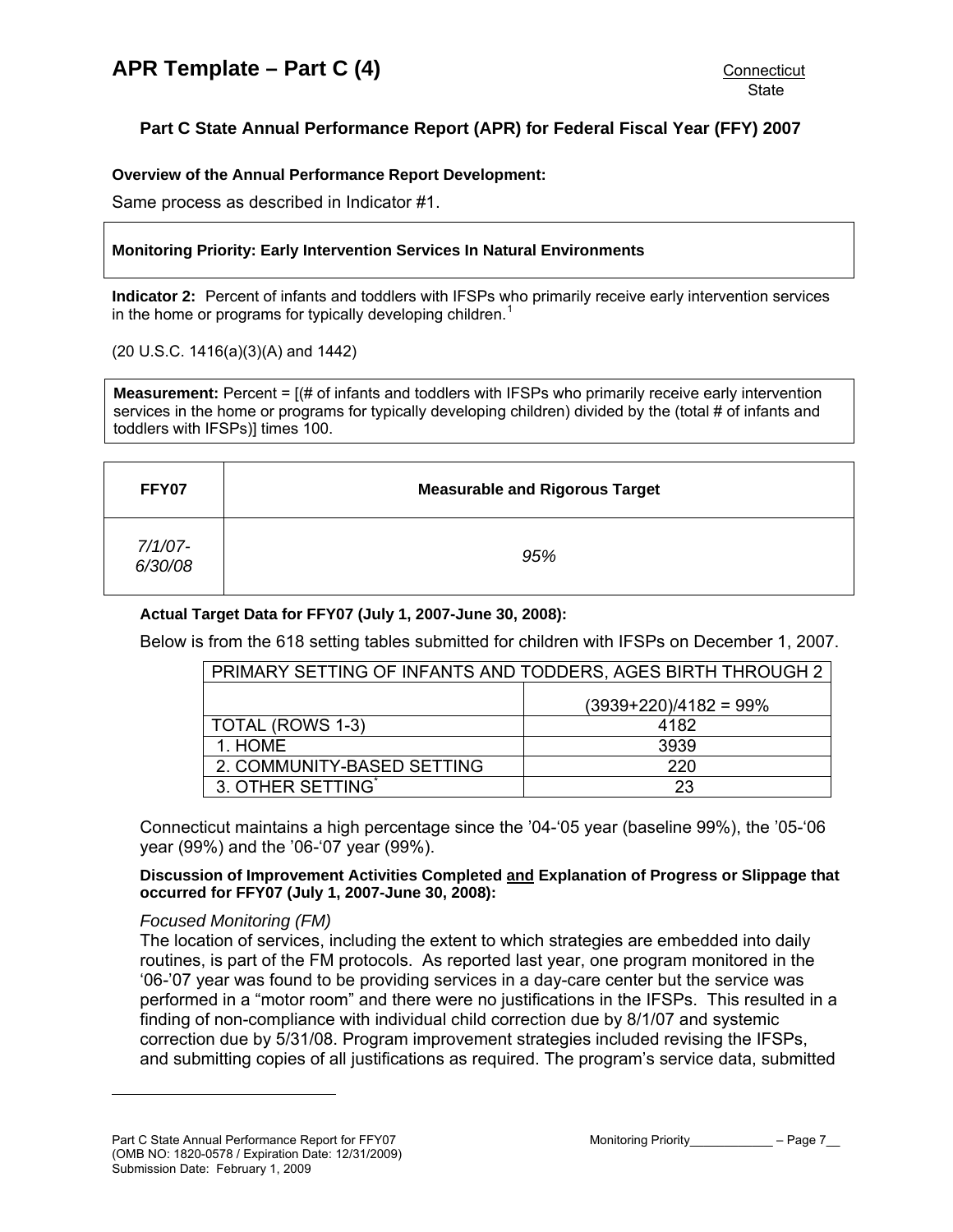**State** 

to the lead agency with their invoice, were analyzed for services provided in the community and the IFSP was reviewed. Systemic non-compliance was corrected within one year. This finding is included in Indicator 9.

### *Biennial Performance Report (BPR)*

Of the nine programs that completed a Biennial Performance Report in the '06-'07 year, none had any findings of non-compliance identified based on the IDEA requirements determined to be related to this indicator.

Fifteen programs completed a BPR in the '07-'08 year. None of the 15 had any findings of non-compliance identified based on the IDEA requirements determined to be related to this indicator due to be corrected in the '08-'09 year.

#### *[Public Reporting of APR Data](http://www.birth23.org/state_performance_plans_and_annu.htm)*

The data for this indicator were posted by program in February 2008 on [Birth23.org](http://www.birth23.org/). In addition, data reports were routinely shared with the ICC.

### *Correction of Identified Non-compliance*

As described above there was one finding that was timely corrected

| Number of       | Number of those | When finding(s)    | Number of       |
|-----------------|-----------------|--------------------|-----------------|
| findings made   | findings that   | that were NOT      | findings made   |
| during the '06- | were timely     | timely corrected   | during the '07- |
| '07 year about  | corrected and   | were ultimately    | '08 year about  |
| this measure    | verified        | verified/corrected | this measure    |
|                 |                 | NA.                |                 |
| Number of       | Number of those | When finding(s)    | Number of       |
| findings made   | findings that   | that were NOT      | findings made   |
| during the '06- | were timely     | timely corrected   | during the '07- |
| '07 year about  | corrected and   | were ultimately    | '08 year about  |
| requirements    | verified        | verified/corrected | requirements    |
| related to this |                 |                    | related to this |
| sub-indicator   |                 |                    | sub-indicator   |
|                 |                 | <b>NA</b>          |                 |

**Revisions, with Justification, to Proposed Targets / Improvement Activities / Timelines / Resources for FFY07 (July 1, 2007-June 30, 2008)** *[If applicable]*

Connecticut met its target, no revisions or justifications are required.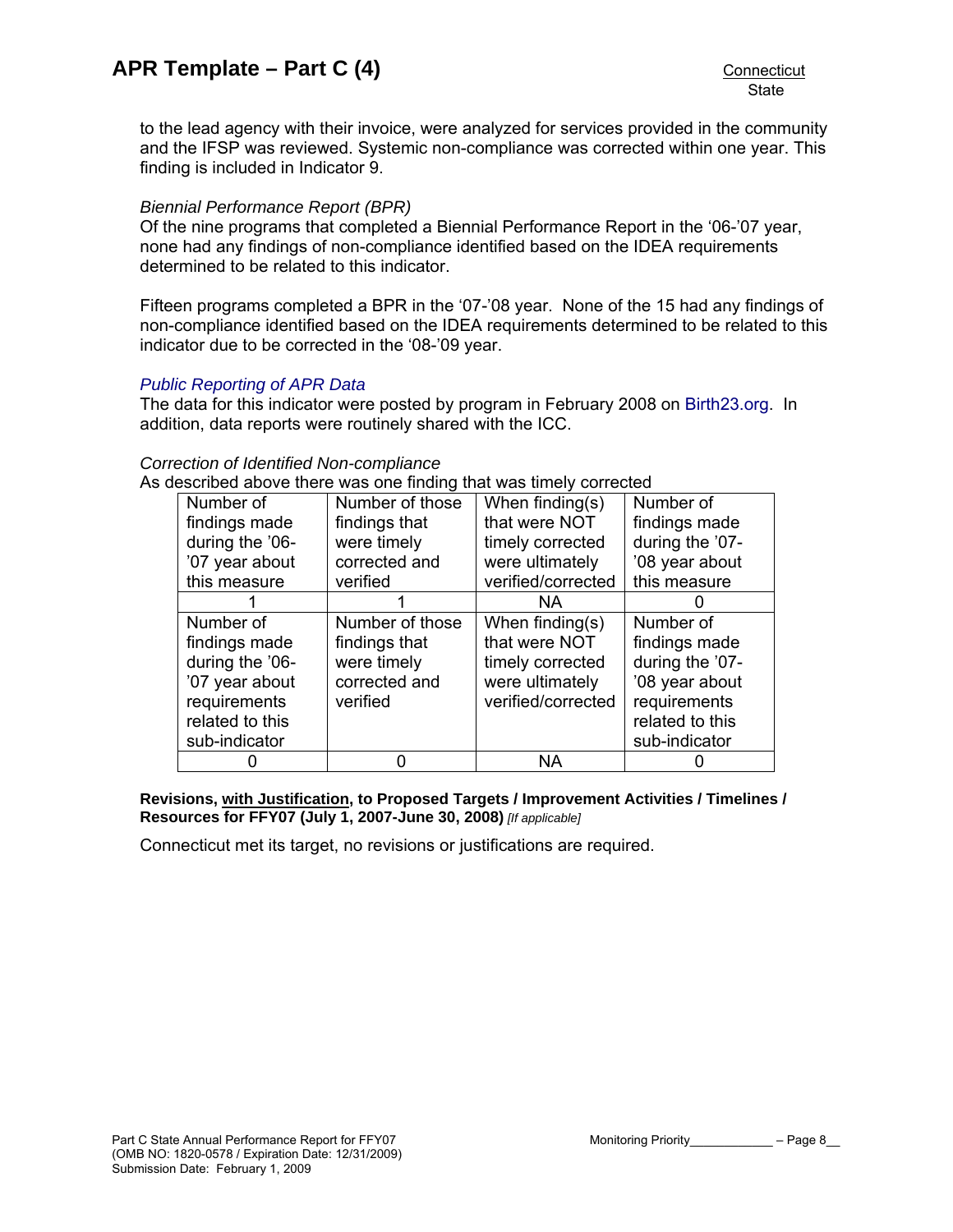# <span id="page-8-0"></span>**Part C State Annual Performance Report (APR) for Federal Fiscal Year (FFY) 2007**

**Overview of the Annual Performance Report Development:** Same as described in Indicator #1.

## **Monitoring Priority: Early Intervention Services In Natural Environments**

**Indicator 3:** Percent of infants and toddlers with IFSPs who demonstrate improved:

- A. Positive social-emotional skills (including social relationships);
- B. Acquisition and use of knowledge and skills (including early language/ communication); and
- C. Use of appropriate behaviors to meet their needs.
- (20 U.S.C. 1416(a)(3)(A) and 1442)

#### **Measurement:**

A. Positive social-emotional skills (including social relationships):

- a. Percent of infants and toddlers who did not improve functioning  $=$  [ $\#$  of infants and toddlers who did not improve functioning) divided by (# of infants and toddlers with IFSPs assessed)] times 100.
- b. Percent of infants and toddlers who improved functioning but not sufficient to move nearer to functioning comparable to same-aged peers  $=$   $[(# of in fants and to d.)]$  integrals who improved functioning but not sufficient to move nearer to functioning comparable to same-aged peers) divided by (# of infants and toddlers with IFSPs assessed)] times 100.
- c. Percent of infants and toddlers who improved functioning to a level nearer to same-aged peers but did not reach it  $=$   $[$   $\#$  of infants and toddlers who improved functioning to a level nearer to sameaged peers but did not reach it) divided by (# of infants and toddlers with IFSPs assessed)] times 100.
- d. Percent of infants and toddlers who improved functioning to reach a level comparable to sameaged peers = [(# of infants and toddlers who improved functioning to reach a level comparable to same-aged peers) divided by (# of infants and toddlers with IFSPs assessed)] times 100.
- e. Percent of infants and toddlers who maintained functioning at a level comparable to same-aged peers = [(# of infants and toddlers who maintained functioning at a level comparable to same-aged peers) divided by (# of infants and toddlers with IFSPs assessed)] times 100.

If a + b + c + d + e does not sum to 100%, explain the difference**.**

- B. Acquisition and use of knowledge and skills (including early language/communication and early literacy):
	- a. Percent of infants and toddlers who did not improve functioning  $=$  [ $\#$  of infants and toddlers who did not improve functioning) divided by (# of infants and toddlers with IFSPs assessed)] times 100.
	- b. Percent of infants and toddlers who improved functioning but not sufficient to move nearer to functioning comparable to same-aged peers  $=$   $[$   $\#$  of infants and toddlers who improved functioning but not sufficient to move nearer to functioning comparable to same-aged peers) divided by (# of infants and toddlers with IFSPs assessed)] times 100.
	- c. Percent of infants and toddlers who improved functioning to a level nearer to same-aged peers but did not reach it  $=$   $($   $\#$  of infants and toddlers who improved functioning to a level nearer to sameaged peers but did not reach it) divided by (# of infants and toddlers with IFSPs assessed)] times 100.
	- d. Percent of infants and toddlers who improved functioning to reach a level comparable to sameaged peers = [(# of infants and toddlers who improved functioning to reach a level comparable to same-aged peers) divided by (# of infants and toddlers with IFSPs assessed)] times 100.
	- e. Percent of infants and toddlers who maintained functioning at a level comparable to same-aged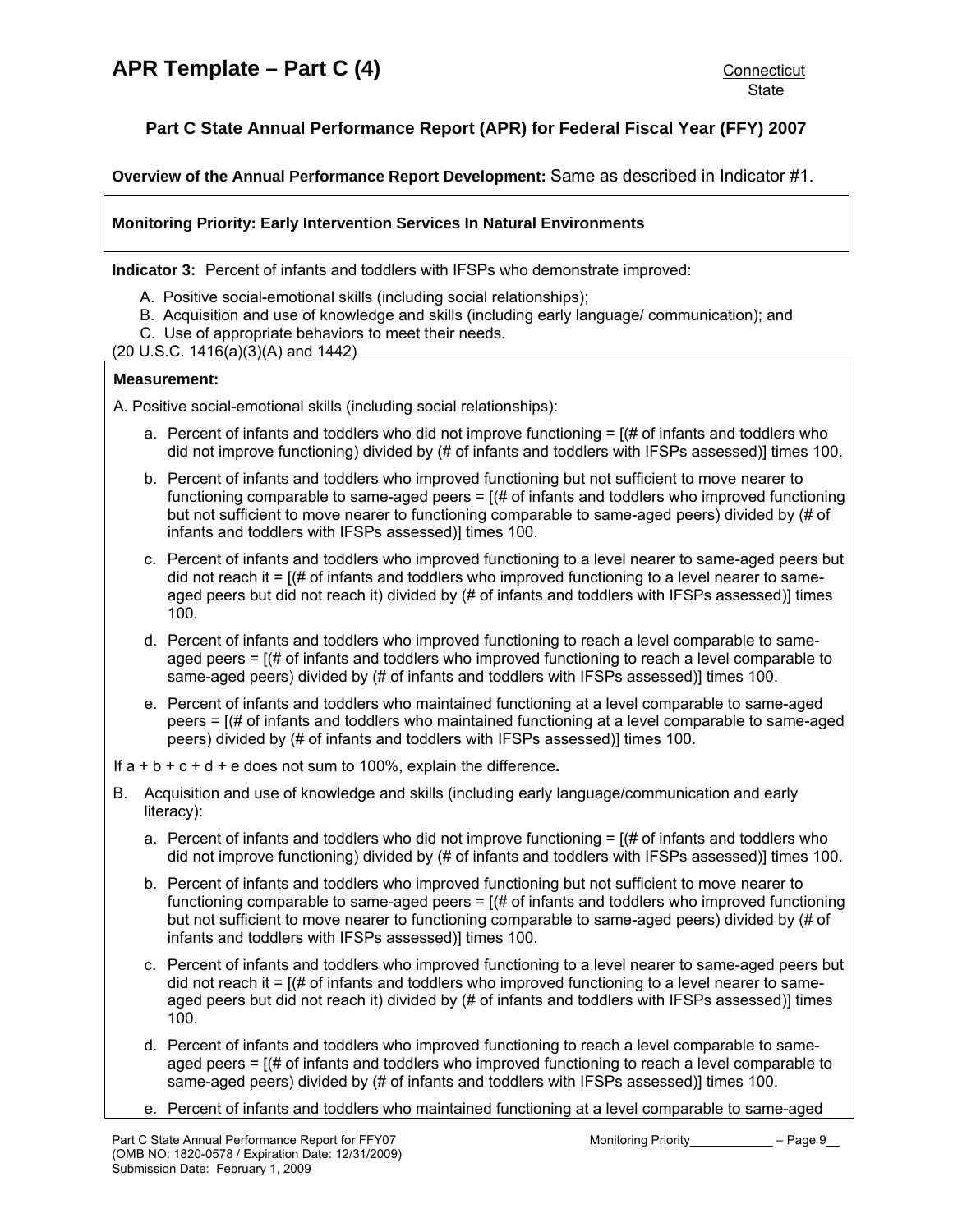peers = [(# of infants and toddlers who maintained functioning at a level comparable to same-aged peers) divided by (# of infants and toddlers with IFSPs assessed)] times 100.

- If a + b + c + d + e does not sum to 100%, explain the difference**.**
- C. Use of appropriate behaviors to meet their needs:
	- a. Percent of infants and toddlers who did not improve functioning  $=$  [ $\#$  of infants and toddlers who did not improve functioning) divided by (# of infants and toddlers with IFSPs assessed)] times 100.
	- b. Percent of infants and toddlers who improved functioning but not sufficient to move nearer to functioning comparable to same-aged peers  $=$   $[(# of in  $find \, and \,]$  for toddlers who improved functioning$ but not sufficient to move nearer to functioning comparable to same-aged peers) divided by the (# of infants and toddlers with IFSPs assessed)] times 100.
	- c. Percent of infants and toddlers who improved functioning to a level nearer to same-aged peers but did not reach it  $=$   $($   $\#$  of infants and toddlers who improved functioning to a level nearer to sameaged peers but did not reach it) divided by the (# of infants and toddlers with IFSPs assessed)] times 100.
	- d. Percent of infants and toddlers who improved functioning to reach a level comparable to sameaged peers = [(# of infants and toddlers who improved functioning to reach a level comparable to same-aged peers) divided by the (# of infants and toddlers with IFSPs assessed)] times 100.
	- e. Percent of infants and toddlers who maintained functioning at a level comparable to same-aged peers = [(# of infants and toddlers who maintained functioning at a level comparable to same-aged peers) divided by the (# of infants and toddlers with IFSPs assessed)] times 100.
- If a + b + c + d + e does not sum to 100%, explain the difference**.**

| FFY07                 | <b>Measurable and Rigorous Target</b> |
|-----------------------|---------------------------------------|
| $7/1/07 -$<br>6/30/08 | ΝA                                    |

## **CHILD Progress Data for FFY07 (July 1, 2007-June 30, 2008):**

Out of 4665 children who exited in the '07-'08 year, 2097 entered Birth to Three after 1/1/06 when data collection began. 1694 of those had at least six months between their first service and exit dates. Those 1694 children are represented below. This has also been included in the Connecticut [Part C SPP – REVISED 2008 posted on birth23.org](http://www.birth23.org/state_performance_plans_and_annu.htm)

| <b>Outcome A</b> (Positive social-emotional skills)                                                                           |      | Percentage |
|-------------------------------------------------------------------------------------------------------------------------------|------|------------|
| a: Children who did not improve functioning                                                                                   |      | $1\%$      |
| <b>b</b> : Children who improved functioning but not sufficient to move nearer to<br>functioning comparable to same age peers | 127  | 7%         |
| c: Children who improved functioning to a level nearer to same-aged peers but<br>did not reach it                             | 637  | 38%        |
| d: Children who improved functioning to reach a level comparable to same-<br>aged peers                                       | 741  | 44%        |
| e: Children who maintained functioning at a level comparable to same-aged<br>peers                                            | 182  | 11%        |
| total                                                                                                                         | 1694 | 100%       |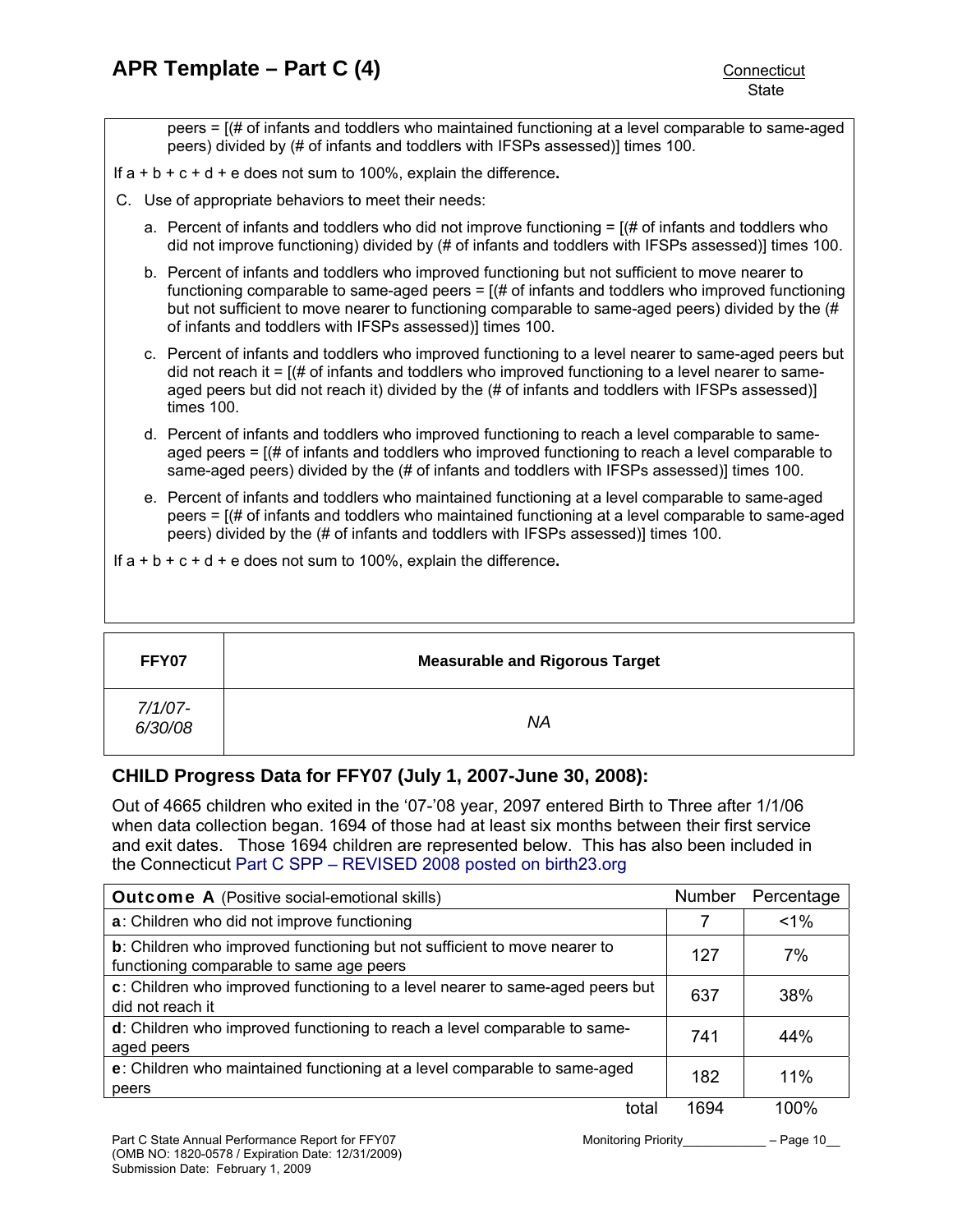| <b>Outcome B</b> (Acquisition and use of knowledge and skills)                                                                | <b>Number</b> | Percentage |
|-------------------------------------------------------------------------------------------------------------------------------|---------------|------------|
| a: Children who did not improve functioning                                                                                   | 3             | $1\%$      |
| <b>b</b> : Children who improved functioning but not sufficient to move nearer to<br>functioning comparable to same age peers | 128           | 8%         |
| c: Children who improved functioning to a level nearer to same-aged peers but<br>did not reach it                             | 592           | 35%        |
| d: Children who improved functioning to reach a level comparable to same-aged<br>peers                                        | 836           | 49%        |
| e: Children who maintained functioning at a level comparable to same-aged<br>peers                                            | 135           | 8%         |
| total                                                                                                                         | 1694          | 100%       |

| <b>Outcome C</b> (Use of appropriate behaviors to meet their needs.)                                                  |     | Percentage |
|-----------------------------------------------------------------------------------------------------------------------|-----|------------|
| a: Children who did not improve functioning                                                                           | 6   | $1\%$      |
| b: Children who improved functioning but not sufficient to move nearer to<br>functioning comparable to same age peers | 124 | 7%         |
| c: Children who improved functioning to a level nearer to same-aged peers but<br>did not reach it                     | 581 | 34%        |
| d: Children who improved functioning to reach a level comparable to same-aged<br>peers                                | 876 | 52%        |
| e: Children who maintained functioning at a level comparable to same-aged<br>peers                                    | 107 | 6%         |

total 1694 100%

The accountability and monitoring manager presented an analysis of preliminary data at the Early Childhood Conference in December, 2007. Connecticut routinely participates in the ECO COSF community of practice. Below is a **very preliminary** analysis of this data and how the 5 levels of measurement relate to each other. NOTE: the age at referral for the 1694 children ranges only from 0 to 28 months.

## **A) Positive social-emotional skills (including social relationships):**

Proposed Summary Statement 1: Of those children who entered the program below age expectations in each outcome area, the percent that substantially increased their rate of growth by the time they exit the program  $[(c) + (d)) / ((a) + (b) + (c) + (d)) \times 100 = %$ 

(637+741) / (7+127+637+741) =.91 X 100 = **91%** 

Proposed Summary Statement 2: The percent of children who are functioning within age expectations by the time they exit the program  $[(d)+(e))/((a)+(b)+(c)+(d)+(e))] = X 100 = %$ 

(741 + 182)/ (7+127+637+741+182) = .54 X 100 = **54%**

## **B) Acquisition and use of knowledge and skills (including early language/communication and early literacy)**

Proposed Summary Statement 1: Of those children who entered the program below age expectations in each outcome area, the percent who substantially increased their rate of growth by the time they exit the program  $[(c) + (d)) / ((a) + (b) + (c) + (d)] \times 100 = %$ 

(592+836) / (3+128+592+836) = .92 X 100 = **92%**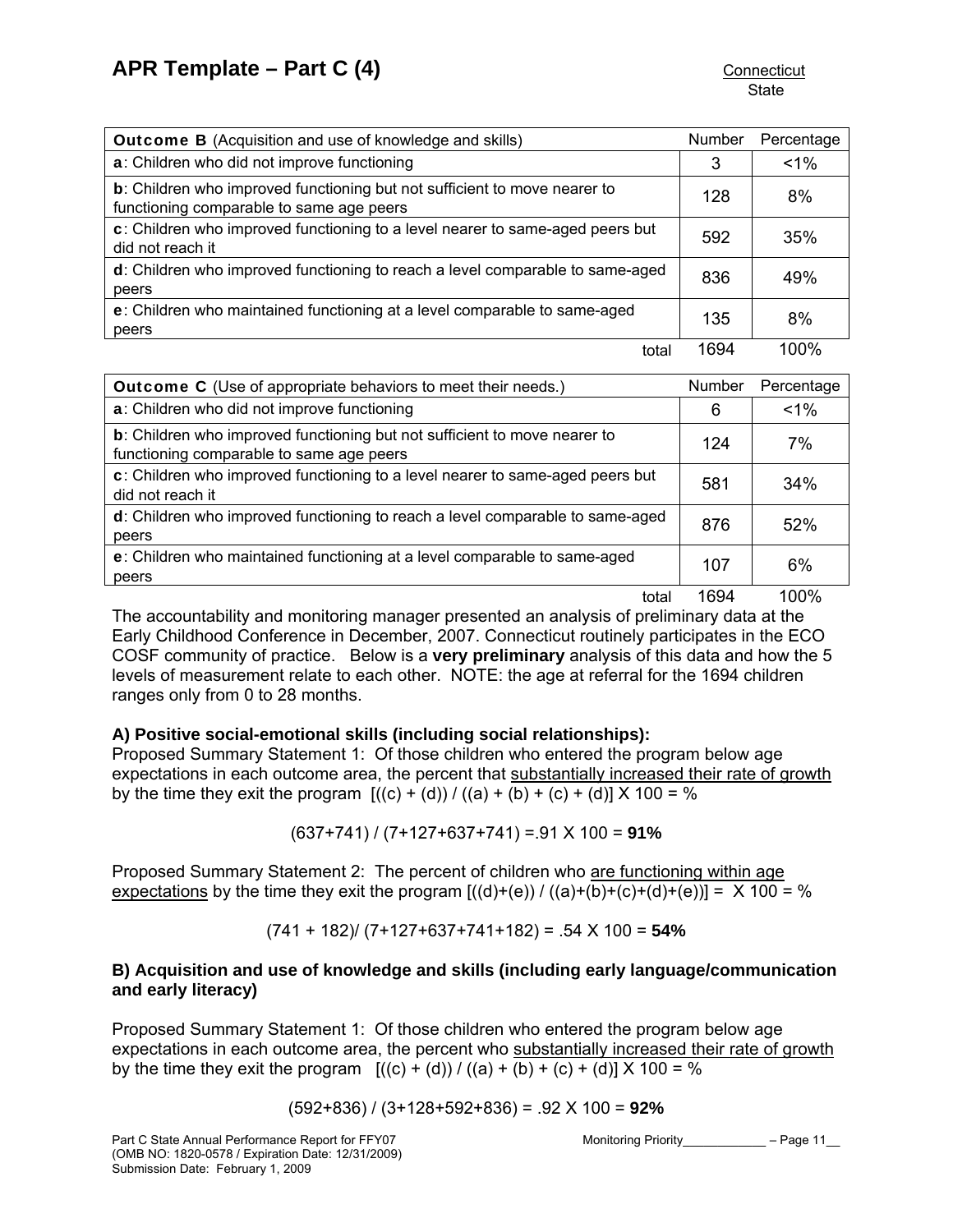B) Acquisition and use of knowledge and skills - including early language/communication and early literacy (continued…)

Proposed Summary Statement 2: The percent of children who are functioning within age expectations by the time they exit the program  $[(d)+(e)) / ((a)+(b)+(c)+(d)+(e))] = X 100 = %$ 

(836 + 135)/ (3+128+592+836+135) = .57 X 100 = **57%**

## **C) Use of appropriate behaviors to meet their needs**

Proposed Summary Statement 1: Of those children who entered the program below age expectations in each outcome area, the percent who substantially increased their rate of growth by the time they exit the program  $[(c) + (d)) / ((a) + (b) + (c) + (d)] \times 100 = %$ 

(581+876) / (6+124+581+876) = .92 X 100 = **92%**

Proposed Summary Statement 2: The percent of children who are functioning within age expectations by the time they exit the program  $[(d)+(e)) / [(a)+(b)+(c)+(d)+(e))] = X 100 = %$ 

(876 + 107)/ (6+124+581+876+107) = .58 X 100 = **58%**

### **Discussion of Improvement Activities Completed and Explanation of Progress or Slippage that occurred for FFY07 (July 1, 2007-June 30, 2008):**

NOTE: Even though Connecticut started collecting this data earlier than many states (Jan. 1, 2006), there will not be a full three-year cohort until January 1, 2009 which will already be halfway into the '08-'09 year.

Connecticut presented with Minnesota's 619 coordinator about analyzing the quality of the child outcome data at the Annual DEC conference in October 2008. In addition, Connecticut teamed with ECO and NECTAC, California and Minnesota to lead a pre-conference session at the OSEP Early Childhood Conference in December 2008. This was followed by a working session to show states basic tables to run to check the quality of their data.

## *Data Verification*

Meetings were held with all programs in September 2007 to review how teams include families when using the curriculum embedded assessments, the Early Childhood Outcomes (ECO) Center's crosswalks, the ECO Center decision tree and the Child Outcome Summary Form (COSF). Thirty-nine programs had at least one child in Birth to Three for at least six months who exited in the '07-'08 year and all 39 programs reported entry and exit data for at least one child. The range of number of children per program was from 1 (new programs) to 179 children. The percent by program of all children who had been in Birth to Three at least 6 months and who exited with two sets of COSF scores ranged from 13-100% with an average of 68%, a median of 73%. This data was collected on ALL children who exited during the fiscal year regardless of reason. 206 (12%) of the 1964 exited before age 3 for reasons other than completion of the IFSP therefore a range around 88% participation could be acceptable.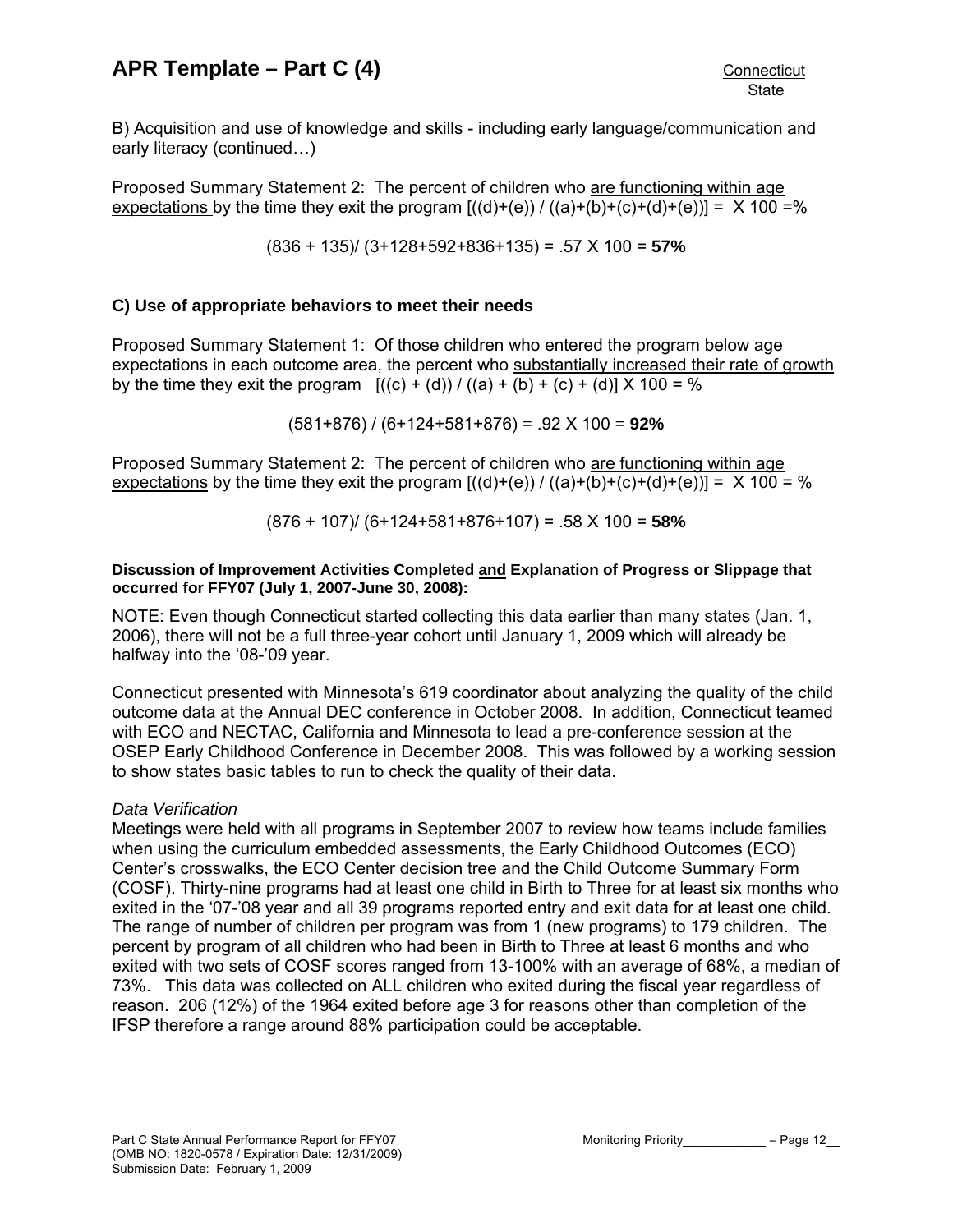*Biennial Performance Report (BPR)* Two measures were added to the revised BPR to capture whether the data are entered in a timely manner and whether the scores are based in part on a curriculum embedded assessment.

## *[Public Reporting of APR Data](http://www.birth23.org/state_performance_plans_and_annu.htm)*

The entry data by program for this indicator was posted in February 2008 on [Birth23.org](http://www.birth23.org/). In addition, data reports were routinely shared with the ICC.

#### **Revisions, with Justification, to Proposed Targets / Improvement Activities / Timelines / Resources for FFY07 (July 1, 2007-June 30, 2008)** *[If applicable]*

The lead agency will work with programs that have low participation rates to explore the reasons.

Once a full and reliable three-year cohort has been collected we will analyze the results based on length of enrollment, ICD9 codes, as well as levels and types of services.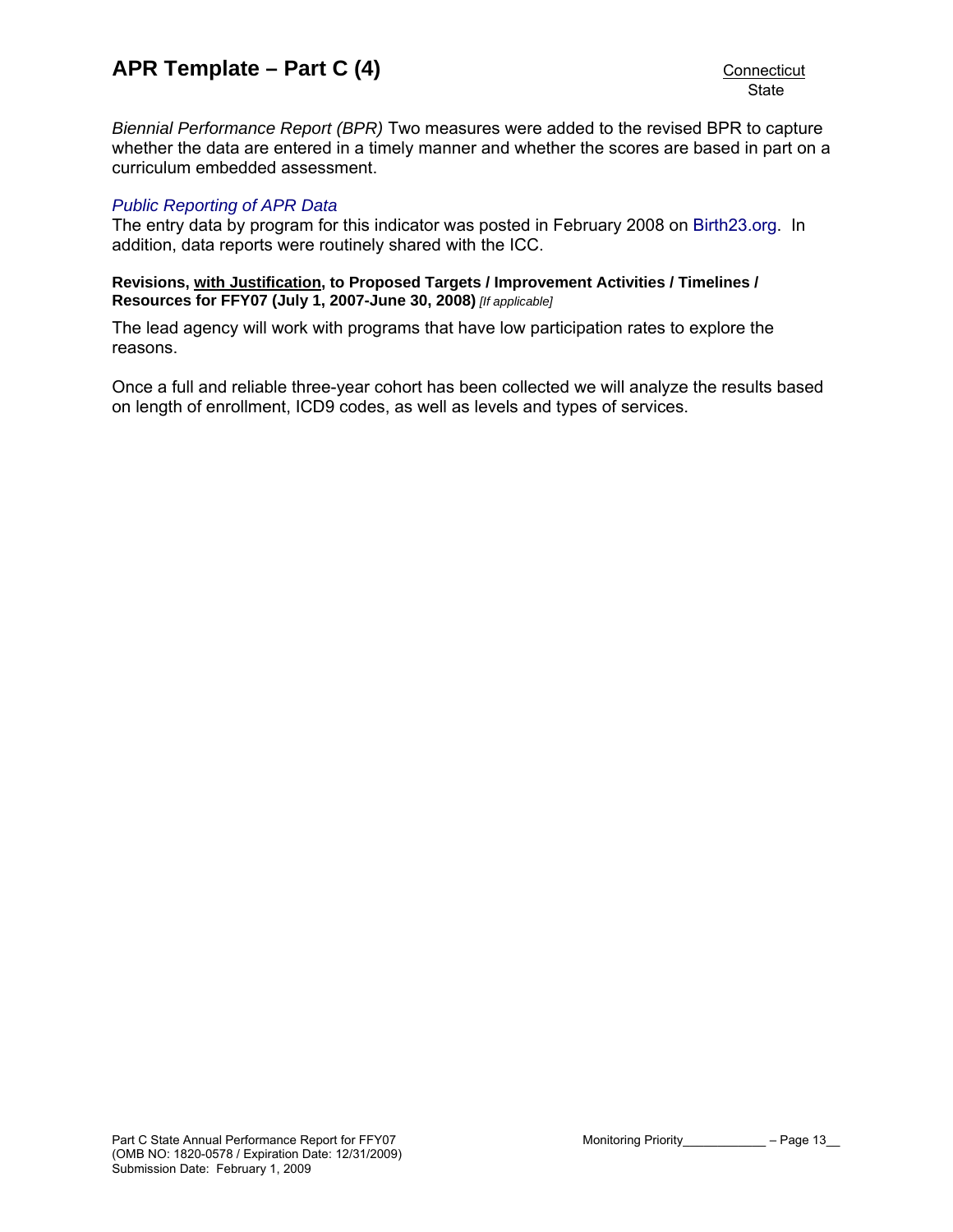## <span id="page-13-0"></span>**Part C State Annual Performance Report (APR) Federal Fiscal Year (FFY) 2007**

### **Overview of the Annual Performance Report Development:**

The process for analyzing a group of surveys representative of the Target Group (618 Table 1A from the '07-'08 year APR year) was the same as the previous two years.

## **Monitoring Priority: Early Intervention Services In Natural Environments**

**Indicator 4:** Percent of families participating in Part C who report that early intervention services have helped the family:

- A. Know their rights;
- B. Effectively communicate their children's needs; and
- C. Help their children develop and learn.

#### (20 U.S.C. 1416(a)(3)(A) and 1442)

#### **Measurement:**

- A. Percent = [(# of respondent families participating in Part C who report that early intervention services have helped the family know their rights) divided by the (# of respondent families participating in Part C)] times 100.
- B. Percent = [(# of respondent families participating in Part C who report that early intervention services have helped the family effectively communicate their children's needs) divided by the (# of respondent families participating in Part C)] times 100.

C. Percent = [(# of respondent families participating in Part C who report that early intervention services have helped the family help their children develop and learn) divided by the (# of respondent families participating in Part C)] times 100.

| FFY07                 | <b>Measurable and Rigorous Target</b> |  |
|-----------------------|---------------------------------------|--|
| $7/1/07 -$<br>6/30/08 | 4a) 83% 4b) 80% 4c) 91%               |  |

## **Actual Target Data for FFY07 (July 1, 2007-June 30, 2008):**

Using the Rasch analysis, the percent of families who met the target are listed by both the total number of respondents (Response Pool) and a randomly selected representative sample that was adjusted for race/ethnicity representation. Note that CT is choosing to use the results from the Representative Sample which a cross tabulation of the 618 race/ethnicity X gender.

| <b>FY08 Family Outcome</b> | Response Pool<br>$(N=772)$ | Representative Sample<br>$(N=530)$ |
|----------------------------|----------------------------|------------------------------------|
| 4a (know my rights)        | 82% (631)                  | 81% (427)                          |
| CI at 95%CL                | 79%-84%                    | 77% - 84%                          |
| SD / Standard Error        | $39\%$ / 1%                | $41\%$ / $2\%$                     |

| <b>FY08 Family Outcome</b>         | Response Pool<br>$(N=772)$ | Representative Sample<br>$(N=530)$ |
|------------------------------------|----------------------------|------------------------------------|
| 4b (communicate about<br>my child) | 79% (612)                  | 79% (417)                          |
| CI at 95%CL                        | 76%-82%                    | 75% - 82%                          |
| SD / Standard Error                | $41\%$ / $2\%$             | $41\%$ / $2\%$                     |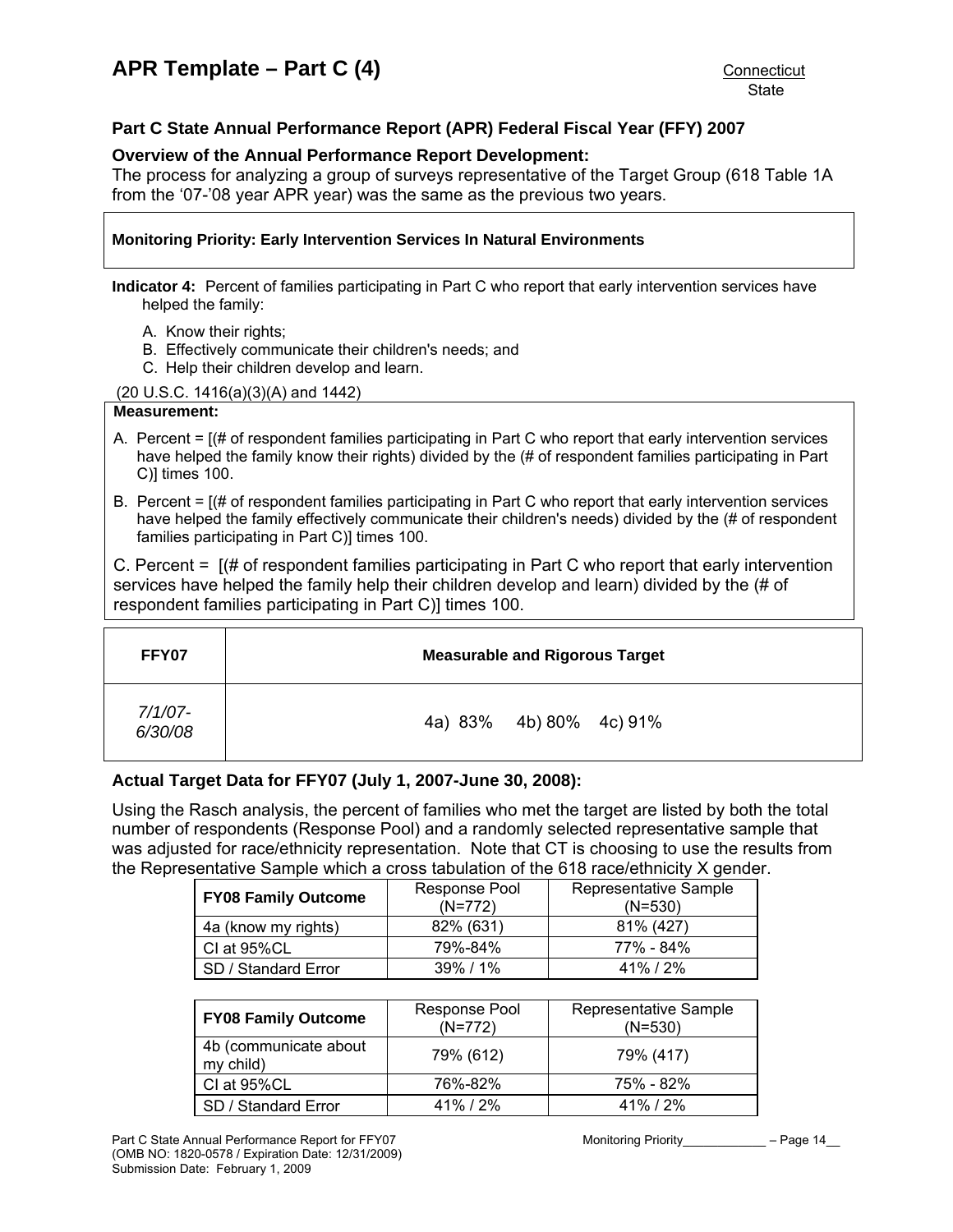| <b>FY08 Family Outcome</b>    | Response Pool<br>$(N=772)$ | Representative Sample<br>$(N=530)$ |
|-------------------------------|----------------------------|------------------------------------|
| 4c (help me help my<br>child) | 91% (705)                  | 91% (480)                          |
| CI at 95%CL                   | 89%-93%                    | $88\% - 93\%$                      |
| SD / Standard Error           | 28% / 1%                   | $29\%$ / 1%                        |

Using A) 81-82%, B) 79% and C) 91% Connecticut did not meet the targets set last year for outcomes A) and B). However, Connecticut continues to make progress since the '05-'06 baseline year ( A) 73%, B) 71%, C) 84%), and the '06-'07 year ( A) 80%, B) 77%, C) 88% ).

The calibration was based on Connecticut's '07-'08 year baseline results and is slightly different than the other states' and NCSEAM pilot states' values. The survey has not changed since the [SPP](http://www.birth23.org/state_performance_plans_and_annu.htm) was submitted and a copy is attached to the FFY2005 [SPP](http://www.birth23.org/state_performance_plans_and_annu.htm) and the FFY2006 [APR](http://www.birth23.org/state_performance_plans_and_annu.htm).

## **Discussion of Improvement Activities Completed and Explanation of Progress or Slippage that occurred for FFY07 (July 1, 2007-June 30, 2008):**

The total number of families whose eligible children had IFSPs on 3/1/08 was 4172.

The total number of families whose children who had been in Birth to Three for at least 6 months on 3/1/08 was 1948. Therefore, using a census model, surveys were sent out to 1948 families.

## 772 completed surveys were returned.

This return rate equals 40% which is lower than last year by 1% despite two strategies to increase the return rate.

- a) books were given to all families who completed a survey this had no apparent impact.
- b) seven programs piloted having families return their completed surveys in a sealed envelope to their home visitor. This had an impact as the return rate for the seven programs was 54% (207/384) as opposed to the remaining programs where families mailed their surveys directly to the lead agency with a return rate of 36% (565/1564)

Even though Connecticut used a census model, unless every survey is completed and returned, the results will never truly be 100% representative. In addition, the families to whom surveys were sent might not match the make-up of the child count data submitted to OSEP on 2/1/08 for children with IFSPs on 12/1/07.

Therefore, the tables that follow walk the reader through the process used in Connecticut to develop a group of surveys that are representative of the '07-'08 year Section 618 of IDEA - Table 1A child count data which in Connecticut is referred to as the Target Group.

|                   |       | $%$ of  |      | $%$ of | $%$ of |      | % of  | $%$ of |
|-------------------|-------|---------|------|--------|--------|------|-------|--------|
| Race/Ethnicity    | Total | Total   | F    | total  | R/E    | М    | total | R/E    |
| American Indian   |       |         |      |        |        |      |       |        |
| or Alaskan Native | 10    | $0.2\%$ | 3    | 30.0%  | 0.2%   |      | 0.2%  | 0.3%   |
| Asian or Pacific  |       |         |      |        |        |      |       |        |
| Islander          | 102   | 2.4%    | 50   | 49.0%  | 3.4%   | 52   | 1.2%  | 1.9%   |
| Black (Not        |       |         |      |        |        |      |       |        |
| Hispanic)         | 452   | 10.8%   | 171  | 37.8%  | 11.6%  | 281  | 6.7%  | 10.4%  |
| Hispanic          | 941   | 22.5%   | 322  | 34.2%  | 21.8%  | 619  | 14.8% | 22.9%  |
| White (Not        |       |         |      |        |        |      |       |        |
| Hispanic)         | 2677  | 64.0%   | 928  | 34.7%  | 63.0%  | 1749 | 41.8% | 64.6%  |
| <b>Totals</b>     | 4182  |         | 1474 | 35.2%  | 100.0% | 2708 | 64.8% | 100.0% |

## **Target Group (618 Table 1A) - Race/Ethnicity x Child Count (N=4182)**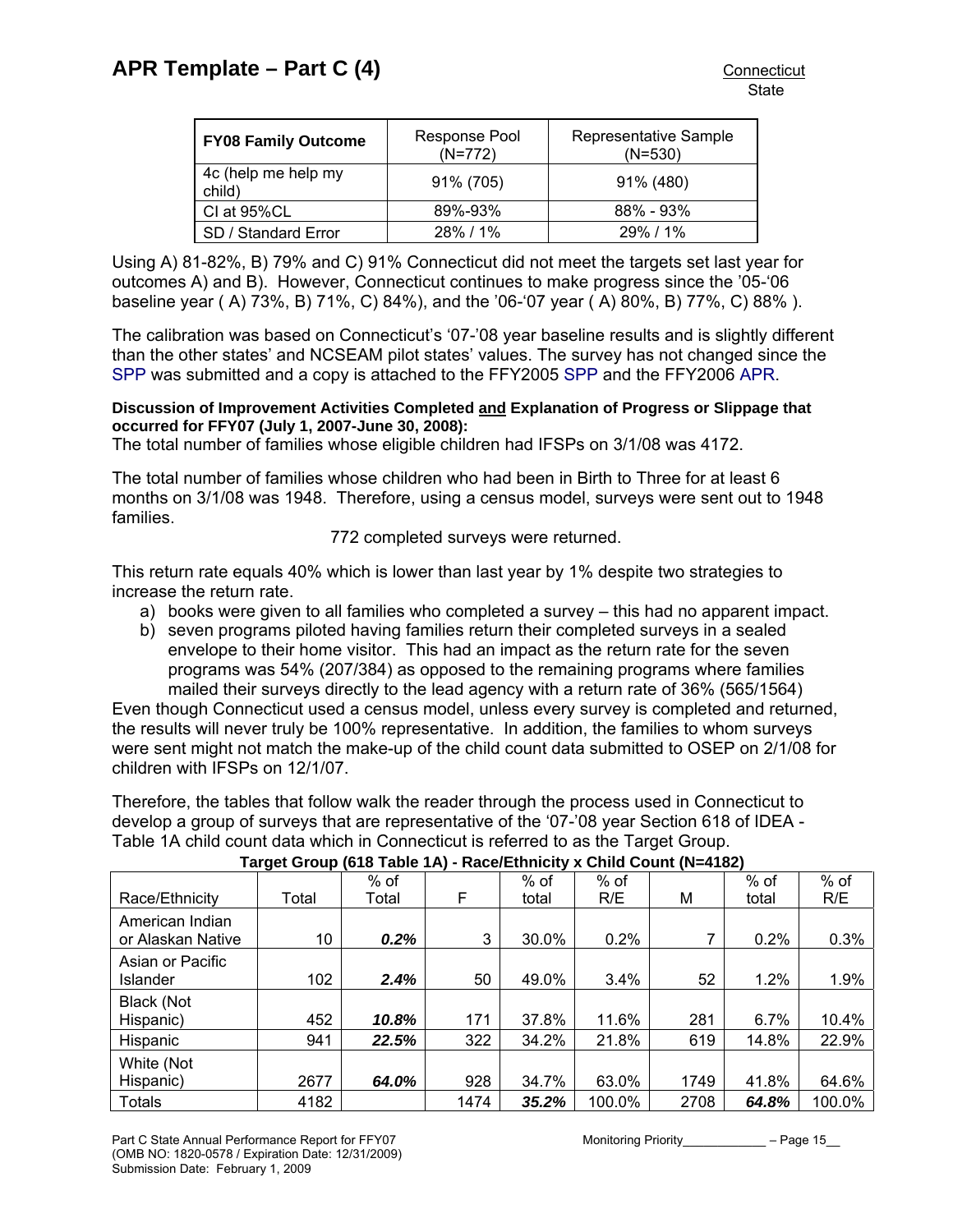The next table shows the breakout for all the children whose families were sent surveys. In the case of siblings and multiples, the race/ethnicity and gender of the first child enrolled was used. This group is called the Census since, as mentioned above; all families with children in Birth to Three for at least 6 months by 3/1/08 were given surveys.

|                                      |       | $%$ of |        | $%$ of | $%$ of |              | % of    | $%$ of |
|--------------------------------------|-------|--------|--------|--------|--------|--------------|---------|--------|
| Race/Ethnicity                       | Total | Total  | Female | total  | R/Eth  | Male         | total   | R/Eth  |
| American Indian<br>or Alaskan Native | 3     | 0.2%   | 3      | 100.0% | 0.4%   | $\mathbf{0}$ | $0.0\%$ | 0.0%   |
| Asian or Pacific<br><b>Islander</b>  | 50    | 2.6%   | 29     | 58.0%  | 4.0%   | 21           | 42.0%   | 1.7%   |
| Black (Not                           |       |        |        |        |        |              |         |        |
| Hispanic)                            | 202   | 10.4%  | 75     | 37.1%  | 10.4%  | 127          | 62.9%   | 10.4%  |
| Hispanic                             | 430   | 22.1%  | 159    | 37.0%  | 22.0%  | 271          | 63.0%   | 22.1%  |
| White (Not                           |       |        |        |        |        |              |         |        |
| Hispanic)                            | 1263  | 64.8%  | 456    | 36.1%  | 63.2%  | 807          | 63.9%   | 65.8%  |
| <b>Totals</b>                        | 1948  |        | 722    | 37.1%  | 100.0% | 1226         | 62.9%   | 100.0% |

#### **Census - Race/Ethnicity x Gender Crosstab (N=1948)**

This next table shows the breakout for the completed surveys that were returned. In Connecticut this is referred to as the Response Pool.

**Response Pool - Race/Ethnicity x Gender Crosstab (N=772)** 

|                                      |                | $%$ of |        | $%$ of | $%$ of |      | $%$ of  | $%$ of |
|--------------------------------------|----------------|--------|--------|--------|--------|------|---------|--------|
| Race/Ethnicity                       | Total          | Total  | Female | total  | R/Eth  | Male | total   | R/Eth  |
| American Indian<br>or Alaskan Native | $\overline{2}$ | 0.3%   | 2      | 100.0% | 0.7%   | 0    | $0.0\%$ | 0.0%   |
| Asian or Pacific<br><b>Islander</b>  | 23             | 3.0%   | 13     | 56.5%  | 4.7%   | 10   | 43.5%   | 2.0%   |
| Black (Not                           |                |        |        |        |        |      |         |        |
| Hispanic)                            | 57             | 7.4%   | 17     | 29.8%  | 6.1%   | 40   | 70.2%   | 8.1%   |
| Hispanic                             | 128            | 16.6%  | 44     | 34.4%  | 15.9%  | 84   | 65.6%   | 17.0%  |
| White (Not                           |                |        |        |        |        |      |         |        |
| Hispanic)                            | 562            | 72.8%  | 201    | 35.8%  | 72.6%  | 361  | 64.2%   | 72.9%  |
| <b>Totals</b>                        | 772            |        | 277    | 35.9%  | 100.0% | 495  | 64.1%   | 100.0% |

Finally, the data that Connecticut feels is the most representative is based on a sample pulled from the Response Pool. This is referred to as the Representative Sample group.

| Random Representative Sample - Race/Ethnicity x Gender Crosstab (N=530) |  |
|-------------------------------------------------------------------------|--|
|-------------------------------------------------------------------------|--|

|                                      | $1.499$ Europe A Songol Sloopigs (11-999) |        |        |        |        |      |       |        |
|--------------------------------------|-------------------------------------------|--------|--------|--------|--------|------|-------|--------|
|                                      |                                           | $%$ of |        | $%$ of | $%$ of |      | % of  | $%$ of |
| Race/Ethnicity                       | Total                                     | Total  | Female | total  | R/Eth  | Male | total | R/Eth  |
| American Indian<br>or Alaskan Native | 2                                         | 0.4%   | 2      | 100.0% | 1.1%   | 0    | 0.0%  | 0.0%   |
| Asian or Pacific<br>Islander         | 13                                        | 2.5%   | 4      | 30.8%  | 2.2%   | 9    | 69.2% | 2.6%   |
| Black (Not                           |                                           |        |        |        |        |      |       |        |
| Hispanic)                            | 57                                        | 10.8%  | 17     | 29.8%  | 9.2%   | 40   | 70.2% | 11.6%  |
| Hispanic                             | 119                                       | 22.5%  | 42     | 35.3%  | 22.8%  | 77   | 64.7% | 22.3%  |
| White (Not                           |                                           |        |        |        |        |      |       |        |
| Hispanic)                            | 339                                       | 64.0%  | 119    | 35.1%  | 64.7%  | 220  | 64.9% | 63.6%  |
| <b>Totals</b>                        | 530                                       |        | 184    | 34.7%  | 100.0% | 346  | 65.3% | 100.0% |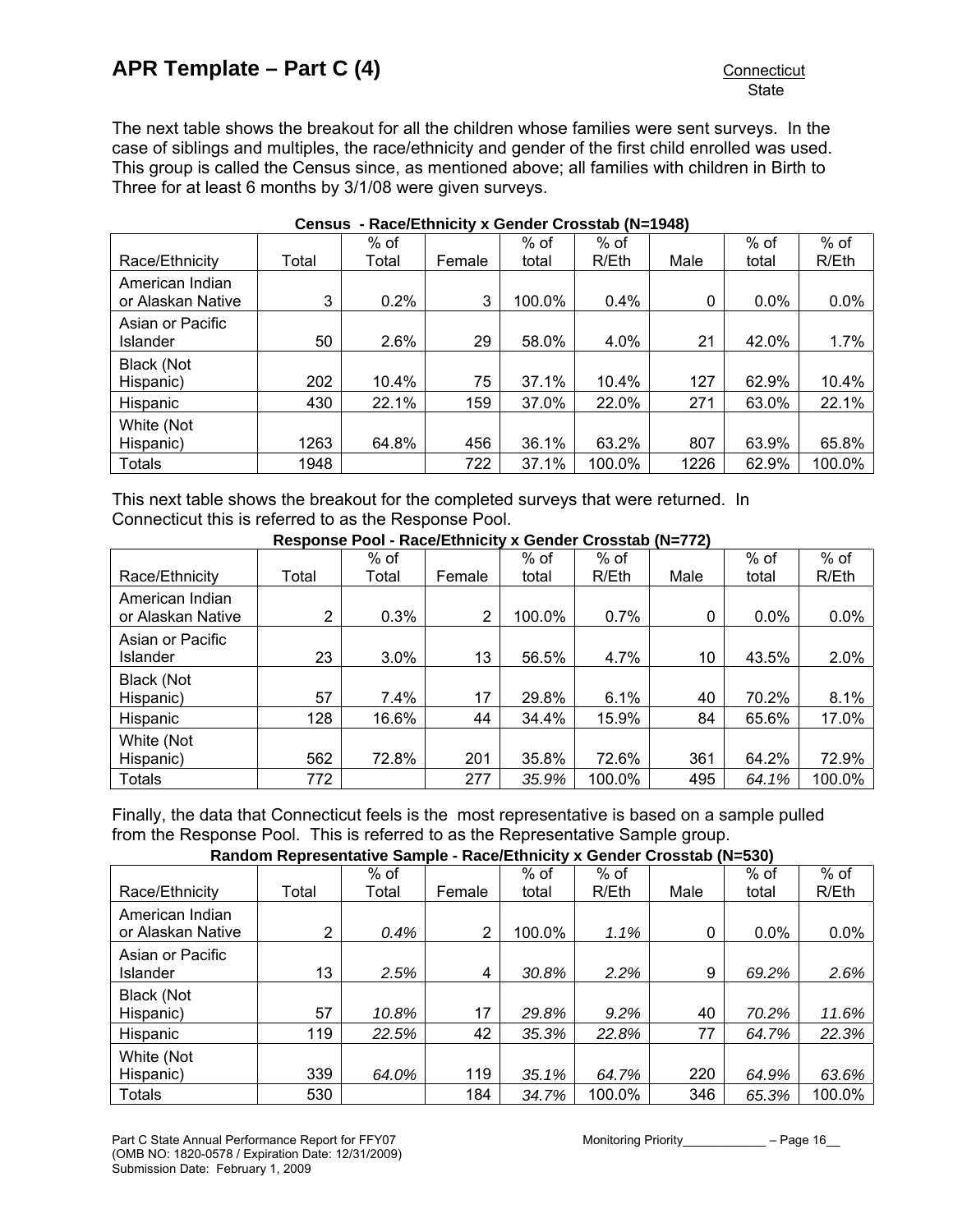Since the gender of children in the response pool was representative of the target population, separate samples for race/ethnicity and gender were not drawn.

Connecticut's Part C accountability and monitoring manager was asked to present this approach at the Early Childhood Conference in August, 2008.

### *Response to OSEP letter and table regarding FFY06 APR*

In the '05-'06 year, the '06-'07 year, and the '07-'08 year APRs, Connecticut reported the total number of surveys returned and the response rate. Please review them and the related [SPPs](http://www.birth23.org/state_performance_plans_and_annu.htm) for more detail.

#### *Data Verification*

If any surveys were received with all negative responses and no comments or all positive responses and all very negative comments, a call was made to the family to verify the responses. In 9 out of 9 cases the parents were not dissatisfied but they had simply reversed the order of the response columns and requested that their survey be corrected.

Each program was given a two year compilation of their performance for each measure along with the statewide performance. De-identified comments were also given to programs.

#### *[Public Reporting of APR Data](http://www.birth23.org/state_performance_plans_and_annu.htm)*

The data by program for this indicator was posted in February 2008 on [Birth23.org.](http://www.birth23.org/) In addition, data reports were routinely shared with the ICC.

#### **Revisions, with Justification, to Proposed Targets / Improvement Activities / Timelines / Resources for FFY07 (July 1, 2007-June 30, 2008)** *[If applicable]*

The targets were adjusted statistically in the last [SPP](http://www.birth23.org/state_performance_plans_and_annu.htm) based on the new results. In research, targets should be set each year based on the current year's data to assure that the change is at least a significant increase. The changes in targets from the '06-'07 year [SPP](http://www.birth23.org/state_performance_plans_and_annu.htm) to the '07-'08 year [SPP](http://www.birth23.org/state_performance_plans_and_annu.htm) may have been too great. Since there were only two data points, a trend could not be established. This year however there were three data points and a trend analysis was completed. All the options were presented to stakeholders who ultimately chose not to revise the targets. So for the '08-'09 year the targets remain; 4a) 83%, 4b) 80% 4c) 91%.

## *Birth to Three Data System*

The data system is now capturing the new ethnicity and race categories. This may impact the calculations of representativeness now that "more than one" is going to be one of the reporting categories.

#### *Biennial Performance Report (BPR)*

Now that the state has three years of results to look at trends, a group of stakeholders will meet to revise/update the BPR in the '08-'09 year. More emphasis will be placed on family outcome items that have consistently produced low percentages.

## *[Public Reporting of APR Data](http://www.birth23.org/state_performance_plans_and_annu.htm)*

The data by program for this indicator will be posted in February 2009 on [Birth23.org](http://www.birth23.org/) and shared with the ICC through the year.

[\(A sample of the survey used is attached to the SPP as Appendix 1\)](http://www.birth23.org/MonitoringData/CT Part C SPP 2008-REVISED.doc#app1)

Part C State Annual Performance Report for FFY07 Monitoring Priority Figure 2017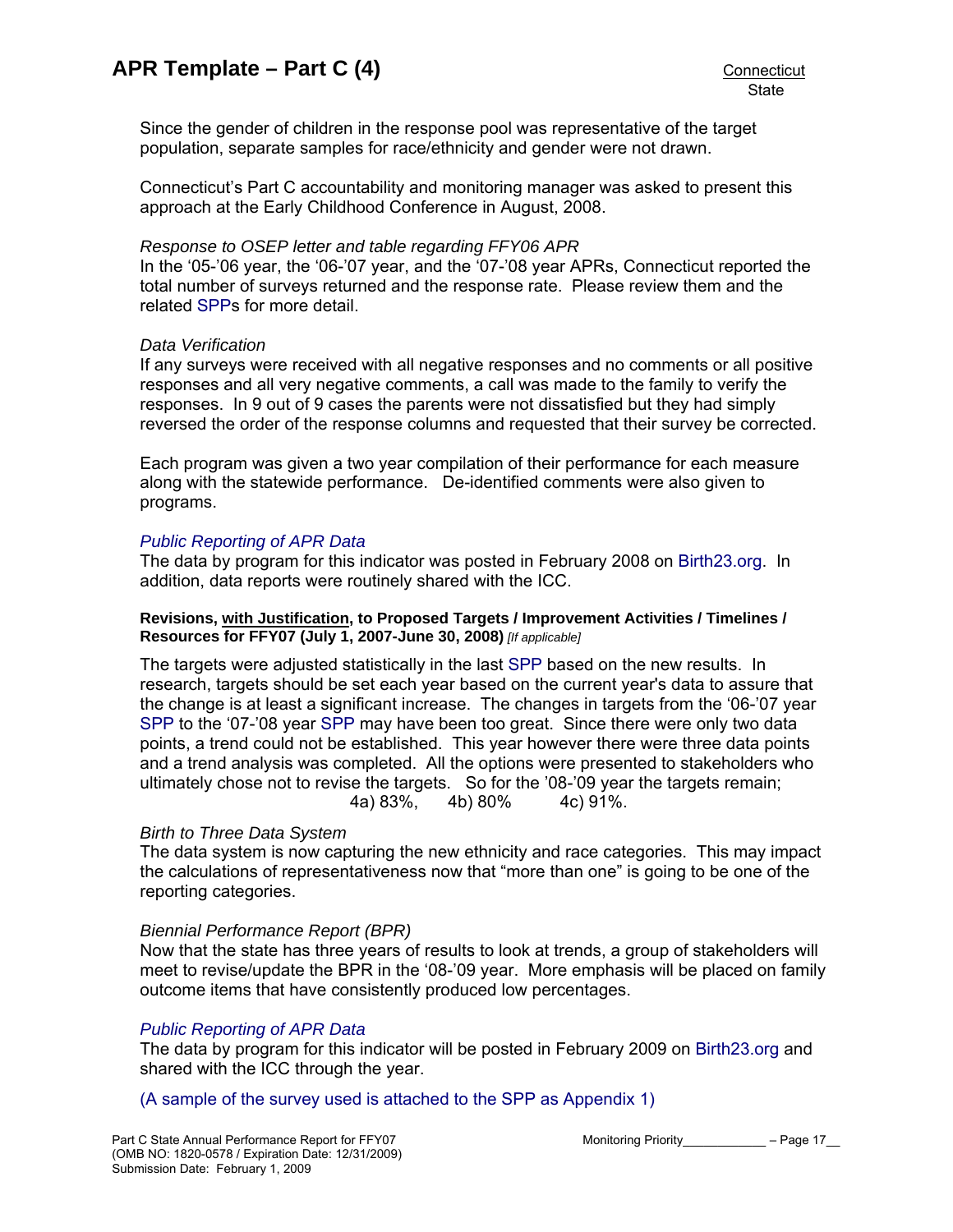## <span id="page-17-0"></span>**Part C State Annual Performance Report (APR) for Federal Fiscal Year (FFY) 2007 Overview of the Annual Performance Report Development:**

Same process as described in Indicator #1.

## **Monitoring Priority: Effective General Supervision Part C / Child Find**

**Indicator 5:** Percent of infants and toddlers birth to 1 with IFSPs compared to:

- A. Other States with similar eligibility definitions; and
- B. National data.

(20 U.S.C. 1416(a)(3)(B) and 1442)

## **Measurement:**

- A. Percent = [(# of infants and toddlers birth to 1 with IFSPs) divided by the (population of infants and toddlers birth to 1)] times 100 compared to the same percent calculated for other States with similar (narrow, moderate or broad) eligibility definitions.
- B. Percent = [(# of infants and toddlers birth to 1 with IFSPs) divided by the (population of infants and toddlers birth to 1)] times 100 compared to National data.

| FFY07              | <b>Measurable and Rigorous Target</b> |
|--------------------|---------------------------------------|
| 7/1/07-<br>6/30/08 | 1.2%                                  |

## **Actual Target Data for FFY07 (July 1, 2007-June 30, 2008):**

Below is part of the 618 table submitted for children with IFSPs on December 1, 2007.

| A.1. AGE AND RACE/ETHNICITY OF INFANTS AND TODDLERS, AGES BIRTH THROUGH 2 |       |                                    |                                    |          |  |  |
|---------------------------------------------------------------------------|-------|------------------------------------|------------------------------------|----------|--|--|
|                                                                           | Total | Birth to 1<br>$(0 to < 12$ months) | <b>Census Population</b><br>0 only | Percent  |  |  |
| ' TOTAL                                                                   | 4182  | 392                                | 41785                              | $0.94\%$ |  |  |

#### **Discussion of Improvement Activities Completed and Explanation of Progress or Slippage that occurred for FFY07 (July 1, 2007-June 30, 2008):**

Connecticut now ranks  $6<sup>th</sup>$  among 16 states and territories with narrow eligibility definitions and 30<sup>th</sup> among the 56 states and territories. Connecticut's percent served decreased and the state did not meet its target. However, as discussed on the next page, performance on this indicator has been variable since the '04-'05 year (baseline 1.03%), the '05-'06 year (.93%) and the '06-'07 year (1.23%.)

Connecticut's 618 data due 2/2/09 shows 496 children under age 1 with IFSPs on 12/1/08 which is clearly a significant increase of 27% from 392.

Changes to eligibility determinations that were developed in response to a fiscal crisis in July 2003 were restored to their original status on 7/1/07. This included birth weights of less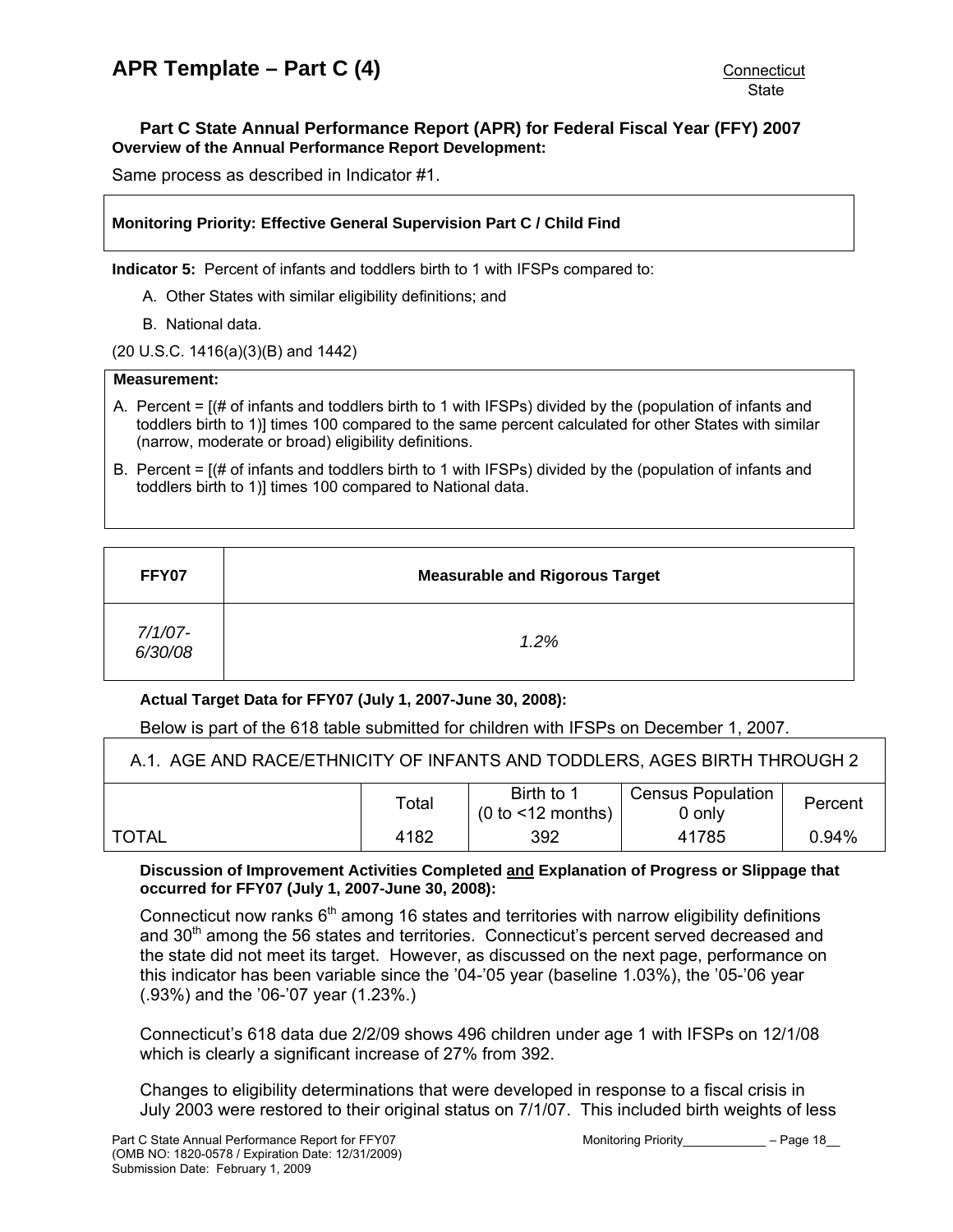than 1000g or gestations of 28 weeks or less. In addition, mild and unilateral hearing losses were added to the diagnosed conditions list for the first time.

The data for this year only reflects five months since this change was implemented (7/1/07 – 12/1/07.) It is expected that the percent will be higher next year since the dissemination of the changes to referral sources will have been in place for 17 months (7/1/07 – 12/1/08).

The related Indicator 6 shows an increase in the total number and percent of children 0-3 served in Connecticut. The pool of available children who could be impacted by the changes to eligibility is higher for Indicator 6 than for Indicator 5 since children must first be born to be counted as served under 1 by 12/1 of each year. Any children born weighing less than 1000g or at 28 weeks gestation or less as well as infants with mild and unilateral hearing loss detected *after* 12/1/07 may have been served in the '07-'08 year but they will not be counted until 12/1/08 which will be reported in the '08-'09 year's APR due 2/1/2010.

The changes in year to year estimates from the U.S. Census Bureau and subsequent changes in year to year percent served for this indicator raise questions about the validity of a single target percent instead of a range. Using the corrected population estimates below the standard deviation is 0.08% and using the original projected population estimates results in a standard deviation of 0.13%. Therefore Connecticut's target range for this indicator could be viewed as 0.97% - 1.13% if corrections to the population estimates are made or 0.92% - 1.18% if not.

## **Percent of children under 12 months of age served by year**

|         | <b>Child Count</b> | <b>CT 0-1 Census</b>                                                             | <b>CT Census%</b> | <b>CT DPH</b> | CT DPH % |
|---------|--------------------|----------------------------------------------------------------------------------|-------------------|---------------|----------|
| 12/1/07 | 392                | 41,785                                                                           | 0.94%             | 41,048        | 0.95%    |
| 12/1/06 | 442                | 41,349                                                                           | 1.07%             | 41,789        | 1.05%    |
| 12/1/05 | 387                | 41,602                                                                           | 0.93%             | 41,393        | 0.93%    |
| 12/1/04 | 441                | 42,701                                                                           | 1.03%             | 41,753        | 1.05%    |
| 12/1/03 | 419                | 43,046                                                                           | 0.97%             | 42,826        | 0.98%    |
| 12/1/02 | 476                | 42,434                                                                           | 1.12%             | 41.990        | 1.13%    |
|         |                    | Source: http://www.census.gov/popest/states/asrh/files/SC-EST2007-AGESEX-RES.csv |                   |               |          |

NOTE: Population estimates for previous years are adjusted by the Census Bureau annually. The percentages reported above are based on the 2007 estimate file and do not

## *Birth to Three Data System*

match previously submitted APRs.

The system was modified to return to the eligibility process used before July 2003.

## *[Public Reporting of APR Data](http://www.birth23.org/state_performance_plans_and_annu.htm)*

The data by county for this indicator was posted in February 2008 on [Birth23.org](http://www.birth23.org/). In addition, reports were shared with the ICC throughout the year.

#### **Revisions, with Justification, to Proposed Targets / Improvement Activities / Timelines / Resources for FFY07 (July 1, 2007-June 30, 2008)** *[If applicable]*

There will continue to be broad dissemination of changes to eligibility and targeted public awareness to referral sources, particularly pediatricians and hospital discharge planners.

## *[Public Reporting of APR Data](http://www.birth23.org/state_performance_plans_and_annu.htm)*

The data by county for this indicator will be posted in February 2009 on [Birth23.org](http://www.birth23.org/) and shared with the ICC throughout the year.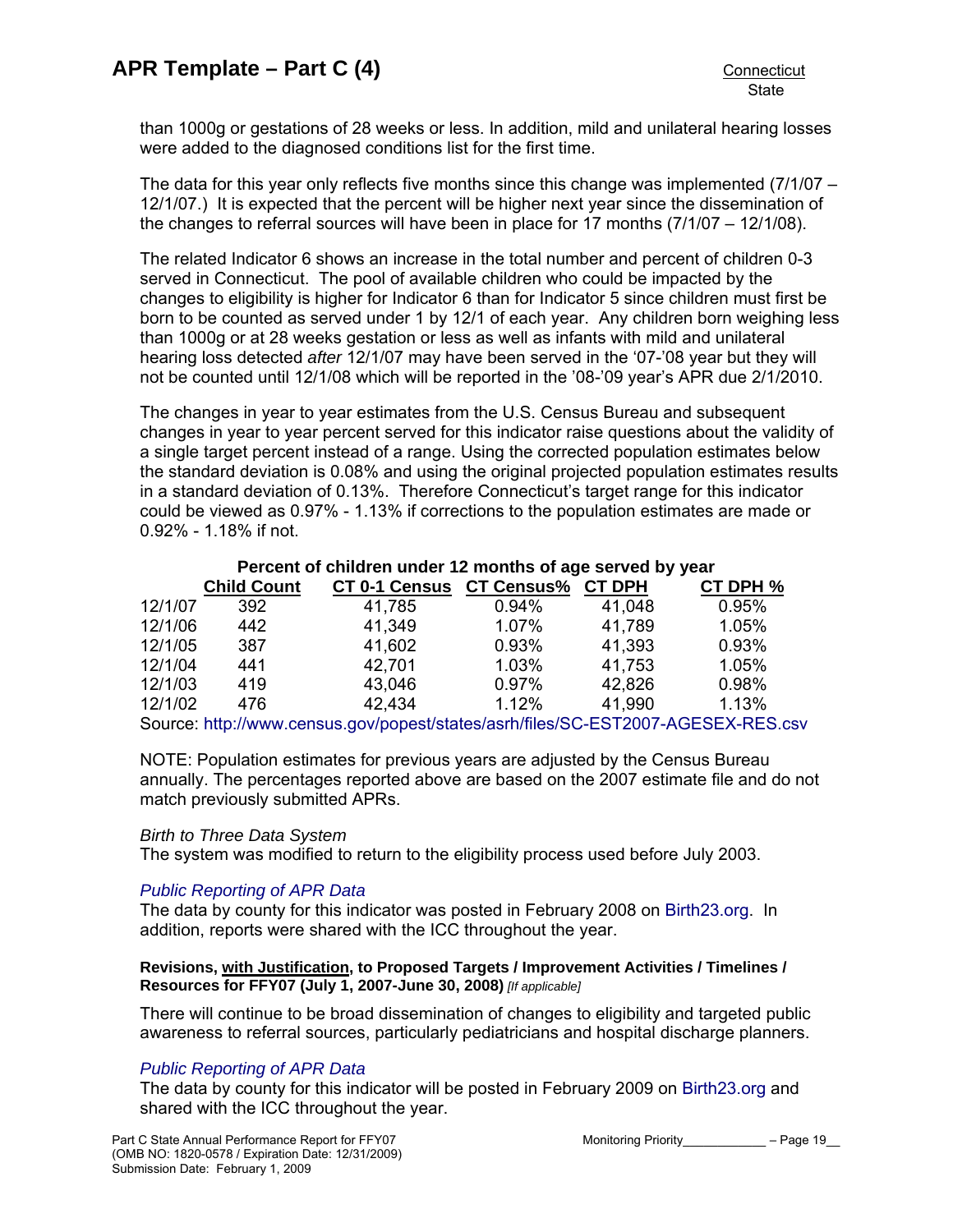## <span id="page-19-0"></span>**Part C State Annual Performance Report (APR) for Federal Fiscal Year (FFY) 2007**

### **Overview of the Annual Performance Report Development:**

Same process as described in Indicator #1.

## **Monitoring Priority: Effective General Supervision Part C / Child Find**

**Indicator 6:** Percent of infants and toddlers birth to 3 with IFSPs compared to:

- A. Other States with similar eligibility definitions; and
- B. National data.

(20 U.S.C. 1416(a)(3)(B) and 1442)

#### **Measurement:**

- A. Percent = [(# of infants and toddlers birth to 3 with IFSPs) divided by the (population of infants and toddlers birth to 3)] times 100 compared to the same percent calculated for other States with similar (narrow, moderate or broad) eligibility definitions.
- B. Percent = [(# of infants and toddlers birth to 3 with IFSPs) divided by the (population of infants and toddlers birth to 3)] times 100 compared to National data.

| FFY07              | <b>Measurable and Rigorous Target</b> |
|--------------------|---------------------------------------|
| 7/1/07-<br>6/30/08 | 3.15%                                 |

## **Actual Target Data for FFY07 (July 1, 2007-June 30, 2008):**

Below is part of the 618 table submitted for child with IFSPs on December 1, 2007.

| A.1. AGE AND RACE/ETHNICITY OF INFANTS AND TODDLERS, AGES BIRTH THROUGH 2 |       |                                     |                              |  |  |
|---------------------------------------------------------------------------|-------|-------------------------------------|------------------------------|--|--|
|                                                                           | Total | <b>Census Population</b><br>$0+1+2$ | <b>Percent of Population</b> |  |  |
| <b>TOTAL</b>                                                              | 4182  | 124,987                             | 3.35%                        |  |  |

Connecticut's percent served decreased however the state continues to meet its targets. As discussed on the next page, performance on this indicator has trended up since the '04-'05 year (baseline 3.10%), the '05-'06 year (3.16%) and the '06-'07 year (3.41%.)

#### **Discussion of Improvement Activities Completed and Explanation of Progress or Slippage that occurred for FFY07 (July 1, 2007-June 30, 2008):**

Connecticut ranks  $1<sup>st</sup>$  among 16 states and territories with narrow eligibility definitions,  $12<sup>th</sup>$ among the 56 states and territories. Connecticut continues to meet its target.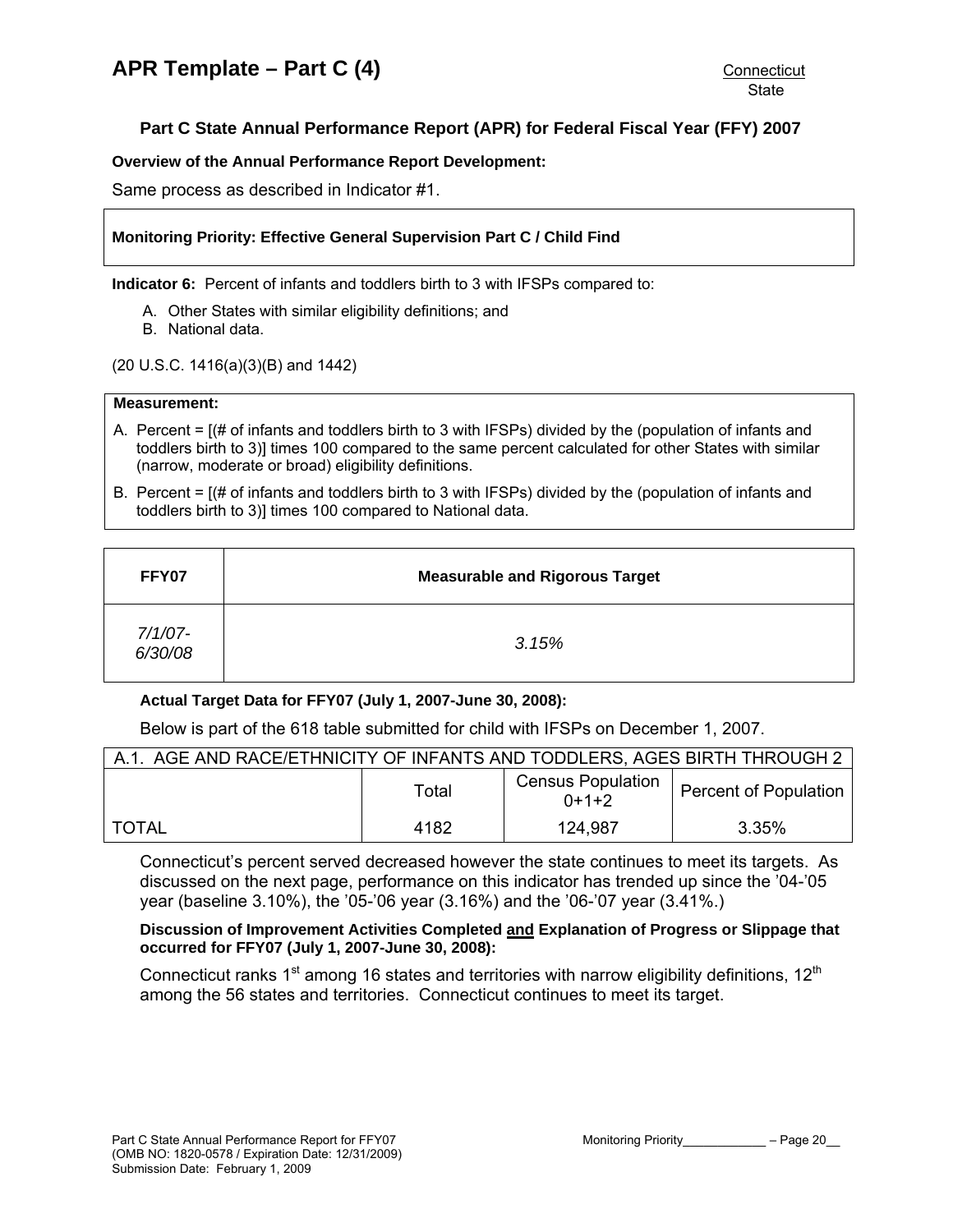## **It should be noted that the Connecticut's success with child find is most likely related to the challenges faced by the system as a whole to provide timely IFSPs (Indicator 7.)**

Connecticut's 618 data due 2/2/09 shows 4603 children with IFSPs on 12/1/08 which is clearly a significant increase of 10% from 4182.

The corrected population estimates indicate that the state is in fact now serving more children and a higher percentage of children under 3 overall than last year (3.35% an increase from 3.20% instead of a decrease from 3.41% as was reported in the FFY06 APR)

| Percent of children under 12 months of age served by year |                    |            |       |  |  |  |
|-----------------------------------------------------------|--------------------|------------|-------|--|--|--|
|                                                           | <b>Child Count</b> | CT 0-3 Pop | CT%   |  |  |  |
| 12/1/2007                                                 | 4182               | 124,987    | 3.35% |  |  |  |
| 12/1/2006                                                 | 4018               | 125,602    | 3.20% |  |  |  |
| 12/1/2005                                                 | 3970               | 127,389    | 3.12% |  |  |  |
| 12/1/2004                                                 | 3948               | 128,854    | 3.06% |  |  |  |
| 12/1/2003                                                 | 3701               | 129,355    | 2.86% |  |  |  |
| 12/1/2002                                                 | 4033               | 129,194    | 3.06% |  |  |  |
|                                                           |                    |            |       |  |  |  |

Source: <http://www.census.gov/popest/states/asrh/files/SC-EST2007-AGESEX-RES.csv>

NOTE: Population estimates for previous years are adjusted by the Census Bureau annually. The percentages reported above are based on 2007 estimate file and do not match previously submitted APRs.

Changes to eligibility determinations developed in response to a fiscal crisis in July 2003 were restored to their original status on 7/1/07 to include children with speech as the only area with a significant developmental delay when one of six biological factors is present. The medical advisory committee also recommended the addition of several other diagnosed conditions which the lead agency approved.

## *Birth to Three Data System*

The system was modified to return to the eligibility process used before July 2003.

## *[Public Reporting of APR Data](http://www.birth23.org/state_performance_plans_and_annu.htm)*

The data for this indicator were posted by county in February 2008 on [Birth23.org.](http://www.birth23.org/) In addition, data reports were routinely shared with the ICC.

 **Revisions, with Justification, to Proposed Targets / Improvement Activities / Timelines / Resources for FFY07 (July 1, 2007-June 30, 2008)** *[If applicable]*

## *[Public Reporting of APR Data](http://www.birth23.org/state_performance_plans_and_annu.htm)*

The data by county for this indicator will be posted in February 2009 on [Birth23.org](http://www.birth23.org/) and shared with the ICC throughout the year.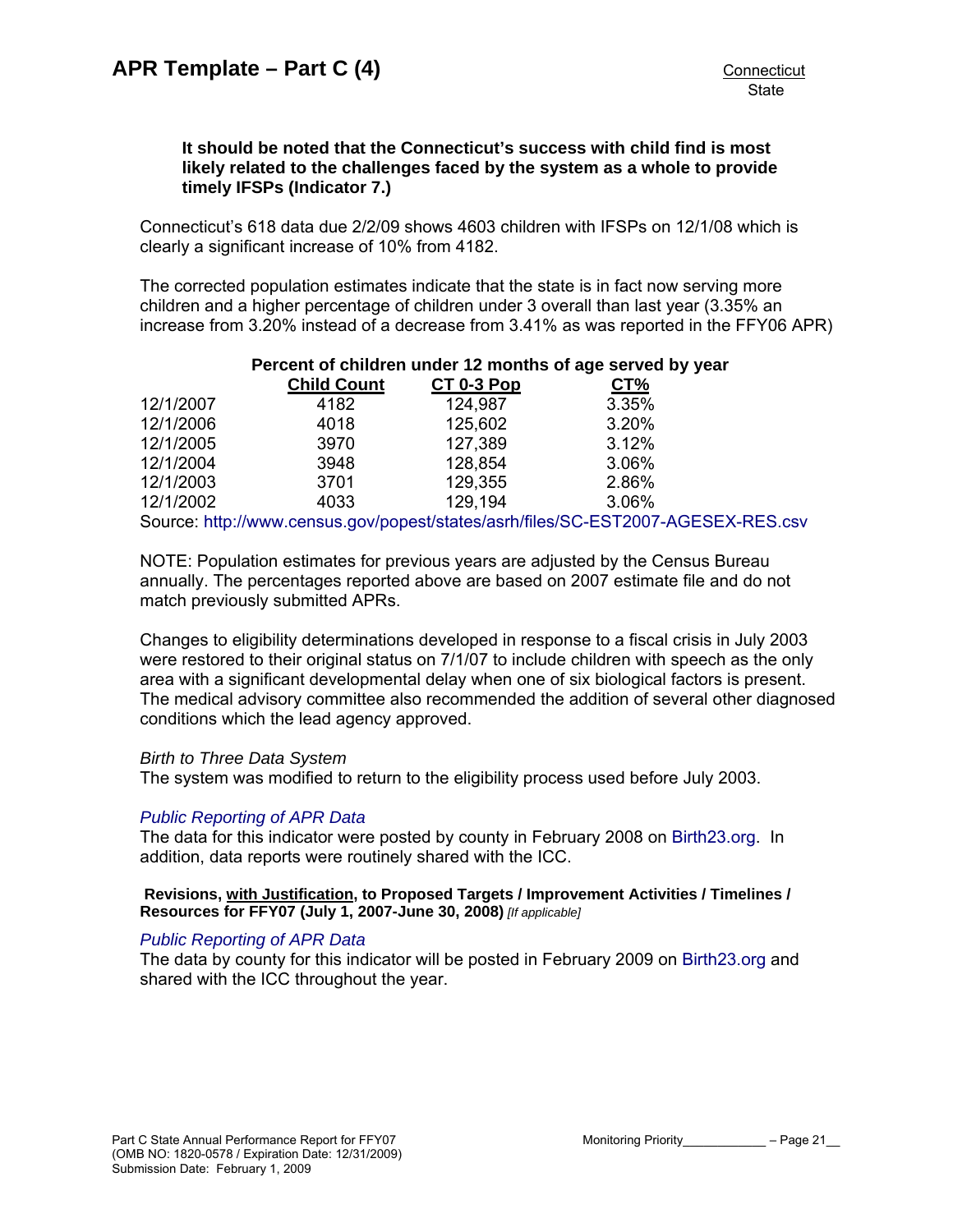## <span id="page-21-0"></span>**Part C State Annual Performance Report (APR) for Federal Fiscal Year (FFY) 2007**

#### **Overview of the Annual Performance Report Development:**

Same process as described in Indicator #1.

### **Monitoring Priority: Effective General Supervision Part C / Child Find**

**Indicator 7:** Percent of eligible infants and toddlers with IFSPs for whom an evaluation and assessment and an initial IFSP meeting were conducted within Part C's 45-day timeline.

(20 U.S.C. 1416(a)(3)(B) and 1442)

#### **Measurement:**

Percent = [(# of eligible infants and toddlers with IFSPs for whom an evaluation and assessment and an initial IFSP meeting was conducted within Part C's 45-day timeline) divided by the (# of eligible infants and toddlers evaluated and assessed)] times 100.

Account for untimely evaluations and IFSPs.

| FFY07              | <b>Measurable and Rigorous Target</b> |
|--------------------|---------------------------------------|
| 7/1/07-<br>6/30/08 | 100%                                  |

## **Actual Target Data for FFY07 (July 1, 2007-June 30, 2008):**

Timely initial evaluations and assessments were completed in the '07-'08 year for 4337 children. 313 of those children exited Birth to Three before proceeding to an IFSP. Of the 4024 that proceeded to initial IFSP meetings, 2422 were held within 45 days from referral. An additional 998 were delayed due to documented exceptional family circumstances beyond the control of the lead agency and were included in the numerator and the denominator.

$$
(2422 + 998) / 4024 = X 100 = 85%
$$

As expected and reported in the '06-'07 year [APR](http://www.birth23.org/state_performance_plans_and_annu.htm) and [SPP](http://www.birth23.org/state_performance_plans_and_annu.htm) improvement strategy revisions, Connecticut did not meet its target and demonstrated significant slippage. Prior to this year, performance on this indicator had trended up since the '04-'05 year (baseline 94%), the '05- '06 year (95%) and the '06-'07 year (97%).

This data was verified using emails to programs, data verification visits, focused monitoring, self-assessments, and the public reporting of data. In addition, as described more fully in the [SPP](http://www.birth23.org/state_performance_plans_and_annu.htm) and previous [APRs](http://www.birth23.org/state_performance_plans_and_annu.htm), Connecticut's real-time Birth to Three Data System contains builtin reports, edit checks and alerts as well as a real-time "performance dashboard" that is available to local programs and lead agency. Based on user selected date ranges, the performance dashboard runs summaries by APR indicator and produces exception reports.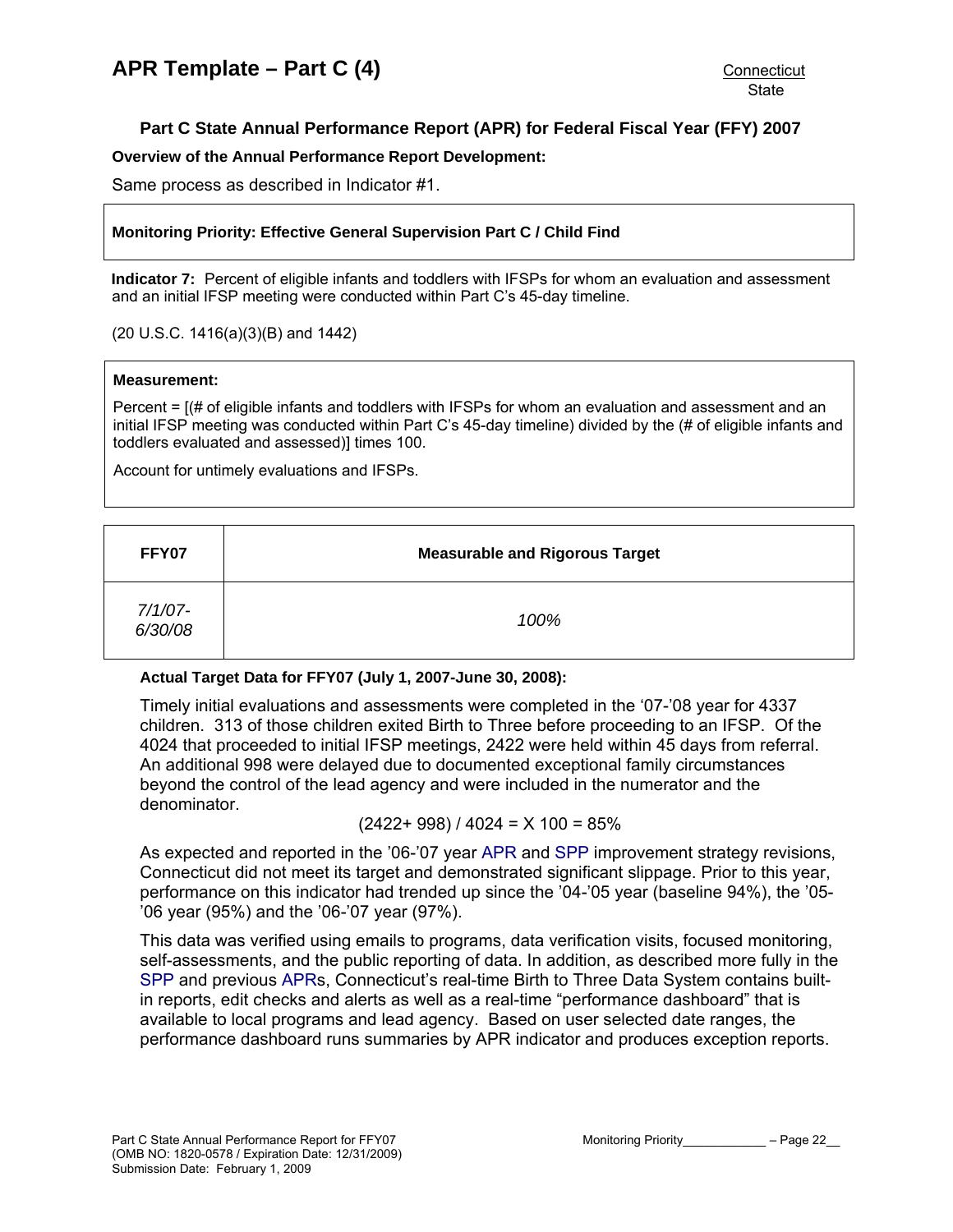#### **Discussion of Improvement Activities Completed and Explanation of Progress or Slippage that occurred for FFY07 (July 1, 2007-June 30, 2008):**

Connecticut anticipated significant slippage on this one indicator. The '06-'07 year APR reported that 126 of the 142 late meetings were delayed due to the challenges in locating an available program. Since the report was written during late 2007, we were able to view more current data and with stakeholder input developed a number of strong improvement strategies to address the developing statewide capacity crisis. The [SPP](http://www.birth23.org/state_performance_plans_and_annu.htm) was revised and approved to reflect Connecticut's quick response to a growing problem.

Only 9 of the 604 initial IFSP meetings that were not timely were delayed by issues at the local programs. This is a significant improvement at the local level. For the most part these were also beyond the control of the lead agency.

The reasons for the 9 with a late initial IFSP meeting included:

- 4 due to program error / staff errors (range 46 57 days).
- 2 due to delays in finding available staff (range 47 58 days);

2 due to delays in finding an available interpreter (range 52 - 56 days); and

1 due to eligibility determinations of "not eligible" being reversed (96 days); This represents only 7 out of 42 possible programs.

As expected, 595 of the 604 late meetings in the '07-'08 year were delayed due to the challenges associated with locating an available Birth to Three program (range in days 46- 118).

Connecticut has ensured that all families who did not receive an initial IFSP meeting within timelines ultimately had an IFSP meeting.

*The timeline related child-specific non-compliance reported for this indicator in the '06-'07 APR and in this '07-'08 APR cannot be corrected retroactively. The state's efforts to prevent future non-compliance are described below."* 

The capacity crisis was not completely resolved until August 2008 after the lead agency successfully implemented the planned and approved improvement strategies.

1) Five Requests for Proposals (RFPs) were issued between 9/1/06 and 4/1/08 to increase capacity in the Birth to Three system. As a result, 19 new programs were created as of August 2008. This is an increase of 19 programs from a base of 33 programs (58%) over the course of 19 months.

The RFPs were for two different type of programs; autism-specific programs and general programs. The decision to create programs that specialize in serving families with children who meet the IDEA classification for autism was made with extensive stakeholder input. These programs are able to retain trained staff based on the expectation that they will have new referrals requiring intensive services. This relieves the general programs of the need to find and train staff when perhaps only 1 child in their program is identified as meeting the IDEA classification for autism. Of the 19 new programs, 10 are autism specific programs and 9 are general programs.

In addition, two general programs closed between 5/08 and 8/08 for a new total of 50 programs. Only 31 of those programs are experienced programs so while the capacity concerns that resulted in such poor performance on this indicator have been eliminated, there are significant new stresses to the system as the lead agency provides TA to 19 new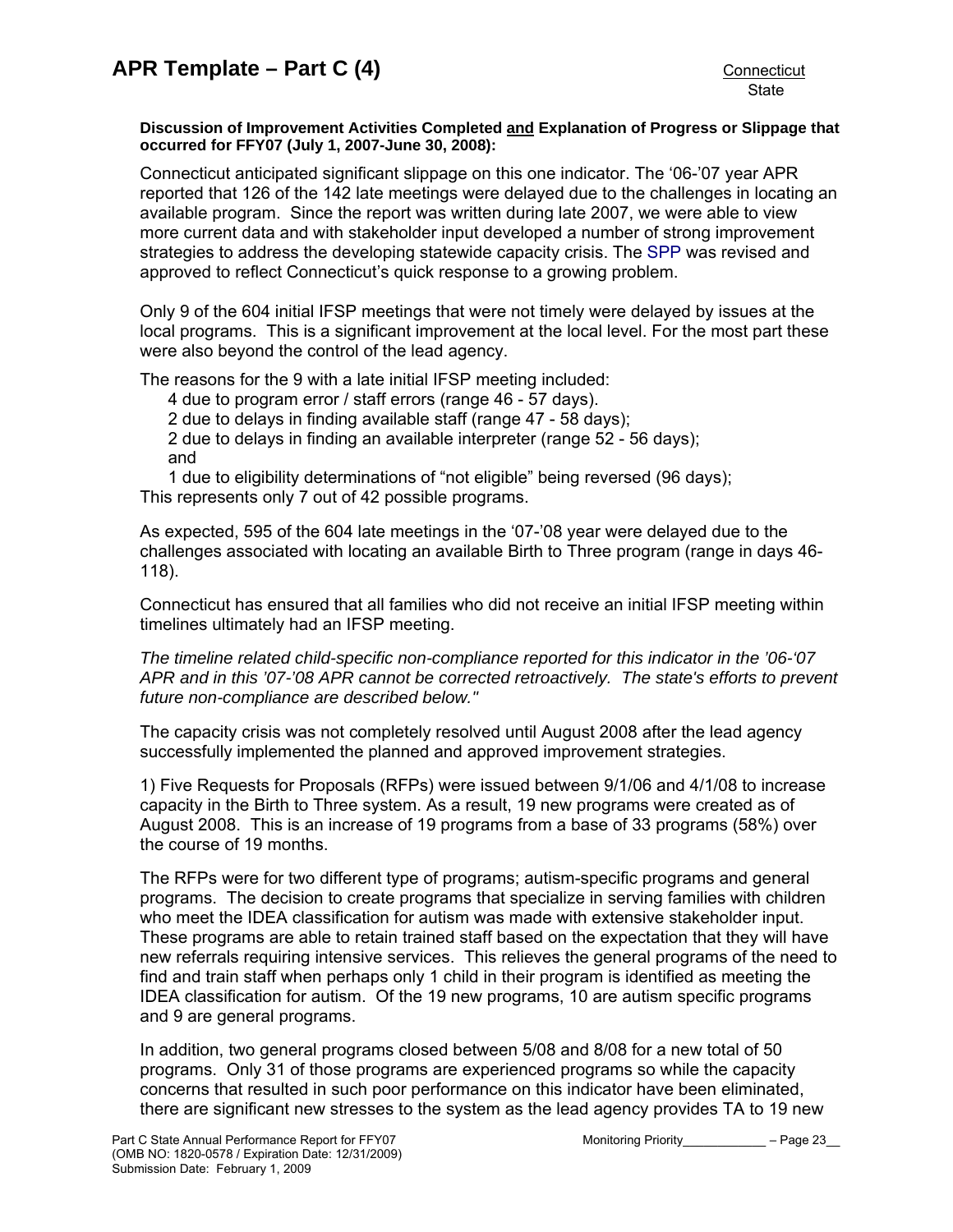programs. Fortunately, out of the 19, 12 were part of larger agencies that either provide Birth to Three services in neighboring states or run existing Connecticut general programs which leaves only seven that are really new to the current Part C.

2) On July 1, 2007, a new category of "Early Intervention Specialist" was added to the personnel standards to allow someone with a closely related BA degree, infant-toddler coursework, experience, and a B-3 early intervention credential to work as a "professional" in early intervention. This means they can perform evaluations and work totally independently. Although it may take programs up to a year to get some of their staff qualified for this position, this may help programs increase their evaluation capacity. Seven Early Intervention Specialists have been approved as of 8/21/08.

3) The lead agency formed a workgroup to develop rules about the use of smaller service areas called sub-regions and taking new referrals via "rotation" (vs. parent choice) and the Fiscal Unit will monitor this from a contract management perspective. A report of referrals by program by town was provided and 11 programs changed the towns served to increase efficiencies and as a result serve more children.

4) The lead agency is conducting a study to screen up to 100 children referred for evaluation to see whether it will be cost-effective to screen referrals statewide or not when the proposed IDEA regulations are finalized. Preliminary data as of August 2008 reveal that only 4 out of 30 children would not have been referred to a program for a comprehensive evaluation.

5) The lead agency held a statewide provider meeting in January 2008 to gather input on challenges faced at the local level and suggested changes.

As a result of these improvement strategies Connecticut's performance on this measure improved, but too late for this APR which collapses the entire year into one performance percentage.

When the '07-'08 year is viewed in quarters, the improvement is obvious. (Timely + Documented Family Circumstances) / Total IFSPs = Rate X 100 = Percent

Q1) 7/1/07 – 9/30/07  $(553 + 261) / 1014 = .80 X 100 = 80\%$ 

Q2) 10/1/07 – 12/31/07  $(493 + 271) / 952 = .80 \times 100 = 80\%$ 

Q3) 1/1/08 – 3/31/08  $(564 + 244) / 961 = .84 \times 100 = 84\%$ 

**Q4) 4/1/08 – 6/30/08 (812 + 222) / 1097 = .94 X 100 = 94%**  2 new general programs began in Spring 2007 3 new general programs began in Summer 2007

6 new autism-specific programs began in Spring 2008

The progress is also evident based on data from the first two quarters of the '08-'09 year.

**Q1) 7/1/08 – 9/30/08 (891 + 143) / 1045 = .99 X 100 = 99%** 

**Q2) 10/1/08 – 12/31/08 (1014 + 91) / 1111 = .99 X 100 = 99%** 

Part C State Annual Performance Report for FFY07 Monitoring Priority Figure 24 (OMB NO: 1820-0578 / Expiration Date: 12/31/2009) Submission Date: February 1, 2009

4 new general programs began in late Summer 2008

4 new autism-specific programs began in late Summer 2008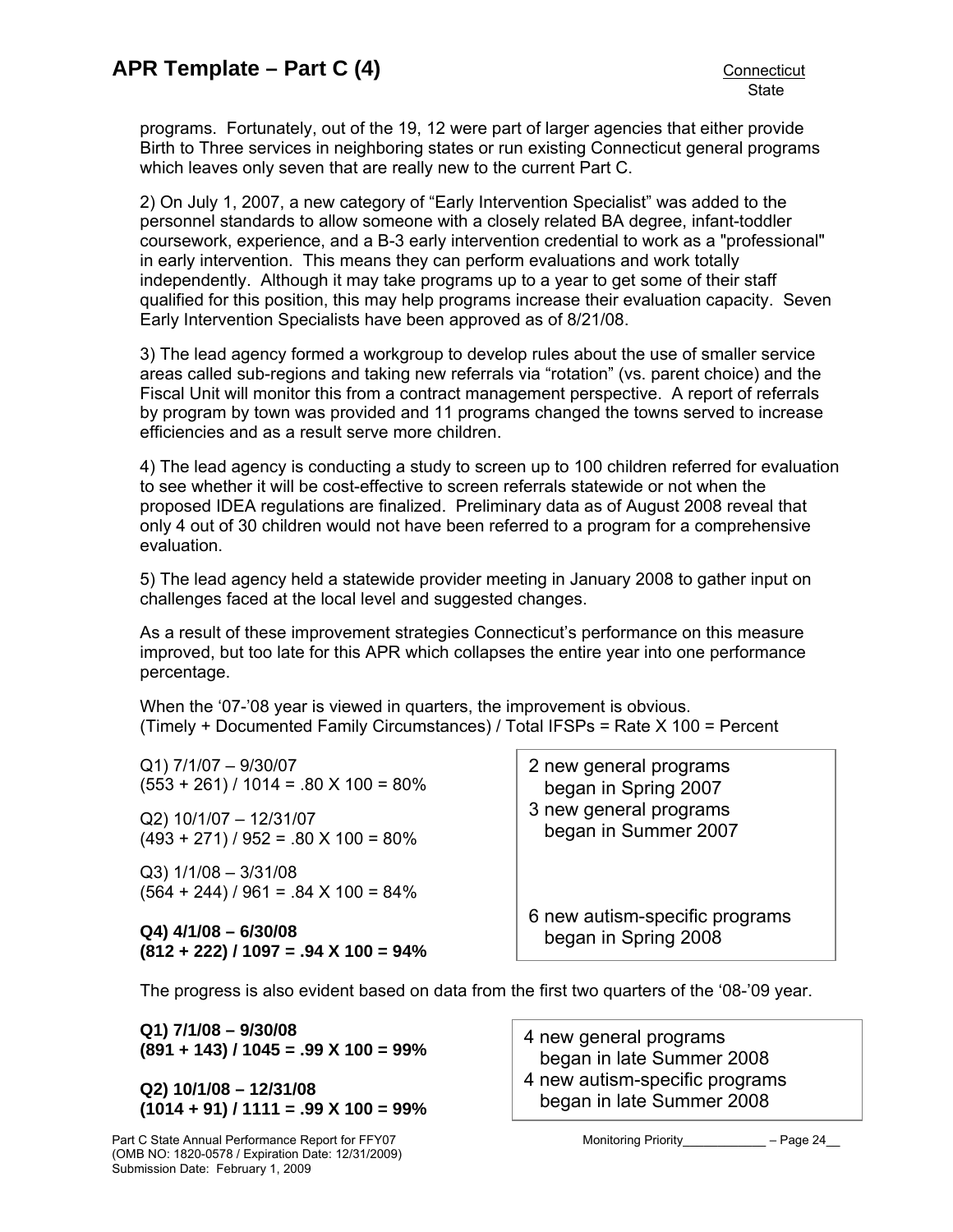Since Connecticut has a single point of entry, the data system is sophisticated enough to differentiate how long the program took to complete evaluations and initial IFSP meetings after receiving the referral. Whatever the cause, programs were required to include this measure on their improvement plans if not at 100%.

Of the 11 programs that had at least one finding of non-compliance identified in the '06-'07 year based on the IDEA requirements determined to be related to this indicator, 10 corrected all findings of non-compliance within one year. The remaining program had five findings related to this indicator and corrected four within one year. In Spring 2008 an IDEA Determination of Needs Assistance was made for that program for the second time primarily based on this delay in correction and the corrective action plan was revised to include required TA and organizational changes. Unique data reports were developed to show the very large program their performance by regional office. Their one remaining finding was corrected in 16 months (April 15, 2007 - August 1, 2008.)

Three programs had at least one finding of non-compliance identified in the '07-'08 year based on the IDEA requirements determined to be related to this indicator due to be corrected in the '08-'09 year.

#### *Response to OSEP letter and table regarding FFY06 APR*

"In addition, in responding to Indicators 1, 7, and 8C, the State must specifically identify and address the noncompliance identified in this table under those indicators."

| Number of       | Number of those | When finding $(s)$ | Number of       |
|-----------------|-----------------|--------------------|-----------------|
| findings made   | findings that   | that were NOT      | findings made   |
| during the '06- | were timely     | timely corrected   | during the '07- |
| '07 year about  | corrected and   | were ultimately    | '08 year about  |
| this measure    | verified        | verified/corrected | this measure    |
| 8               |                 | August '08         |                 |
| Number of       | Number of those | When finding(s)    | Number of       |
| findings made   | findings that   | that were NOT      | findings made   |
| during the '06- | were timely     | timely corrected   | during the '07- |
| '07 year about  | corrected and   | were ultimately    | '08 year about  |
| requirements    | verified        | verified/corrected | requirements    |
| related to this |                 |                    | related to this |
| indicator       |                 |                    | indicator       |
| 14              | 14              | ΝA                 | З               |

## *Focused Monitoring*

Three programs received a focused monitoring on-site visit in the '06-'07 year using the Child Find priority area protocol; one large, one medium and one small sized program. All three had at least one finding of non-compliance identified based on the IDEA requirements determined to be related to this indicator and all three corrected those findings within one year. [\(See Indicator 9 for the total number of findings.\)](#page-32-0)

Programs were grouped and ranked in December 2006 and October 2007 based on this indicator. Two programs were selected for an on-site visit during the '07-'08 year using the Child Find priority area protocol. One large and one very small sized program were selected. Both of the programs had findings of non-compliance identified based on the IDEA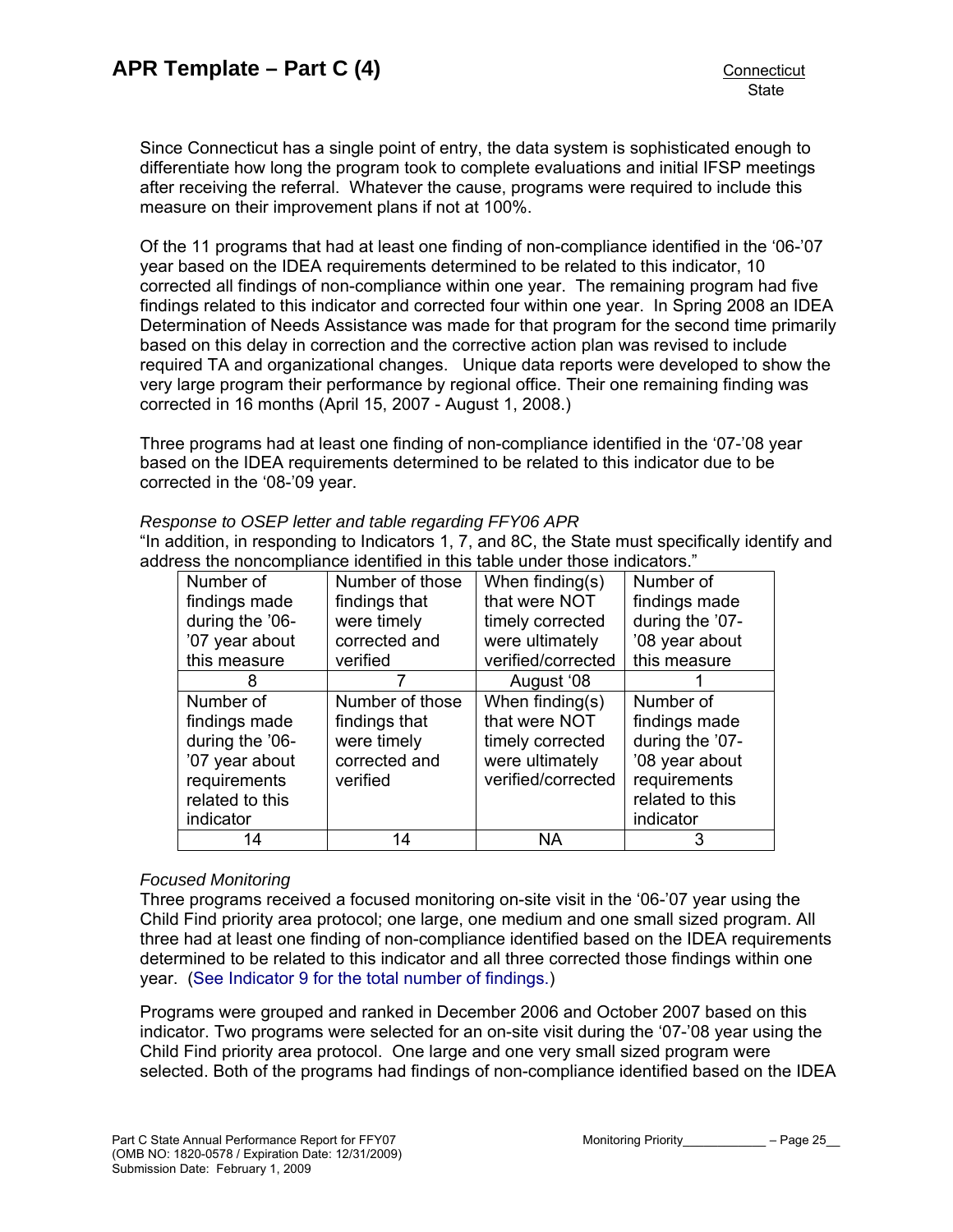requirements determined to be related to this indicator due to be corrected in the '08-'09 year. All the reports were posted on [Birth23.org](http://www.birth23.org/) within two weeks of the end of the visit.

#### *Data Verification*

Verification emails were sent to each program about every late meeting whenever data was run for the APR or program ranking. On-site visits include data verification of the documentation of extraordinary family circumstances and all other reasons for late meetings.

#### *Biennial Performance Report*

Of the nine programs that completed a Biennial Performance Report in the '06-'07 year, all nine had at least one finding of non-compliance identified based on the IDEA requirements determined to be related to this indicator. Eight of the nine programs corrected all identified non-compliance within one year. As mentioned above, the one remaining program required 16 months to correct one of the five findings identified to that large program. [\(See Indicator 9](#page-32-0)  [for the total number of findings.\)](#page-32-0)

15 programs completed a BPR in the '07-'08 year. Two of the 15 had at least one finding of non-compliance identified based on the IDEA requirements determined to be related to this indicator due to be corrected in the '08-'09 year.

## *[Public Reporting of APR Data](http://www.birth23.org/state_performance_plans_and_annu.htm)*

The data for this indicator were posted by program in February 2008 on [Birth23.org](http://www.birth23.org/). In addition, data reports were routinely shared with the ICC.

#### *Determinations*

One program was determined to Need Assistance based primarily on this indicator. A Corrective Action Plan was developed with clear next steps and timelines.

#### **Revisions, with Justification, to Proposed Targets / Improvement Activities / Timelines / Resources for FFY07 (July 1, 2007-June 30, 2008)** *[If applicable]*

#### *Focused Monitoring*

The lead agency has contracted with WESTED to evaluate the focused monitoring system in the '08-'09 year. A contract was developed with an additional parent to participate on the focused monitoring team.

#### *Biennial Performance Report (BPR)*

The entire BPR will be reviewed and modified in '08-'09 once Cohort II completes their selfassessments in September 2008.

## *[Public Reporting of APR Data](http://www.birth23.org/state_performance_plans_and_annu.htm)*

Findings were identified based on this data in the '08-'09 year. The data by program for this indicator will be posted in February 2009 on [Birth23.org](http://www.birth23.org/) and shared with the ICC throughout the year.

#### *Birth to Three Data System*

Connecticut is beginning to develop a web-based data system. Data verification continues to improve the accuracy of the performance dashboard at the local level/

#### *Determinations*

This indicator will continue to be used for determinations which will be made in March 2009.

Part C State Annual Performance Report for FFY07 Monitoring Priority\_\_\_\_\_\_\_\_\_\_\_\_\_ – Page 26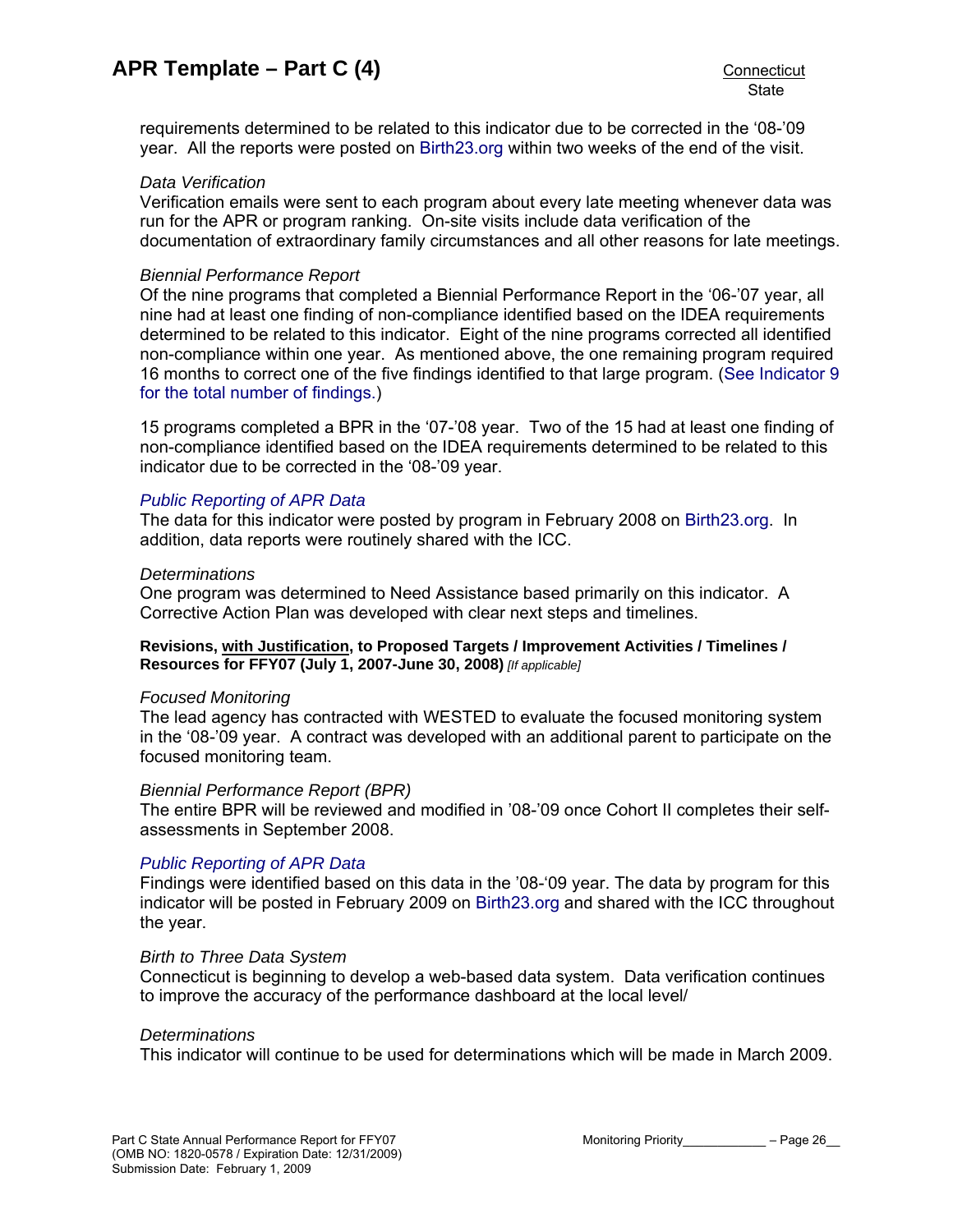# <span id="page-26-0"></span>**Part C State Annual Performance Report (APR) for Federal Fiscal Year (FFY) 2007**

## **Overview of the Annual Performance Report Development:**

Same process as described in Indicator #1.

## **Monitoring Priority: Effective General Supervision Part C / Effective Transition**

**Indicator 8:** Percent of all children exiting Part C who received timely transition planning to support the child's transition to preschool and other appropriate community services by their third birthday including:

- A. IFSPs with transition steps and services;
- B. Notification to LEA, if child potentially eligible for Part B; and
- C. Transition conference, if child potentially eligible for Part B.

(20 U.S.C. 1416(a)(3)(B) and 1442)

### **Measurement:**

- A. Percent = [(# of children exiting Part C who have an IFSP with transition steps and services) divided by the (# of children exiting Part C)] times 100.
- B. Percent = [(# of children exiting Part C and potentially eligible for Part B where notification to the LEA occurred) divided by the (# of children exiting Part C who were potentially eligible for Part B)] times 100.
- C. Percent = [(# of children exiting Part C and potentially eligible for Part B where the transition conference occurred) divided by the (# of children exiting Part C who were potentially eligible for Part B)] times 100.

| FFY07              | <b>Measurable and Rigorous Target</b> |
|--------------------|---------------------------------------|
| 7/1/07-<br>6/30/08 | A-C) 100%                             |

## **Actual Target Data for FFY07 (July 1, 2007-June 30, 2008):**

| 8A) | <b>Transition Plan</b> | Total Exiting at |                                                                                             |         |
|-----|------------------------|------------------|---------------------------------------------------------------------------------------------|---------|
|     | included in IFSP       |                  | Age Three with IFSP                                                                         | Percent |
|     | 2716                   |                  | 2719                                                                                        | 99.9%   |
|     |                        |                  | Connecticut maintains a high percentage since the '04-'05 year (baseline 100%), the '05-'06 |         |

Connecticut maintains a high percentage since the '04-'05 year (baseline 100%), the '05-'06 year (99.9%) and the '06-'07 year (99.9%).

#### 8B)

| Number of children exiting Part C          |                                                 |         |
|--------------------------------------------|-------------------------------------------------|---------|
| and <i>potentially eligible</i> for Part B | Number of children exiting Part C               |         |
| where notification to the LEA occurred     | who were <i>potentially eligible</i> for Part B | Percent |
| 2351                                       | 2351                                            | 100%    |

Connecticut continues to meet its target.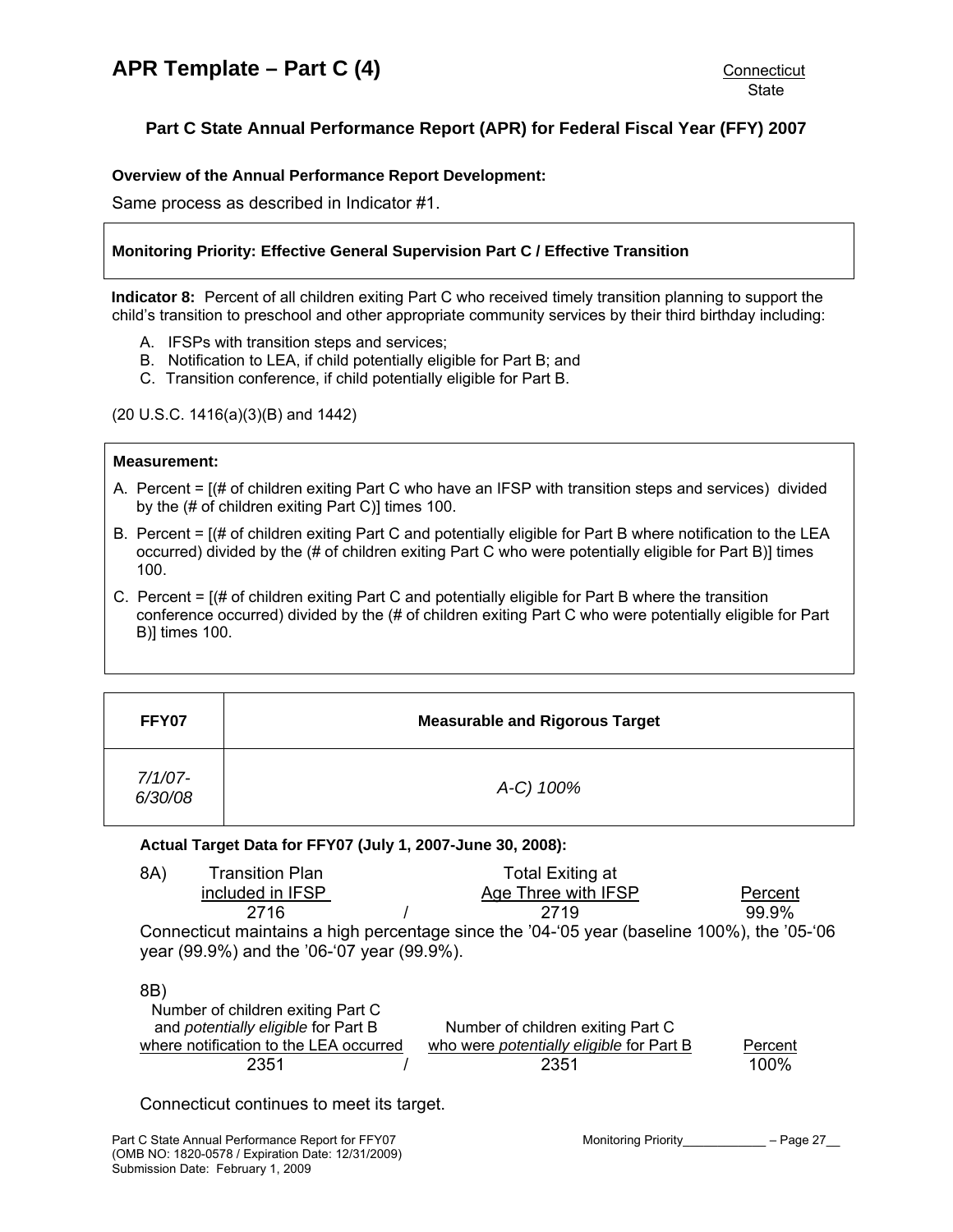8C)

| -- |            |            |                                             |         |
|----|------------|------------|---------------------------------------------|---------|
|    | Conference | Documented | Total                                       |         |
|    |            |            | On time Family Circumstance Conferences Due | Percent |
|    | (1660      | 53)        | 1720                                        | 99.6%   |
|    |            |            |                                             |         |

While Connecticut did not meet its target by 0.4% the state continues to make progress since the '04-'05 year (baseline 95%), the '05-'06 year (98%) and the '06-'07 year (99.4%).

### **Discussion of Improvement Activities Completed and Explanation of Progress or Slippage that occurred for FFY07 (July 1, 2007-June 30, 2008):**

## 8A) Transition Plans

The three children exiting Part C who did not have transition plans in their IFSPs were triplets from one program. As explained under Indicators 1 and 9, the lead agency's contract with this one program was canceled. The children turned three and "aged out" of Birth to Three before the omission was found.

This data was verified using emails to programs, data verification visits, focused monitoring, self-assessments, and the public reporting of data. In addition, as described more fully in the [SPP](http://www.birth23.org/state_performance_plans_and_annu.htm) and previous [APRs](http://www.birth23.org/state_performance_plans_and_annu.htm), Connecticut's real-time Birth to Three Data System contains builtin reports, edit checks and alerts as well as a real-time "performance dashboard" that is available to local programs and lead agency. Based on user selected date ranges, the performance dashboard runs summaries by APR indicator and produces exception reports.

*The since this indicator reports about children exiting Part C, child-specific non-compliance reported for this indicator in the '06-'07 APR and in this '07-'08 APR cannot be corrected retroactively. The state's efforts to prevent future non-compliance are described below."* 

| schon or luentineu ivon-compilance |                 |                    |                 |  |  |
|------------------------------------|-----------------|--------------------|-----------------|--|--|
| Number of                          | Number of those | When finding(s)    | Number of       |  |  |
| findings made                      | findings that   | that were NOT      | findings made   |  |  |
| during the '06-                    | were timely     | timely corrected   | during the '07- |  |  |
| '07 year about                     | corrected and   | were ultimately    | '08 year about  |  |  |
| this measure                       | verified        | verified/corrected | this measure    |  |  |
|                                    |                 | <b>NA</b>          |                 |  |  |
| Number of                          | Number of those | When finding(s)    | Number of       |  |  |
| findings made                      | findings that   | that were NOT      | findings made   |  |  |
| during the '06-                    | were timely     | timely corrected   | during the '07- |  |  |
| '07 year about                     | corrected and   | were ultimately    | '08 year about  |  |  |
| requirements                       | verified        | verified/corrected | requirements    |  |  |
| related to this                    |                 |                    | related to this |  |  |
| sub-indicator                      |                 |                    | sub-indicator   |  |  |
|                                    | 5               | ΝA                 |                 |  |  |

*Correction of Identified Non-compliance* 

Connecticut has ensured that all children and families have transition plans.

## *Focused Monitoring*

This continues to be monitored as part of the transition protocol. The focus has been to evaluate the quality of the plans, not the mere presence of steps in a plan which is a required page in the statewide IFSP.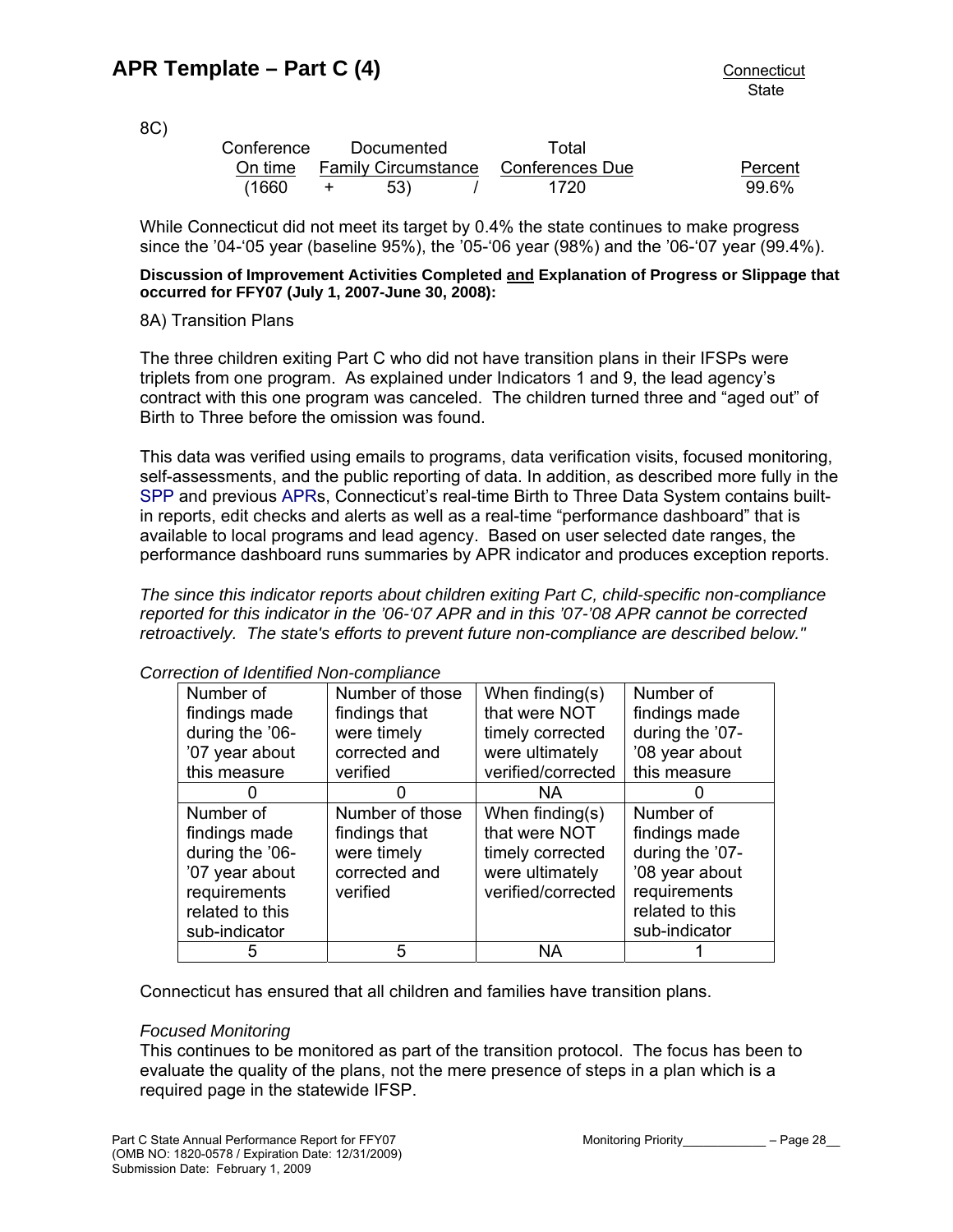Of the two programs (one large and one medium sized) that received a focused monitoring on-site visit in the '06-'07 year using the Transition priority area protocol, both had at least one finding of non-compliance identified based on the IDEA requirements determined to be related to this indicator. All identified non-compliance was corrected within one year. [\(See](#page-32-0)  [Indicator 9 for the total number of findings.](#page-32-0))

Programs were grouped and ranked in December 2007 based on Timely Transition Conferences. One large program was selected for an on-site visit during the '07-'08 year using the Transition priority area protocol. The program had no findings of non-compliance identified based on the IDEA requirements determined to be related to this indicator.

## *Biennial Performance Report (BPR)*

Of the nine programs that completed a Biennial Performance Report in the '06-'07 year, three had at least one finding of non-compliance identified based on the IDEA requirements determined to be related to this indicator. All three programs corrected all identified noncompliance within one year. ([See Indicator 9 for the total number of findings.](#page-32-0))

15 programs completed a BPR in the '07-'08 year. One program had at least one finding of non-compliance identified based on the IDEA requirements determined to be related to this indicator due to be corrected in the '08-'09 year.

## *[Public Reporting of APR Data](http://www.birth23.org/state_performance_plans_and_annu.htm)*

The data for this indicator were posted by program in February 2008 on [Birth23.org](http://www.birth23.org/). In addition, data reports were routinely shared with the ICC.

## 8B) Notification

There were 248 children who exited Birth to Three in the '07-'08 year for whom parents actively chose not to consent to a referral to their school district and also opted out of any notification to their district. Connecticut's Transition Procedure was submitted to OSEP in March 2005.

## *Focused Monitoring*

The timeliness of referrals to the LEA continues to be monitored during on-site visits. Reasons for missing referrals, revocation of referrals, or decisions to not refer by age 2  $\frac{1}{2}$ are reviewed in home visit notes.

## *Birth to Three Data System*

If a referral decision has not been made (i.e. the parent has not signed "yes" or has not opted out by signing "no" on the LEA referral form) and the data has not been entered into the data system by 90 days before age three, directory information is sent to the LEA.

## *Data Verification*

This is completed during BPR reporting, focused monitoring and verification visits.

## *[Public Reporting of APR Data](http://www.birth23.org/state_performance_plans_and_annu.htm)*

The data for this indicaor were posted by county in February 2008 on [Birth23.org.](http://www.birth23.org/) In addition, data reports were routinely shared with the ICC.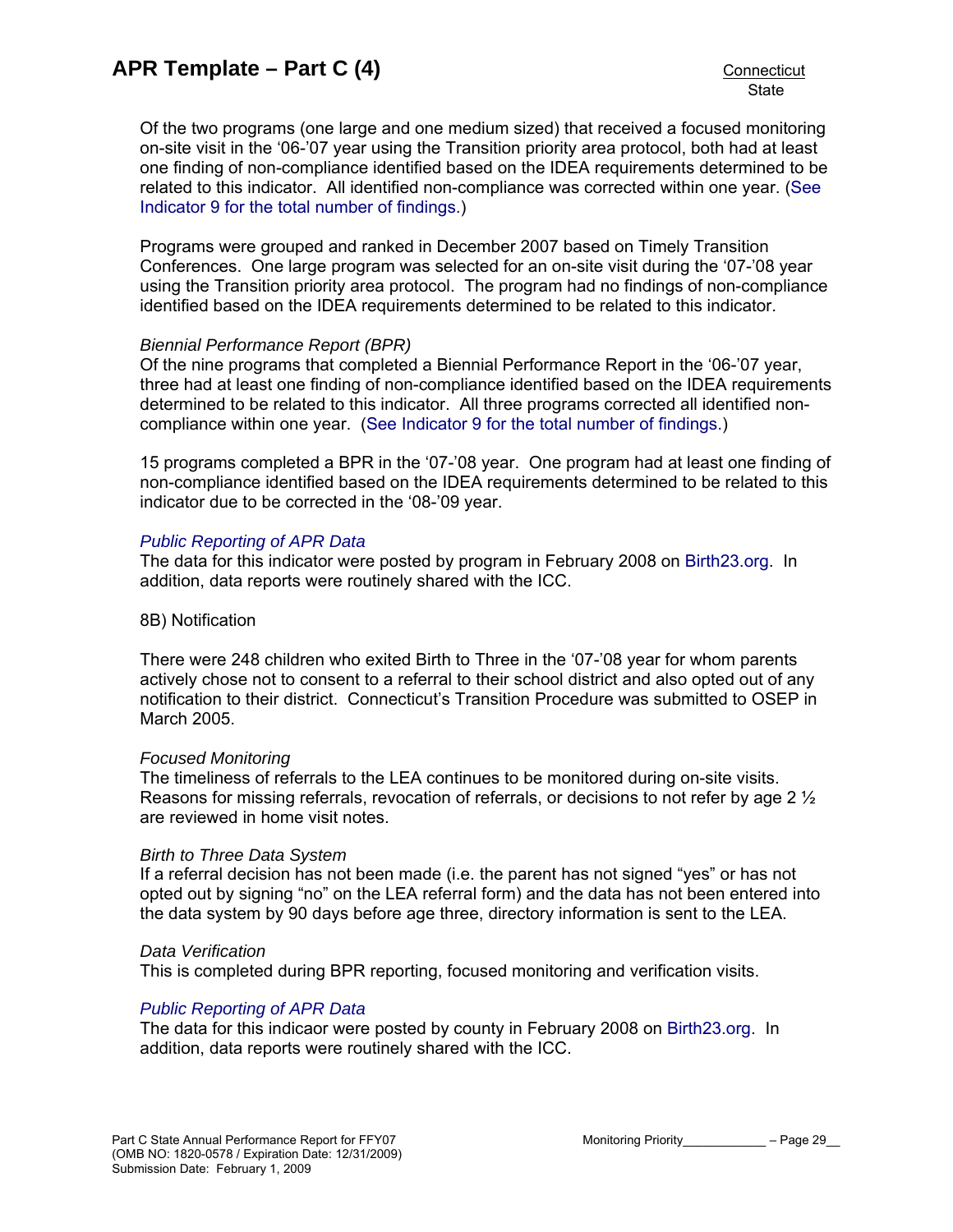## 8C) Timely Conferences

1720 children had transition conferences due in the '07-'08 year. 1660 were held at least 90 days and no more than 9 months before age three. Verification emails were sent to each program about each late or missing conference. An additional 53 conferences were held late due to documented extraordinary family circumstances beyond the control of the lead agency. These 53 were included in the numerator and the denominator for a total of 1713 held on time out of 1720 conferences due. Of the children who exited in the '07-'08 year, 115 were referred within 90 days of their 3<sup>rd</sup> birthday.

Only 7 transition conferences were delayed by issues at the local programs and the reasons were primarily human error such as projecting out the incorrect due date, still waiting for the school district to schedule the meeting even though this is not required by Part C, or not planning far enough in advance so that there was little time available before 90 days to reschedule due to staff illnesses or unexpected resignations (range 89-36 days).

Connecticut has ensured that all untimely conferences were ultimately held.

This data was verified using emails to programs, data verification visits, focused monitoring, self-assessments, and the public reporting of data. In addition, as described more fully in the [SPP](http://www.birth23.org/state_performance_plans_and_annu.htm) and previous [APRs](http://www.birth23.org/state_performance_plans_and_annu.htm), Connecticut's real-time Birth to Three Data System contains builtin reports, edit checks and alerts as well as a real-time "performance dashboard" that is available to local programs and lead agency. Based on user selected date ranges, the performance dashboard runs summaries by APR indicator and produces exception reports.

*The timeline related child-specific non-compliance reported for this indicator in the '06-'07 APR and in this '07-'08 APR cannot be corrected retroactively. The state's efforts to prevent future non-compliance are described below."* 

## *Focused Monitoring*

Of the two programs (one large and one medium sized) that received a focused monitoring on-site visit in the '06-'07 year using the Transition priority area protocol, both had at least one finding of non-compliance identified based on the IDEA requirements determined to be related to this indicator. The identified non-compliance was corrected within one year. ([See](#page-32-0)  [Indicator 9 for the total number of findings.](#page-32-0))

Programs were grouped and ranked in December 2007 based on Timely Transition Conferences. One large program was selected for an on-site visit during the '07-'08 year using the Transition priority area protocol. The program had no findings of non-compliance identified based on the IDEA requirements determined to be related to this indicator. All the reports were posted on [Birth23.org](http://www.birth23.org/) within two weeks of the end of the visit.

## *Response to OSEP letter and table regarding FFY06 APR*

"In addition, in responding to Indicators 1, 7, and 8C, the State must specifically identify and address the noncompliance identified in this table under those indicators."

| Number of findings   | Number of those | When finding $(s)$ | Number of findings   |
|----------------------|-----------------|--------------------|----------------------|
| made during the '06- | findings that   | that were NOT      | made during the '07- |
| '07 year about this  | were timely     | timely corrected   | '08 year about this  |
| measure              | corrected and   | were ultimately    | measure              |
|                      | verified        | verified/corrected |                      |
| 6                    |                 | NA                 |                      |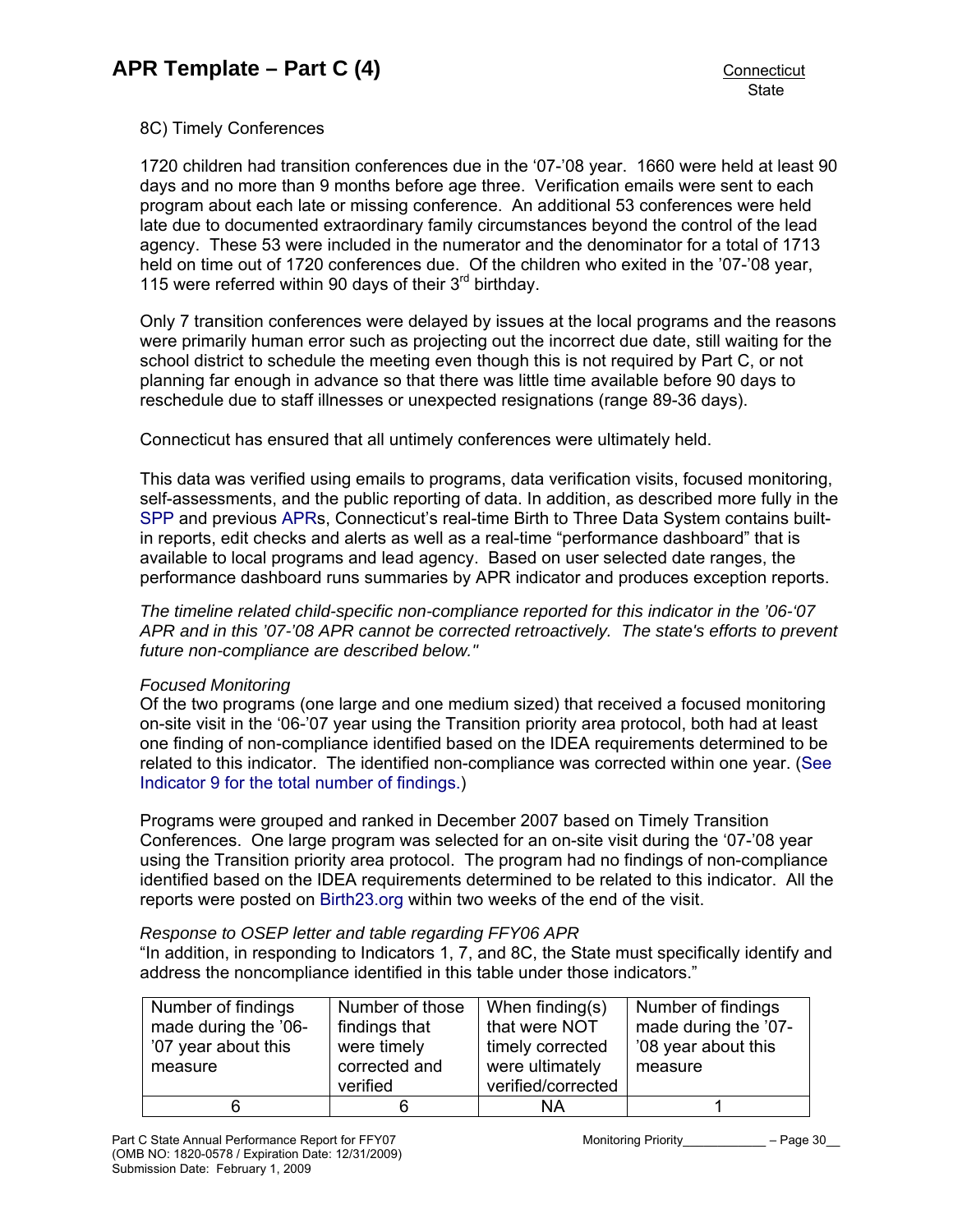| Number of findings    | Number of those | When finding $(s)$ | Number of findings    |
|-----------------------|-----------------|--------------------|-----------------------|
| made during the '06-  | findings that   | that were NOT      | made during the '07-  |
| '07 year about        | were timely     | timely corrected   | '08 year about        |
| requirements related  | corrected and   | were ultimately    | requirements related  |
| to this sub-indicator | verified        | verified/corrected | to this sub-indicator |
|                       |                 | NA                 |                       |

## *Biennial Performance Report (BPR)*

Of the nine programs that completed a Biennial Performance Report in the '06-'07 year, four had at least one finding of non-compliance identified based on the IDEA requirements determined to be related to this indicator. All four programs corrected the identified noncompliance within one year. [\(See Indicator 9 for the total number of findings.](#page-32-0))

Fifteen programs completed a BPR in the '07-'08 year. Only one had at least one finding of non-compliance identified based on the IDEA requirements determined to be related to this indicator due to be corrected in the '08-'09 year.

## *Complaints*

There were 4 written complaints in the '06-'07 year. Only 1 was related to a service coordinator's attendance at the transition conference. One child-specific finding was made and it was timely corrected.

## *[Public Reporting of APR Data](http://www.birth23.org/state_performance_plans_and_annu.htm)*

The data for this indicator were posted by program in February 2008 on [Birth23.org](http://www.birth23.org/). In addition, data reports were routinely shared with the ICC.

#### **Revisions, with Justification, to Proposed Targets / Improvement Activities / Timelines / Resources for FFY07 (July 1, 2007-June 30, 2008)** *[If applicable]*

8A) Transition Plans

*Biennial Performance Report (BPR)* 

The entire BPR will be reviewed and modified once Cohort II completes their selfassessments in September 2008.

## *Birth to Three Data System*

Connecticut is beginning to develop a web-based data system. The accuracy of the way this indicator is measured automatically in the data system will continue to improve as any errors are identified through data verification.

## *[Public Reporting of APR Data](http://www.birth23.org/state_performance_plans_and_annu.htm)*

No findings were identified based on this data in the '08-'09 year. The data for this indicator will be posted by program in February 2009 on [Birth23.org](http://www.birth23.org/) and shared with the ICC throughout the year.

#### 8B) Notification

*Birth to Three Data System* 

The lead agency will determine whether reports that are sent to each district may be modified to include Connecticut State Department of Education State Assigned Student Identifier (SASID) numbers.

*Biennial Performance Report (BPR)*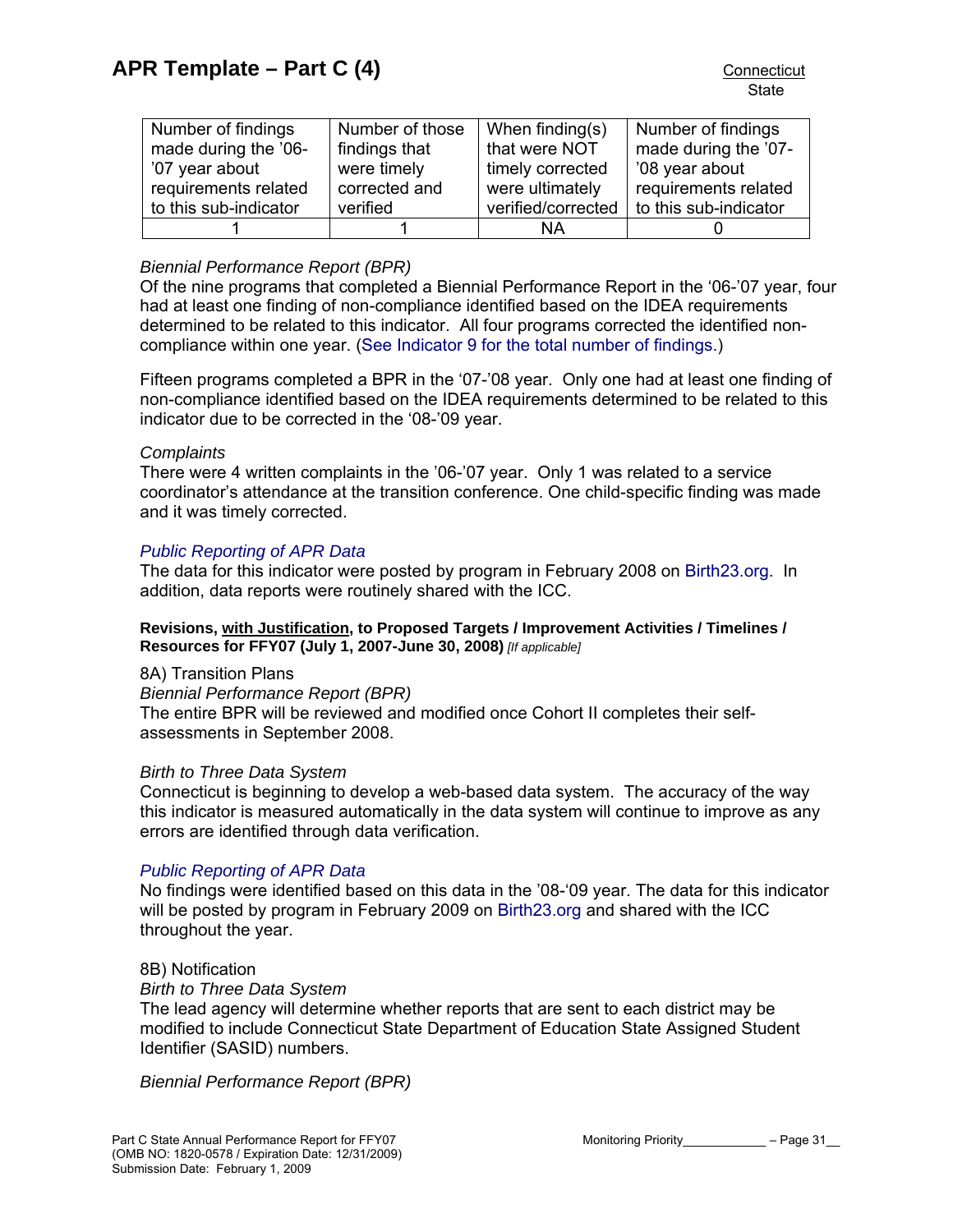The entire BPR will be reviewed and modified once Cohort II completes their selfassessments in September 2008.

#### *[Public Reporting of APR Data](http://www.birth23.org/state_performance_plans_and_annu.htm)*

The data by county for this indicator will be posted in February 2009 on [Birth23.org](http://www.birth23.org/).

## 8C) Timely Conferences

*Biennial Performance Report (BPR)*  The entire BPR will be reviewed and modified once Cohort II completes their selfassessments in September 2008.

#### *Birth to Three Data System*

Connecticut is beginning to develop a web-based data system. The accuracy of the way this indicator is measured automatically in the data system will continue to improve as any errors are identified through data verification.

#### *[Public Reporting of APR Data](http://www.birth23.org/state_performance_plans_and_annu.htm)*

Findings were identified based on this data in the '08-'09 year. The data by program for this indicator will be posted by program in February 2009 on [Birth23.org](http://www.birth23.org/) and shared with the ICC throughout the year.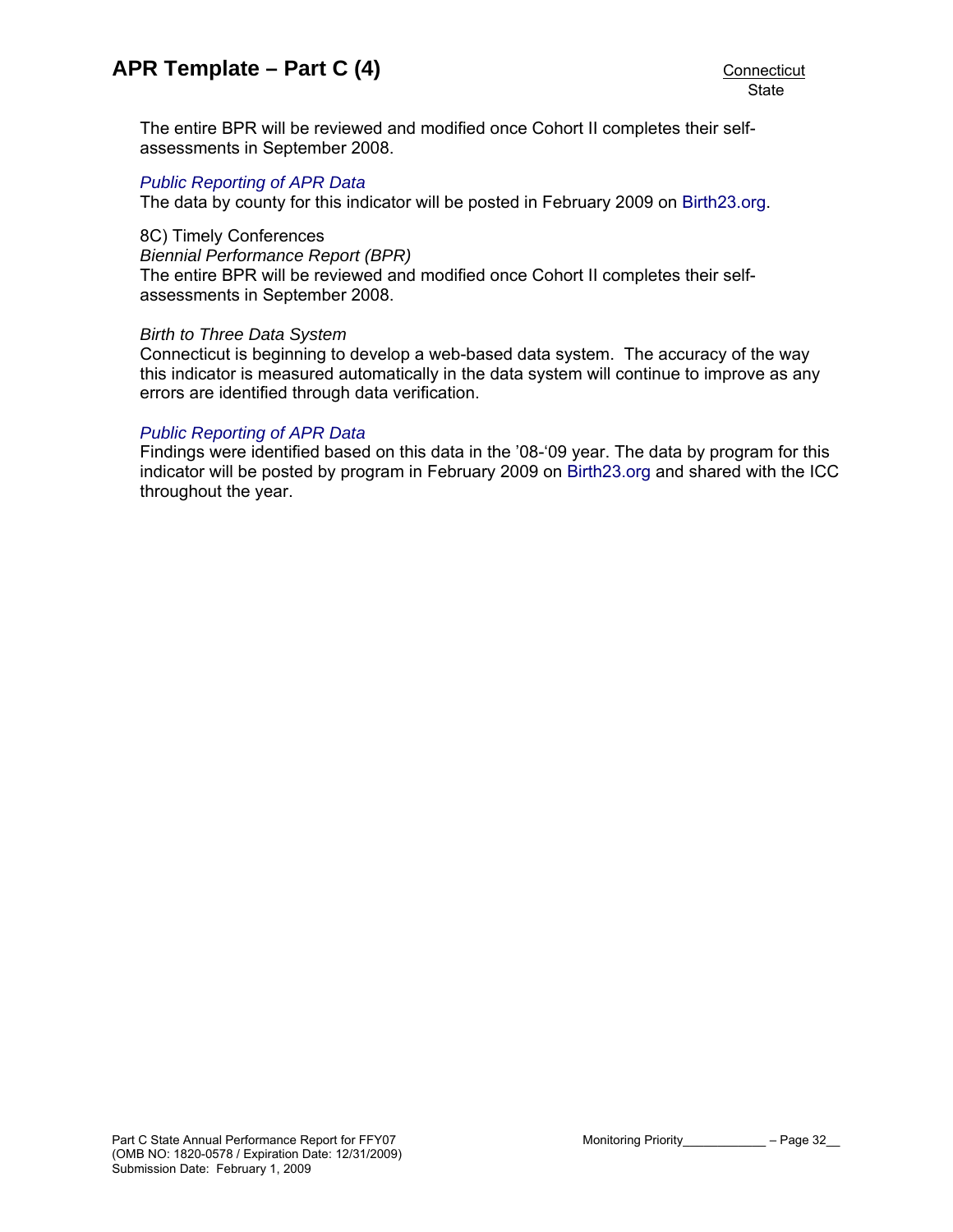## **Part C State Annual Performance Report (APR) for Federal Fiscal Year (FFY) 2007**

<span id="page-32-0"></span>**Overview of the Annual Performance Report Development:** 

#### **Monitoring Priority: Effective General Supervision Part C / General Supervision**

**Indicator 9:** General supervision system (including monitoring, complaints, hearings, etc.) identifies and corrects noncompliance as soon as possible but in no case later than one year from identification.

#### (20 U.S.C. 1416(a)(3)(B) and 1442)

#### **Measurement:**

Percent of noncompliance corrected within one year of identification:

a. # of findings of noncompliance.

b. # of corrections completed as soon as possible but in no case later than one year from identification.

Percent =  $[(b)$  divided by  $(a)]$  times 100.

For any noncompliance not corrected within one year of identification, describe what actions, including technical assistance and/or enforcement that the State has taken.

| FFY07                 | <b>Measurable and Rigorous Target</b> |
|-----------------------|---------------------------------------|
| $7/1/07 -$<br>6/30/08 | 100%                                  |

*NOTE: Connecticut Part C identifies one finding per regulatory reference even if multiple instances (records) are found to be out of compliance.* 

#### **Actual Target Data for FFY07 (July 1, 2007-June 30, 2008):**

61 findings timely corrected / 63 findings identified in the '06 – '07 year = 97%

While Connecticut did not meet its target, the state has made progress since the '05-'06 year (baseline 93%) and the '06-'07 year (93%).

## **As of August, 2008, all findings of non-compliance identified in the '06-'07 year were corrected.**

Two of three groups of programs completed their Biennial Performance Reports (BPR) selfassessments in the '05-'06 year, there was only one group of nine programs left with BPRs due in the '06-'07 year. In addition to BPRs, there were 10 focused monitoring visits made in the '06-'07 year.

In the '07-'08 year the BPR was revised and a second round of BPRs were completed beginning in Sept. 2007. This time the 38 programs were split into 2 cohorts of 19 programs each. (The second cohort completed its BPRs in Sept 2008.)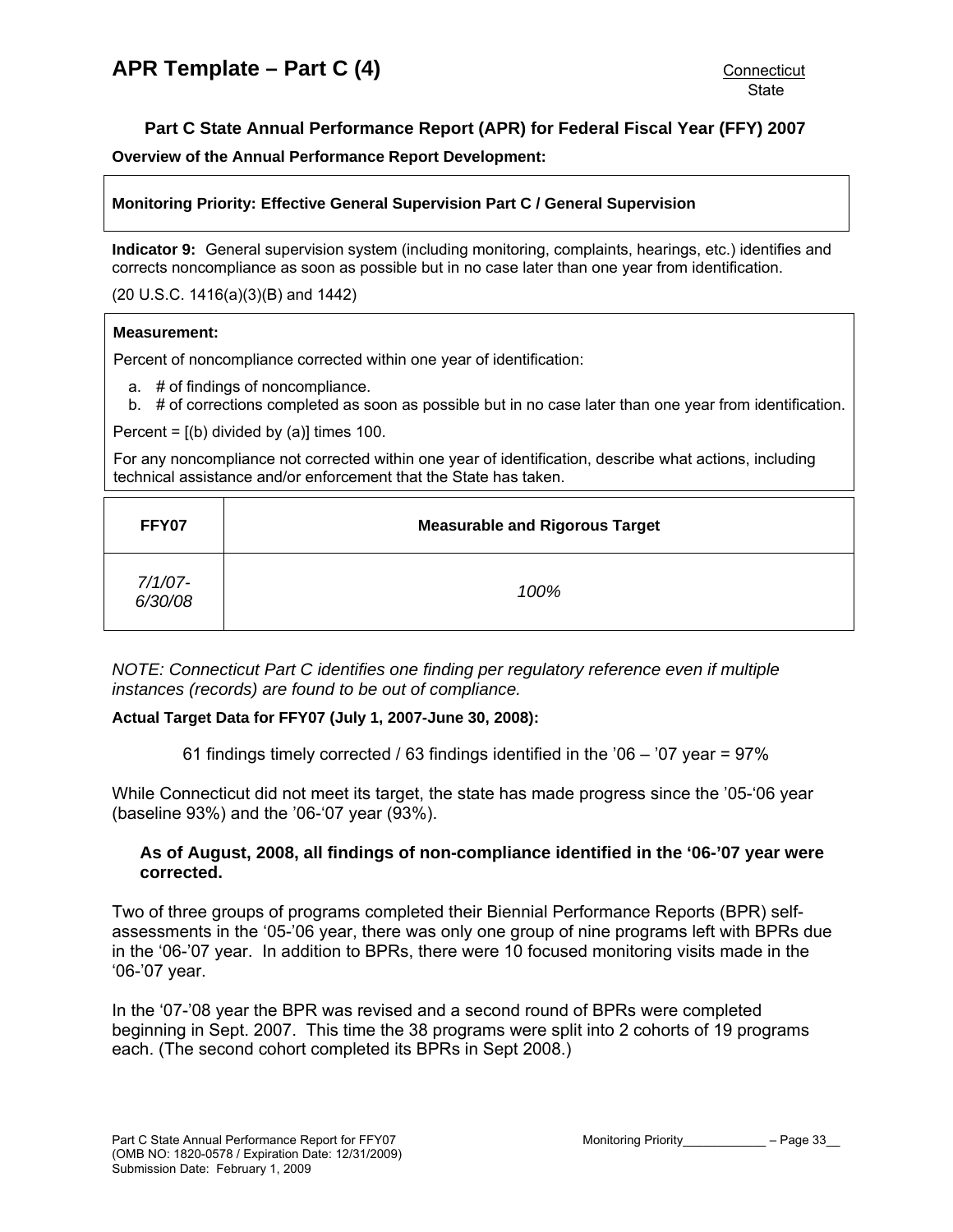There were only four focused monitoring visits in the '07-'08 year and this number is expected to remain low to ensure adequate resources for follow-up and TA.

There was one data verification visit in the '07-'08 year which led directly to the lead agency cancelling their contract with the program after transferring the families to other programs.

For the APR compliance indicators, all programs were monitored using the data system with data verification. During the OSEP/DAC meeting in June 2008, the August 2008 National Accountability Conference and in the October 2008 letter from OSEP, it appears as if APR public reporting data should be reviewed to make findings. Once the data '07-'08 year data was verified, findings were identified in writing early in the '08-'09 year if the non-compliance had not been corrected prior to the date of the letter.

|    | <b>Indicator</b><br>(Findings for related<br>requirements are included<br>under each indicator.) | General<br><b>Supervision</b><br><b>System</b><br><b>Components</b> | # of<br><b>Programs</b><br><b>Monitored</b> | $(a)$ # of<br><b>Findings of</b><br>noncompliance<br>identified in<br><b>FFY 2006</b><br>$(7/1/06 - 6/30/07)$ | (b) # of Findings<br>from (a) for<br>which correction<br>was verified no<br>later than one<br>year from<br>identification |
|----|--------------------------------------------------------------------------------------------------|---------------------------------------------------------------------|---------------------------------------------|---------------------------------------------------------------------------------------------------------------|---------------------------------------------------------------------------------------------------------------------------|
|    | 1. Percent of infants and<br>toddlers with IFSPs who                                             | <b>Monitoring</b>                                                   | 35                                          | 8                                                                                                             | $\overline{7}$                                                                                                            |
|    | receive the early intervention<br>services on their IFSPs in a<br>timely manner.                 | <b>Dispute</b><br><b>Resolution</b>                                 | 3                                           | $\overline{2}$                                                                                                | $\overline{2}$                                                                                                            |
|    | 2. Percent of infants and<br>toddlers with IFSPs who<br>primarily receive early                  | <b>Monitoring</b>                                                   | 34                                          | 1                                                                                                             | 1                                                                                                                         |
|    | intervention services in the<br>home or community-based<br>settings                              | <b>Dispute</b><br><b>Resolution</b>                                 | $\mathbf 0$                                 | $\overline{0}$                                                                                                | $\mathbf 0$                                                                                                               |
|    | 3. Percent of infants and<br>toddlers with IFSPs who                                             | <b>Monitoring</b>                                                   | 9                                           | $\mathbf 0$                                                                                                   | 0                                                                                                                         |
|    | demonstrate improved<br>outcomes                                                                 | <b>Dispute</b><br><b>Resolution</b>                                 | $\mathbf 0$                                 | $\mathbf 0$                                                                                                   | $\mathbf 0$                                                                                                               |
|    | 4. Percent of families<br>participating in Part C who                                            | <b>Monitoring</b>                                                   | 9                                           | $\mathbf 0$                                                                                                   | 0                                                                                                                         |
|    | report that early intervention<br>services have helped the<br>family                             | <b>Dispute</b><br><b>Resolution</b>                                 | $\overline{0}$                              | $\mathbf 0$                                                                                                   | 0                                                                                                                         |
| 5. | Percent of infants and<br>toddlers birth to 1 with IFSPs                                         | <b>Monitoring</b>                                                   | <b>NA</b>                                   | $\mathbf 0$                                                                                                   | 0                                                                                                                         |
| 6. | Percent of infants and<br>toddlers birth to 3 with IFSPs                                         | <b>Dispute</b><br><b>Resolution</b>                                 | <b>NA</b>                                   | 0                                                                                                             | 0                                                                                                                         |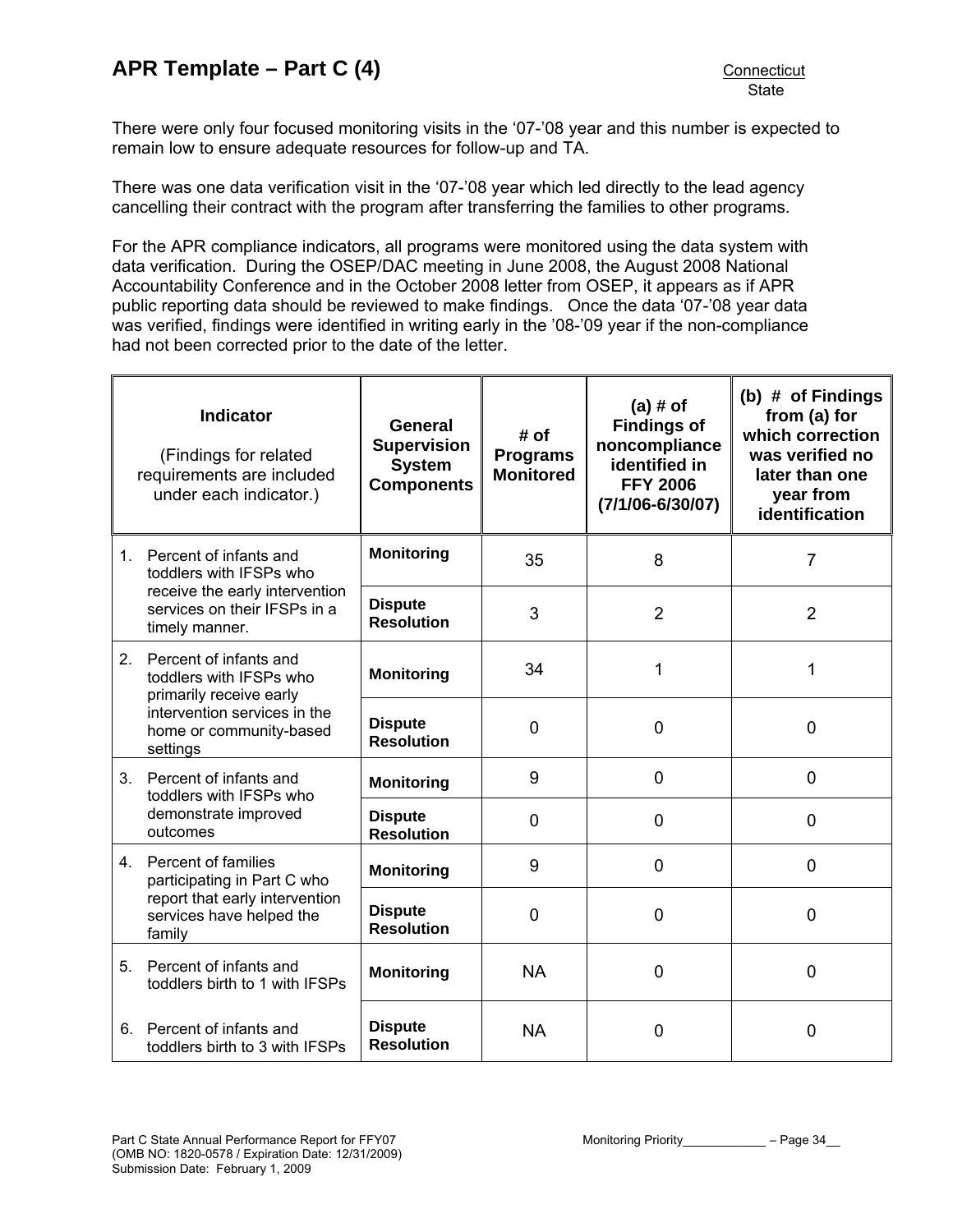| <b>Indicator</b><br>(Findings for related<br>requirements are included<br>under each indicator.) | General<br><b>Supervision</b><br><b>System</b><br><b>Components</b> | # of<br><b>Programs</b><br><b>Monitored</b> | $(a)$ # of<br><b>Findings of</b><br>noncompliance<br>identified in<br><b>FFY 2006</b><br>$(7/1/06 - 6/30/07)$ | (b) $#$ of Findings<br>from (a) for<br>which correction<br>was verified no<br>later than one<br>year from<br>identification |
|--------------------------------------------------------------------------------------------------|---------------------------------------------------------------------|---------------------------------------------|---------------------------------------------------------------------------------------------------------------|-----------------------------------------------------------------------------------------------------------------------------|
| 7. Percent of eligible infants and<br>toddlers with IFSPs for whom<br>an evaluation and          | <b>Monitoring</b>                                                   | 35                                          | 22                                                                                                            | 21                                                                                                                          |
| assessment and an initial<br>IFSP meeting were<br>conducted within Part C's 45-<br>day timeline. | <b>Dispute</b><br><b>Resolution:</b>                                | 0                                           | $\overline{0}$                                                                                                | $\mathbf 0$                                                                                                                 |
| 8a. IFSPs with transition steps                                                                  | <b>Monitoring</b>                                                   | 35                                          | 5                                                                                                             | 5                                                                                                                           |
| and services;                                                                                    | <b>Dispute</b><br><b>Resolution</b>                                 | $\mathbf 0$                                 | $\mathbf 0$                                                                                                   | $\mathbf 0$                                                                                                                 |
| 8b. Notification to LEA, if child                                                                | <b>Monitoring</b>                                                   | 11                                          | $\mathbf 0$                                                                                                   | $\mathbf 0$                                                                                                                 |
| potentially eligible for Part B                                                                  | <b>Dispute</b><br><b>Resolution:</b>                                | $\mathbf 0$                                 | 0                                                                                                             | $\mathbf 0$                                                                                                                 |
| 8c. Transition conference, if child                                                              | <b>Monitoring</b>                                                   | 33                                          | 6                                                                                                             | 6                                                                                                                           |
| potentially eligible for Part B.                                                                 | <b>Dispute</b><br><b>Resolution:</b>                                | 1                                           | 1                                                                                                             | $\mathbf{1}$                                                                                                                |
| Other:                                                                                           | <b>Monitoring</b>                                                   | 35                                          | 18                                                                                                            | 18                                                                                                                          |
| <b>Procedural Safeguards</b>                                                                     | <b>Dispute</b><br><b>Resolution</b>                                 | $\mathbf 0$                                 | $\mathbf 0$                                                                                                   | 0                                                                                                                           |
| Sum the numbers down Column a and Column b                                                       |                                                                     |                                             | 63                                                                                                            | 61                                                                                                                          |
|                                                                                                  |                                                                     |                                             | $(61/63)X100=$                                                                                                | 97%                                                                                                                         |

**Discussion of Improvement Activities Completed and Explanation of Progress or Slippage that occurred for FFY07 (July 1, 2007-June 30, 2008):** 

The new lead agency staff member who spends 50% of her time tracking the correction of non-compliance was able to attend an MSIP meeting in Baltimore in 2007 and gained a greater understanding of this indicator. The manager for Accountability and Monitoring developed and revised a database specifically for tracking all the findings of non-compliance and the related requirements.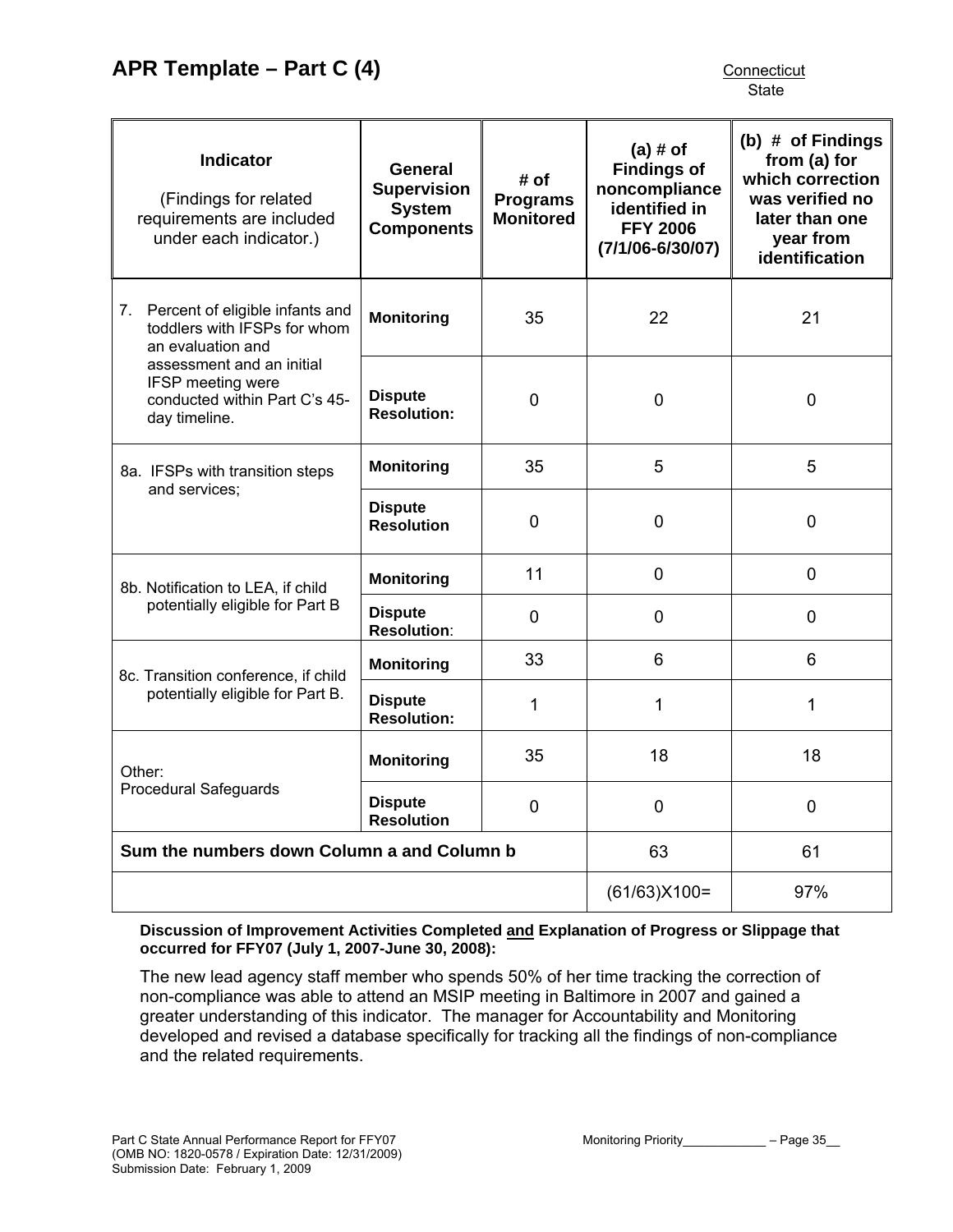*Since Part C in Connecticut is a small system, the few findings that are not timely corrected have a greater impact on the overall state percentage.* 

Indicator 1: *The timeline related child-specific non-compliance reported for this indicator in the '06-'07 APR and in this '07-'08 APR cannot be corrected retroactively.* The one finding of non-compliance that was not corrected within one year was corrected in 16 months (July 15, 2006 - November 1, 2007.) The delay in reporting correction was an oversight on the part of the provider. No Corrective Action Plan or TA was required. [\(See Indicator 1 for more.\)](#page-2-0)

| Number of findings<br>made during the '06-<br>'07 year for non-timely<br>services                      | Number of<br>those findings<br>that were timely<br>corrected and<br>verified | When finding(s) that<br>were NOT timely<br>corrected were<br>verified/corrected | Number of findings<br>made during the '07-<br>'08 year about this<br>measure                              |
|--------------------------------------------------------------------------------------------------------|------------------------------------------------------------------------------|---------------------------------------------------------------------------------|-----------------------------------------------------------------------------------------------------------|
| 5                                                                                                      | 5                                                                            | <b>NA</b>                                                                       | 10                                                                                                        |
| Number of findings<br>made during the '06-<br>'07 year about<br>requirements related<br>to Indicator 1 | Number of<br>those findings<br>that were timely<br>corrected and<br>verified | When finding(s) that<br>were NOT timely<br>corrected were<br>verified/corrected | Number of findings<br>made during the '07-<br>'08 year about<br>requirements related<br>to this indicator |
| 5                                                                                                      |                                                                              | November '07                                                                    | 5                                                                                                         |

Connecticut has ensured that all services began for children and families who did not receive a new service on their IFSP within timelines. [\(See Indicator 1](#page-2-0) for the range of days.)

Indicator 2: The one finding was corrected within one year. [See Indicator 2](#page-6-0) for more details.

| Number of findings    | Number of those | When finding $(s)$ | Number of findings      |
|-----------------------|-----------------|--------------------|-------------------------|
| made during the '06-  | findings that   | that were NOT      | made during the '07-'08 |
| '07 year about this   | were timely     | timely corrected   | year about this measure |
| measure               | corrected and   | were ultimately    |                         |
|                       | verified        | verified/corrected |                         |
|                       |                 | NA.                |                         |
| Number of findings    | Number of those | When finding(s)    | Number of findings      |
| made during the '06-  | findings that   | that were NOT      | made during the '07-'08 |
| '07 year about        | were timely     | timely corrected   | year about requirements |
| requirements related  | corrected and   | were ultimately    | related to this sub-    |
| to this sub-indicator | verified        | verified/corrected | indicator               |
|                       | 0               | <b>NA</b>          |                         |

Indicator 3 & 4: The related requirements for these were counted under other indicators.

Indicators 5 & 6: Child Find is the responsibility of the lead agency and as such there were no findings. For more information about the single point of entry please see the State Performance Plan and previous Annual Performance Reports. The related requirements for these were counted under other indicators.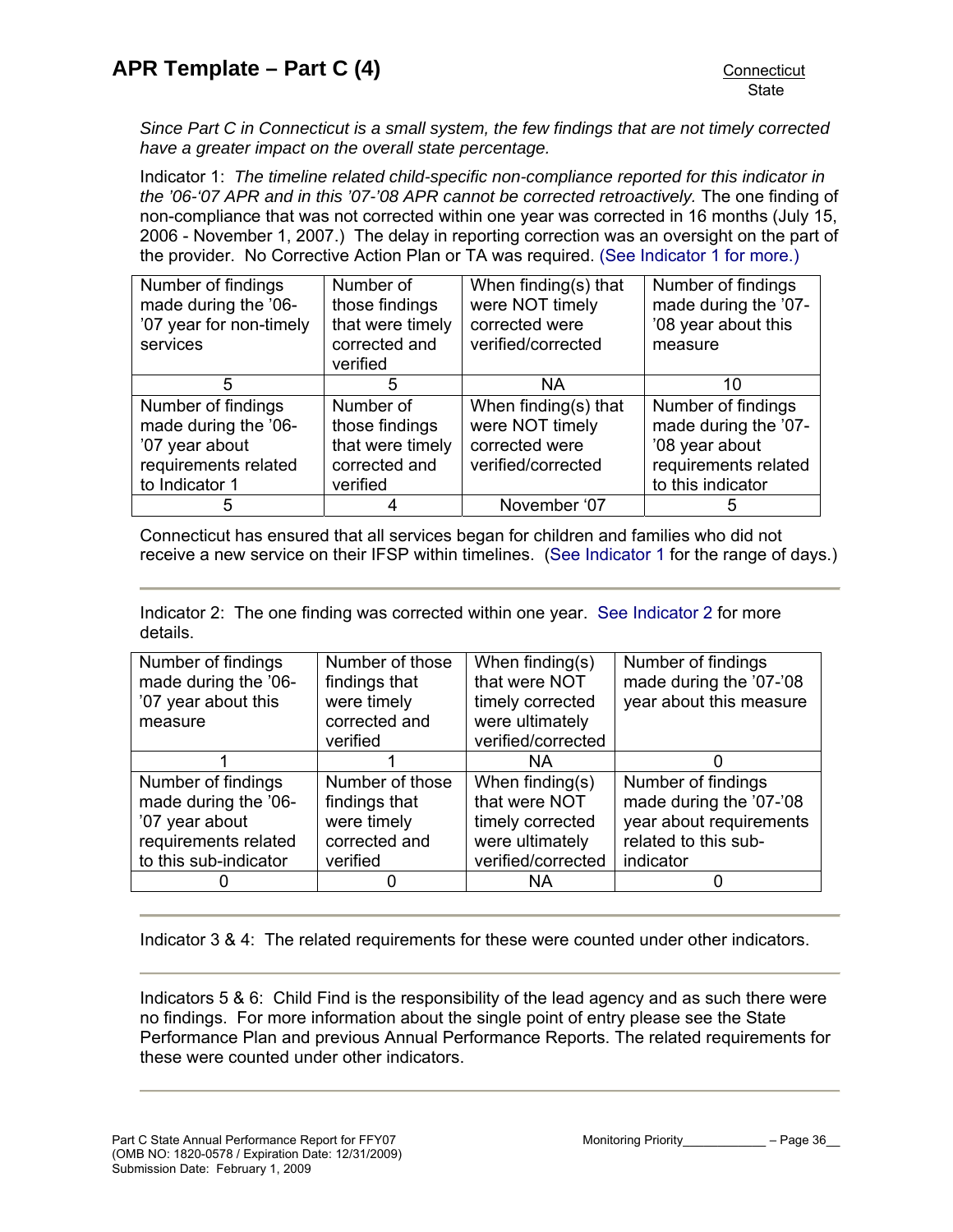Indicator 7: *The timeline related child-specific non-compliance reported for this indicator in the '06-'07 APR and in this '07-'08 APR cannot be corrected retroactively.* The one finding of non-compliance that was not corrected within one year was corrected in 16 months (April 15, 2007 - August 1, 2008). The very large program received a determination of Needs Assistance in Spring 2008. A corrective action plan was developed and TA was provided including data reports disaggregated by region. ([See Indicator 7](#page-21-0) for more details.)

| Number of       | Number of those | When finding $(s)$ | Number of       |
|-----------------|-----------------|--------------------|-----------------|
| findings made   | findings that   | that were NOT      | findings made   |
| during the '06- | were timely     | timely corrected   | during the '07- |
| '07 year about  | corrected and   | were ultimately    | '08 year about  |
| timely initial  | verified        | verified/corrected | this measure    |
| evaluations and |                 |                    |                 |
| <b>IFSPs</b>    |                 |                    |                 |
| 8               | 7               | August '08         | 1               |
| Number of       | Number of those | When finding(s)    | Number of       |
| findings made   | findings that   | that were NOT      | findings made   |
| during the '06- | were timely     | timely corrected   | during the '07- |
| '07 year about  | corrected and   | were ultimately    | '08 year about  |
| requirements    | verified        | verified/corrected | requirements    |
| related to      |                 |                    | related to this |
| indicator 7     |                 |                    | indicator       |
| 14              | 14              | <b>NA</b>          | 3               |

Connecticut has ensured that all evaluations were completed and initial IFSP meetings were held for children and families who did not receive an evaluation and initial IFSP within timelines. [\(See Indicator 7](#page-21-0) for the range of days.)

Indicator 8a: The since this indicator reports about children exiting Part C, child-specific non-compliance reported for this indicator in the '06-'07 APR and in this '07-'08 APR cannot be corrected retroactively. All findings were corrected within one year. [See Indicator 8a](#page-26-0) for more details.

| Number of        | Number of those | When finding $(s)$ | Number of       |
|------------------|-----------------|--------------------|-----------------|
| findings made    | findings that   | that were NOT      | findings made   |
| during the '06-  | were timely     | timely corrected   | during the '07- |
| '07 year about   | corrected and   | were ultimately    | '08 year about  |
| missing          | verified        | verified/corrected | this measure    |
| transition plans |                 |                    |                 |
|                  |                 | <b>NA</b>          | O               |
| Number of        | Number of those | When finding(s)    | Number of       |
| findings made    | findings that   | that were NOT      | findings made   |
| during the '06-  | were timely     | timely corrected   | during the '07- |
| '07 year about   | corrected and   | were ultimately    | '08 year about  |
| requirements     | verified        | verified/corrected | requirements    |
| related to       |                 |                    | related to this |
| indicator 8a     |                 |                    | sub-indicator   |
|                  | 5               | <b>NA</b>          |                 |

Connecticut has ensured that transition plans were present for all children and families exiting Part C. ([See Indicator 8a](#page-26-0) for more details.)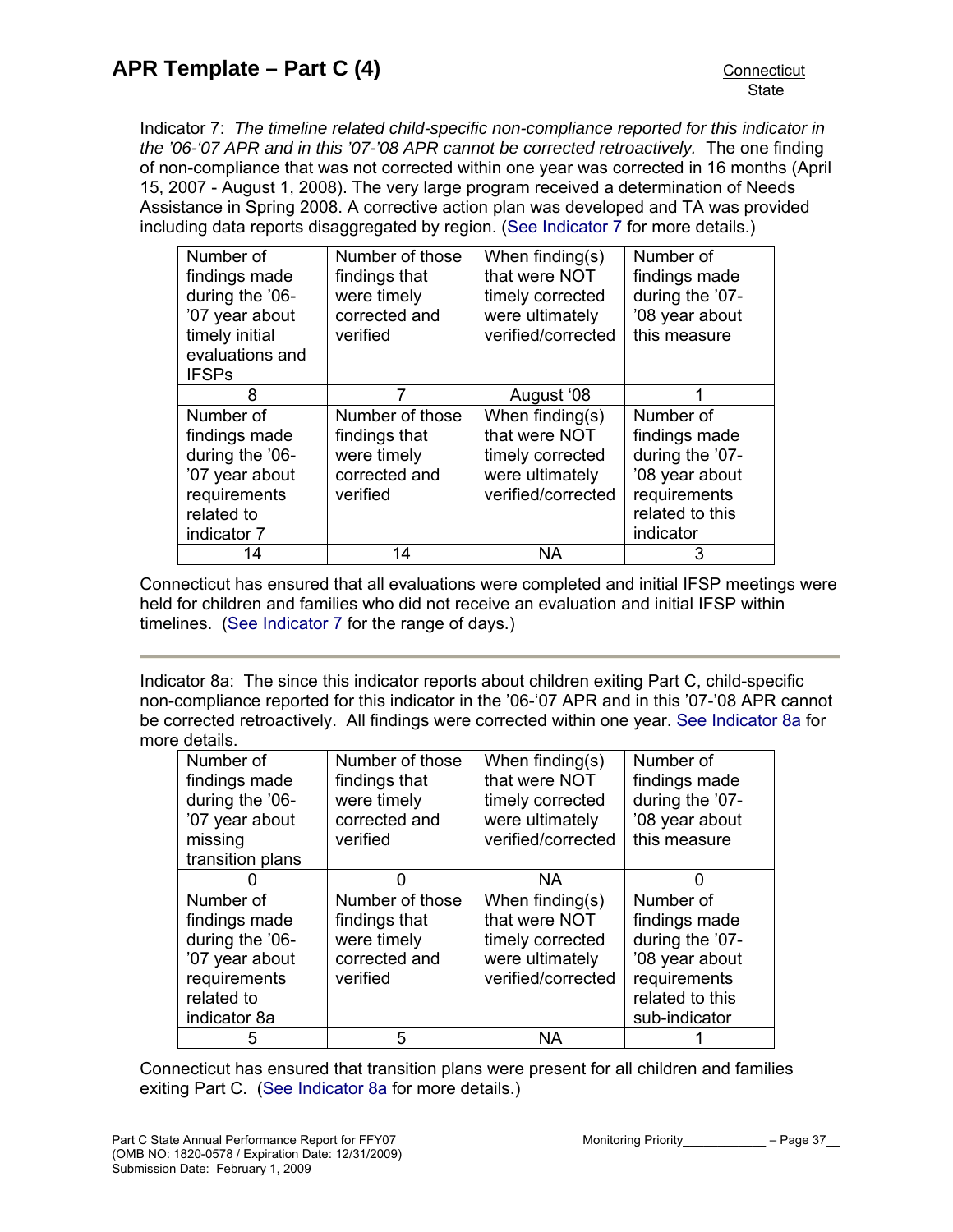Indicator 8b: Notification was made to school districts about all children near age three who were potentially eligible for preschool special education.

Indicator 8c: *The timeline related child-specific non-compliance reported for this indicator in the '06-'07 APR and in this '07-'08 APR cannot be corrected retroactively.* All findings were corrected within one year. ([See Indicator 8c](#page-26-0) for details.)

| Number of<br>findings made<br>during the '06-'07<br>year about timely<br>transition                          | Number of those<br>findings that<br>were timely<br>corrected and<br>verified | When finding $(s)$<br>that were NOT<br>timely corrected<br>were ultimately<br>verified/corrected | Number of<br>findings made<br>during the '07-<br>'08 year about<br>this measure                                     |
|--------------------------------------------------------------------------------------------------------------|------------------------------------------------------------------------------|--------------------------------------------------------------------------------------------------|---------------------------------------------------------------------------------------------------------------------|
| conferences                                                                                                  |                                                                              |                                                                                                  |                                                                                                                     |
| h                                                                                                            | 6                                                                            | NA.                                                                                              |                                                                                                                     |
| Number of<br>findings made<br>during the '06-'07<br>year about<br>requirements<br>related to<br>indicator 8c | Number of those<br>findings that<br>were timely<br>corrected and<br>verified | When finding(s)<br>that were NOT<br>timely corrected<br>were ultimately<br>verified/corrected    | Number of<br>findings made<br>during the '07-<br>'08 year about<br>requirements<br>related to this<br>sub-indicator |
|                                                                                                              |                                                                              | NА                                                                                               |                                                                                                                     |

Connecticut has ensured that all transition conferences were held for children and families who did not receive a transition conference within timelines. ([See Indicator 8c](#page-26-0) for the range of days.)

Other: This grouping includes procedural safeguards such as consent to release information, written prior notice, and communication in the family's native language. All findings were corrected within one year and all non-timeline related child-specific noncompliance was corrected within 2 weeks.

## *Focused Monitoring*

Through this monitoring process seven programs had non-compliance identified in the '06- '07 year. Of those seven programs, six corrected all identified non-compliance within one year.

The lead agency contracted with WESTED to evaluate the focused monitoring system in the '08-'09 year. A contract was developed with an additional parent to participate on the focused monitoring team. The report is posted on [Birth23.org](http://www.birth23.org/)

## *Birth to Three Data System*

The real-time performance dashboard was modified to include exception reports for Indicator 8A (Transition plans) and Indicator I (Timely Services)

*Data Verification*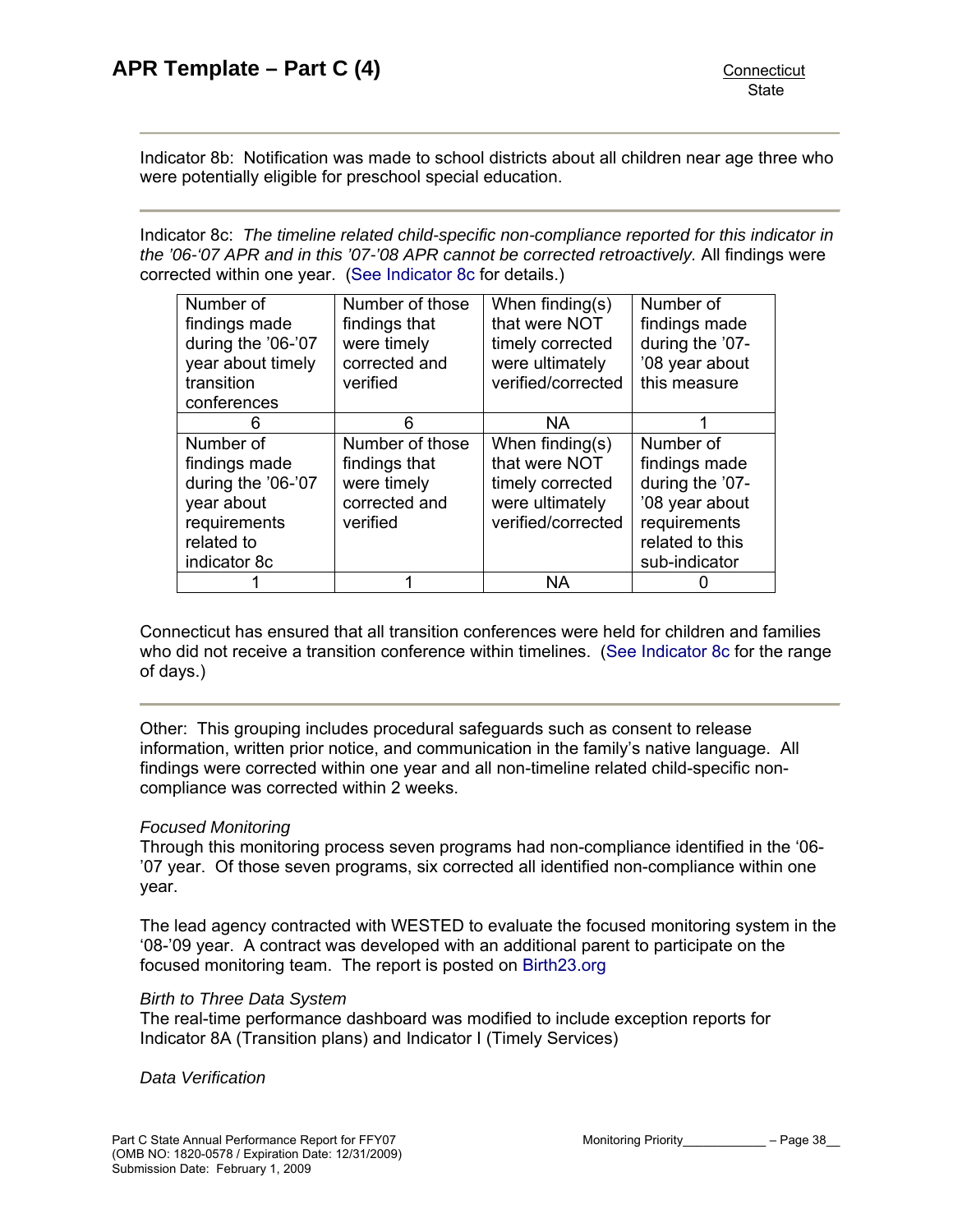This is completed as one of many components of Connecticut's accountability and monitoring system. One Data Verification visit was completed in the '07-'08 year after a program with a Determination of Needs Assistance reported correction of all findings from and the '06-'07 year Focused Monitoring visit and 100% compliance on their BPR in Sept 2008. The correction was not verified and the contract with the program was cancelled by the lead agency.

## *Biennial Performance Report (BPR)*

Nine programs completed BPRs in the '06-'07 year. Through this monitoring process all nine programs had non-compliance identified for at least one measure. Of those nine programs, eight corrected all identified non-compliance within one year. The one program that did not, received a determination of Needs Assistance

## *Determinations*

Two programs were determined to need assistance in Spring 2008 and corrective action plans were developed with both. As of December 2008, one program has corrected all findings of non-compliance as well as any concerns about untimely data. The other has corrected 12 of 13 findings made in the '07-'08 year and is expected to demonstrate correction by 12/28/09. If so this program may meet requirements. If not they will move to Need Intervention with sanctions.

## *Complaints*

There were 4 written complaints in the '06-'07 year that resulted in 3 findings. All three findings were child-specific and were timely corrected.

**Revisions, with Justification, to Proposed Targets / Improvement Activities / Timelines / Resources for FFY07 (July 1, 2007-June 30, 2008)** *[If applicable]*

## *Biennial Performance Report (BPR)*

The entire BPR will be reviewed and modified once Cohort II completes their selfassessments in September 2008.

## *[Public Reporting of APR Data](http://www.birth23.org/state_performance_plans_and_annu.htm)*

Findings based on the '07-'08 data were identified early in the '08-'09 year once the '07-'08 data was collected and verified.

## *Determinations*

The timely correction of identified non-compliance will continue to be a factor in local determinations each year. Determinations will be made again in March 2009.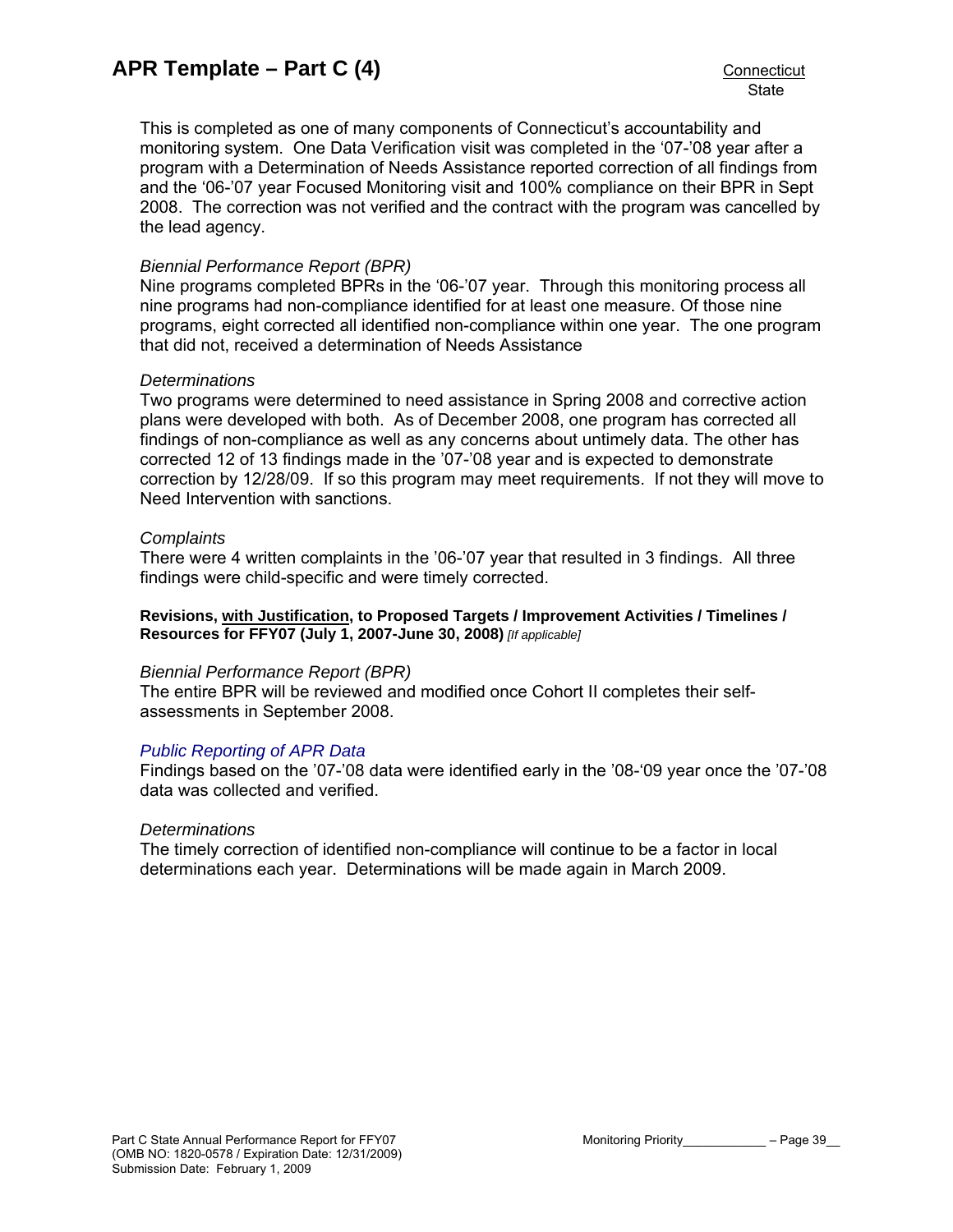## <span id="page-39-0"></span>**Part C State Annual Performance Report (APR) for Federal Fiscal Year (FFY) 2007**

## **Overview of the Annual Performance Report Development:**

Same process as described in Indicator #1.

### **Monitoring Priority: Effective General Supervision Part C / General Supervision**

**Indicator 10:** Percent of signed written complaints with reports issued that were resolved within 60-day timeline or a timeline extended for exceptional circumstances with respect to a particular complaint.

(20 U.S.C. 1416(a)(3)(B) and 1442)

**Measurement:** Percent =  $1.1(b) + 1.1(c)$  divided by 1.1] times 100.

| FFY07              | <b>Measurable and Rigorous Target</b> |
|--------------------|---------------------------------------|
| 7/1/07-<br>6/30/08 | 100%                                  |

#### **Actual Target Data for FFY07 (July 1, 2007-June 30, 2008):**

100% - There were three written complaints received and all three reports were issued on time.

**Discussion of Improvement Activities Completed and Explanation of Progress or Slippage that occurred for FFY07 (July 1, 2007-June 30, 2008):** 

NA

**Revisions, with Justification, to Proposed Targets / Improvement Activities / Timelines / Resources for FFY07 (July 1, 2007-June 30, 2008) [If applicable]**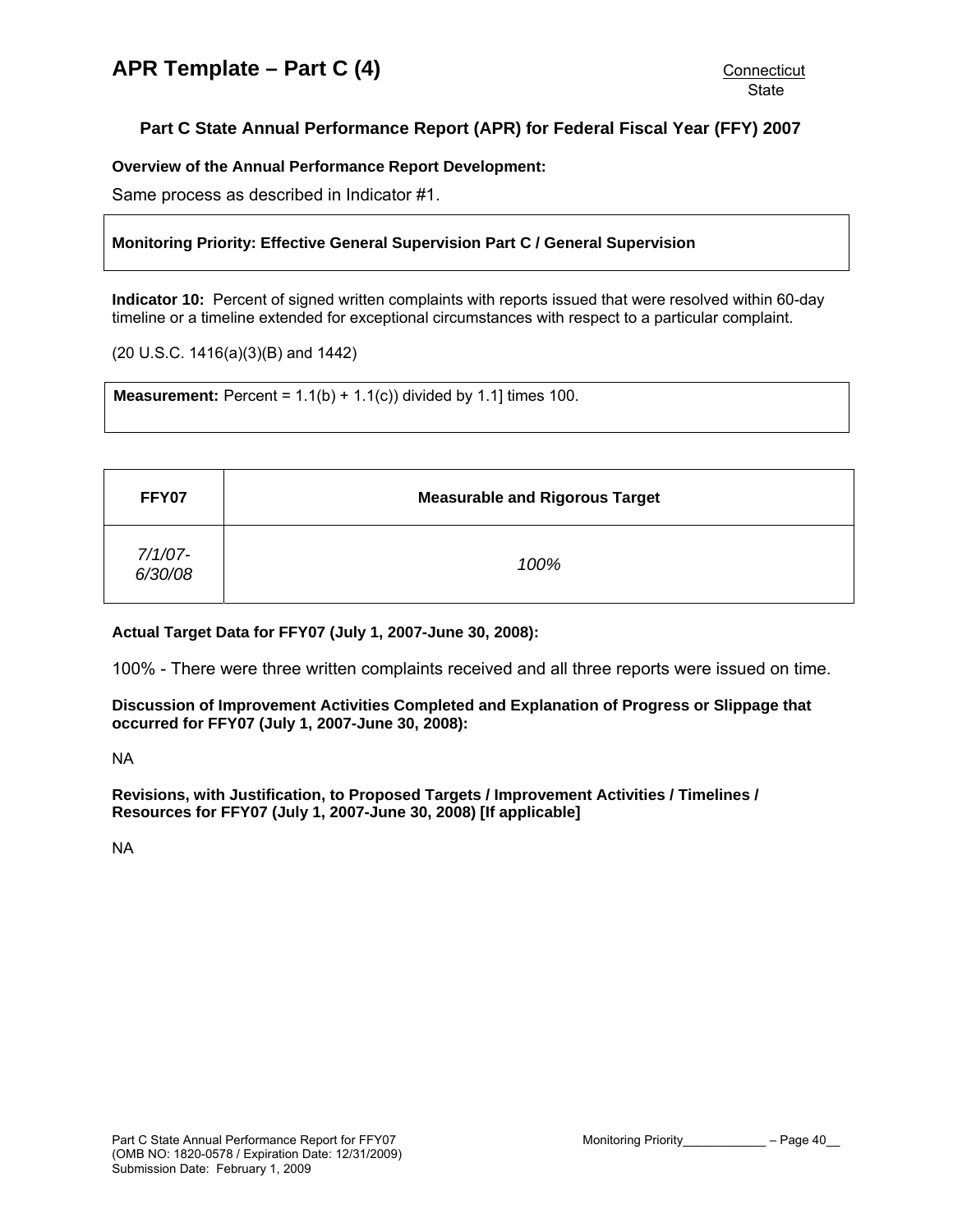## <span id="page-40-0"></span>**Part C State Annual Performance Report (APR) for Federal Fiscal Year (FFY) 2007**

### **Overview of the Annual Performance Report Development:**

Same process as described in Indicator #1.

## **Monitoring Priority: Effective General Supervision Part C / General Supervision**

**Indicator 11:** Percent of fully adjudicated due process hearing requests that were fully adjudicated within the applicable timeline.

(20 U.S.C. 1416(a)(3)(B) and 1442)

**Measurement:** Percent =  $[(3.2(a) + 3.2(b))$  divided by 3.2] times 100.

| FFY07              | <b>Measurable and Rigorous Target</b> |
|--------------------|---------------------------------------|
| 7/1/07-<br>6/30/08 | 100%                                  |

### **Actual Target Data for FFY07 (July 1, 2007-June 30, 2008):**

NA - There were no fully adjudicated hearings.

**Discussion of Improvement Activities Completed and Explanation of Progress or Slippage that occurred for FFY07 (July 1, 2007-June 30, 2008):** 

NA

**Revisions, with Justification, to Proposed Targets / Improvement Activities / Timelines / Resources for FFY07 (July 1, 2007-June 30, 2008)** *[If applicable]*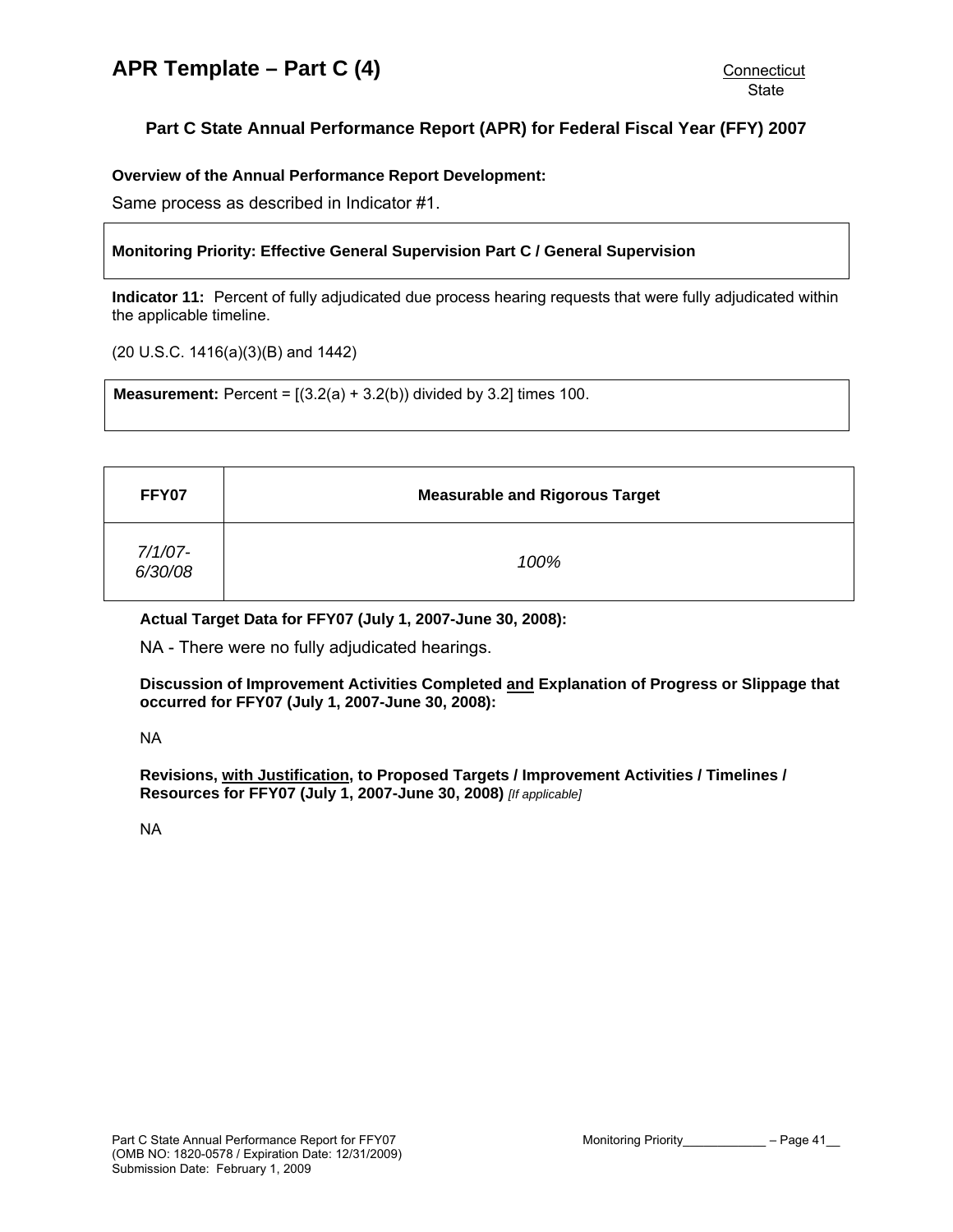## <span id="page-41-0"></span>**Part C State Annual Performance Report (APR) for Federal Fiscal Year (FFY) 2007**

**Overview of the Annual Performance Report Development:** 

Same process as described in Indicator #1.

### **Monitoring Priority: Effective General Supervision Part C / General Supervision**

**Indicator 12:** Percent of hearing requests that went to resolution sessions that were resolved through resolution session settlement agreements (applicable if Part B due process procedures are adopted).

(20 U.S.C. 1416(a)(3)(B) and 1442)

**Measurement:** Percent =  $(3.1(a)$  divided by  $3.1$ ) times 100.

| FFY07              | <b>Measurable and Rigorous Target</b> |
|--------------------|---------------------------------------|
| 7/1/07-<br>6/30/08 | ΝA                                    |

**Actual Target Data for FFY07 (July 1, 2007-June 30, 2008):** 

NA – Does not apply to Part C in CT

**Discussion of Improvement Activities Completed and Explanation of Progress or Slippage that occurred for FFY07 (July 1, 2007-June 30, 2008):** 

NA

**Revisions, with Justification, to Proposed Targets / Improvement Activities / Timelines / Resources for FFY07 (July 1, 2007-June 30, 2008)** *[If applicable]*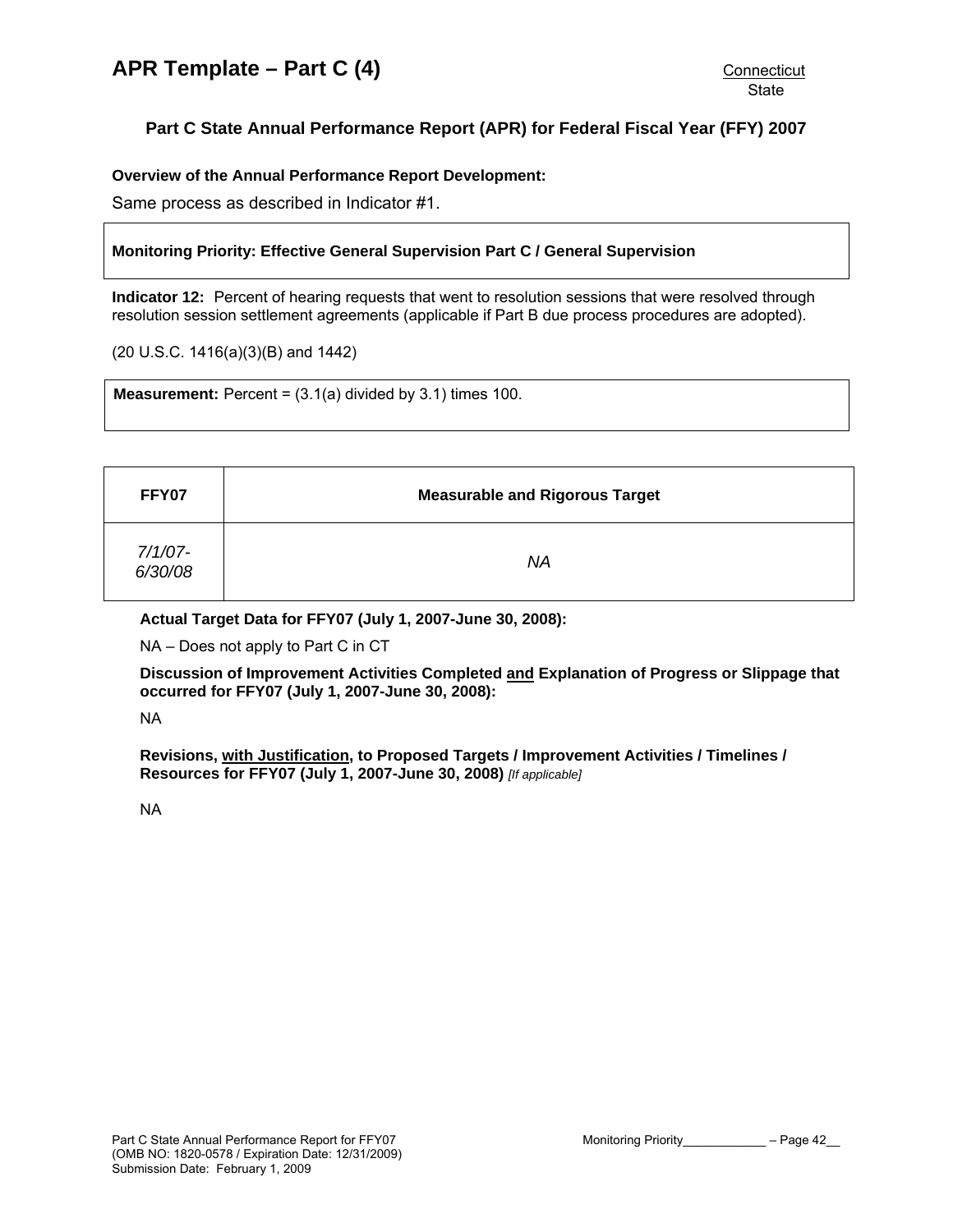# <span id="page-42-0"></span>**Part C State Annual Performance Report (APR) for Federal Fiscal Year (FFY) 2007**

**Overview of the Annual Performance Report Development:** 

Same process as described in Indicator #1.

## **Monitoring Priority: Effective General Supervision Part C / General Supervision**

**Indicator 13:** Percent of mediations held that resulted in mediation agreements.

(20 U.S.C. 1416(a)(3)(B) and 1442)

**Measurement:** Percent =  $[(2.1(a)(i) + 2.1(b)(i))$  divided by 2.1] times 100.

| FFY07              | <b>Measurable and Rigorous Target</b> |
|--------------------|---------------------------------------|
| 7/1/07-<br>6/30/08 | <b>NA</b>                             |

**Actual Target Data for FFY07 (July 1, 2007-June 30, 2008):** 

NA - There were no mediations held during the reporting period.

**Discussion of Improvement Activities Completed and Explanation of Progress or Slippage that occurred for FFY07 (July 1, 2007-June 30, 2008):** 

NA

**Revisions, with Justification, to Proposed Targets / Improvement Activities / Timelines / Resources for FFY07 (July 1, 2007-June 30, 2008)** *[If applicable]*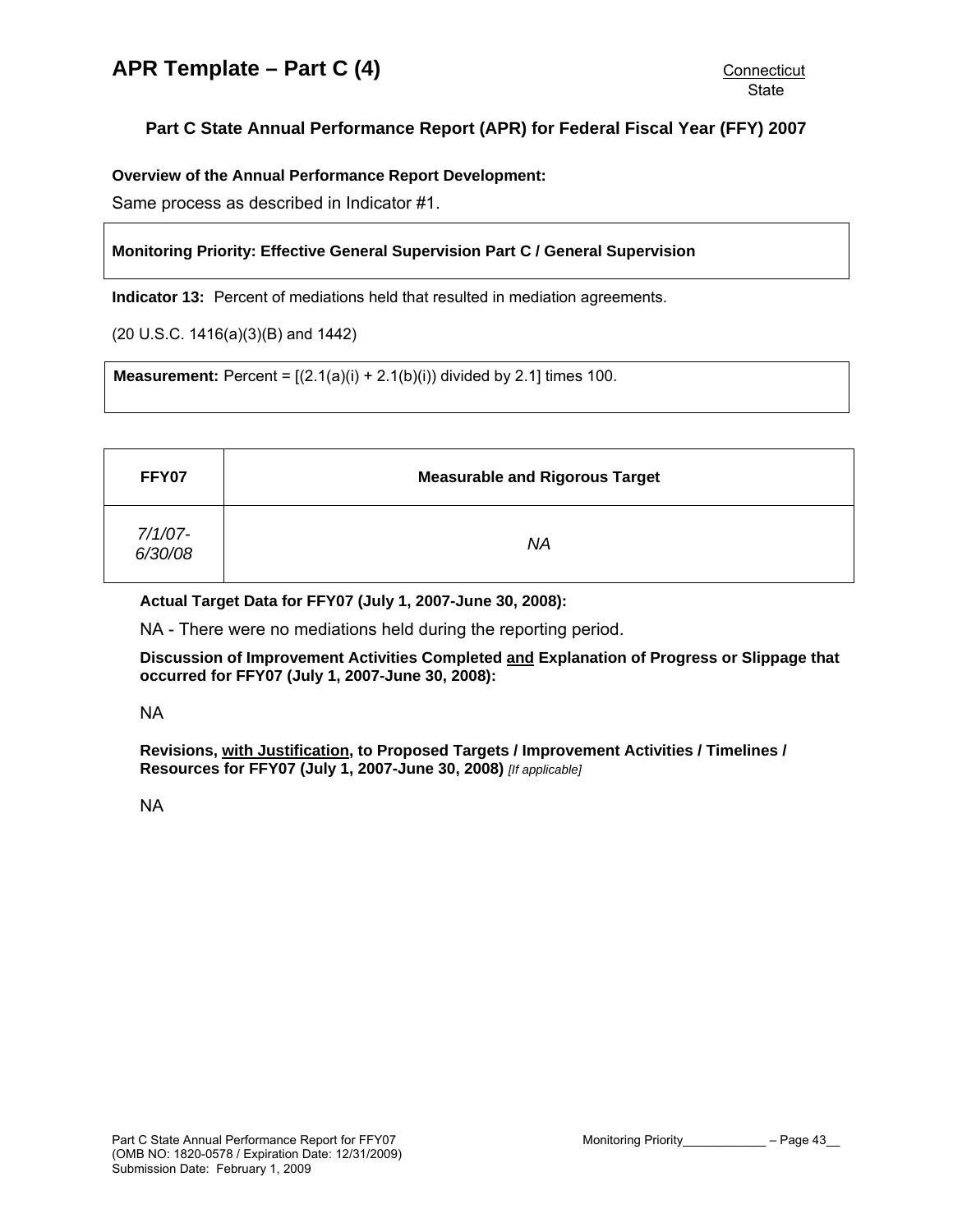# <span id="page-43-0"></span>**Part C State Annual Performance Report (APR) for Federal Fiscal Year (FFY) 2007**

### **Overview of the Annual Performance Report Development:**

Same process as described in Indicator #1.

## **Monitoring Priority: Effective General Supervision Part C / General Supervision**

**Indicator 14:** State reported data (618 and State Performance Plan and Annual Performance Report) are timely and accurate.

(20 U.S.C. 1416(a)(3)(B) and 1442)

**Measurement:** State reported data, including 618 data, State performance plan, and annual performance reports, are:

- a. Submitted on or before due dates (February 1 for child count, including race and ethnicity, settings and November 1 for exiting, personnel, dispute resolution); and
- b. Accurate (describe mechanisms for ensuring error free, consistent, valid and reliable data and evidence that these standards are met).

| FFY07                 | <b>Measurable and Rigorous Target</b> |
|-----------------------|---------------------------------------|
| $7/1/07 -$<br>6/30/08 | 100%                                  |

#### **Actual Target Data for FFY07 (July 1, 2007-June 30, 2008):** 100%

| <b>Indicator 14 - APR Data</b> |                                     |                                                                                                 |                |  |
|--------------------------------|-------------------------------------|-------------------------------------------------------------------------------------------------|----------------|--|
| <b>APR Indicator</b>           | <b>Valid and</b><br><b>Reliable</b> | <b>Correct Calculation</b>                                                                      | <b>Total</b>   |  |
|                                |                                     |                                                                                                 | 2              |  |
| $\overline{2}$                 |                                     |                                                                                                 | $\overline{2}$ |  |
| 3                              |                                     |                                                                                                 | $\overline{2}$ |  |
| 4                              |                                     |                                                                                                 | $\overline{2}$ |  |
| 5                              |                                     |                                                                                                 | 2              |  |
| 6                              |                                     |                                                                                                 | $\overline{2}$ |  |
| 7                              |                                     |                                                                                                 | $\overline{2}$ |  |
| 8a                             |                                     |                                                                                                 | $\overline{2}$ |  |
| 8b                             |                                     |                                                                                                 | $\overline{2}$ |  |
| 8c                             |                                     |                                                                                                 | 2              |  |
| 9                              |                                     |                                                                                                 | $\overline{2}$ |  |
| 10                             |                                     |                                                                                                 | $\overline{2}$ |  |
| 11                             |                                     |                                                                                                 | $\overline{2}$ |  |
| 12                             | <b>NA</b>                           | <b>NA</b>                                                                                       | <b>NA</b>      |  |
| 13                             |                                     |                                                                                                 | 2              |  |
|                                |                                     | <b>Subtotal</b>                                                                                 | 28             |  |
| <b>APR Score Calculation</b>   |                                     | <b>Timely Submission Points (5)</b><br>points for submission of<br>SPP/APR by February 2, 2008) | 5              |  |
|                                |                                     | <b>Grand Total</b>                                                                              | 33             |  |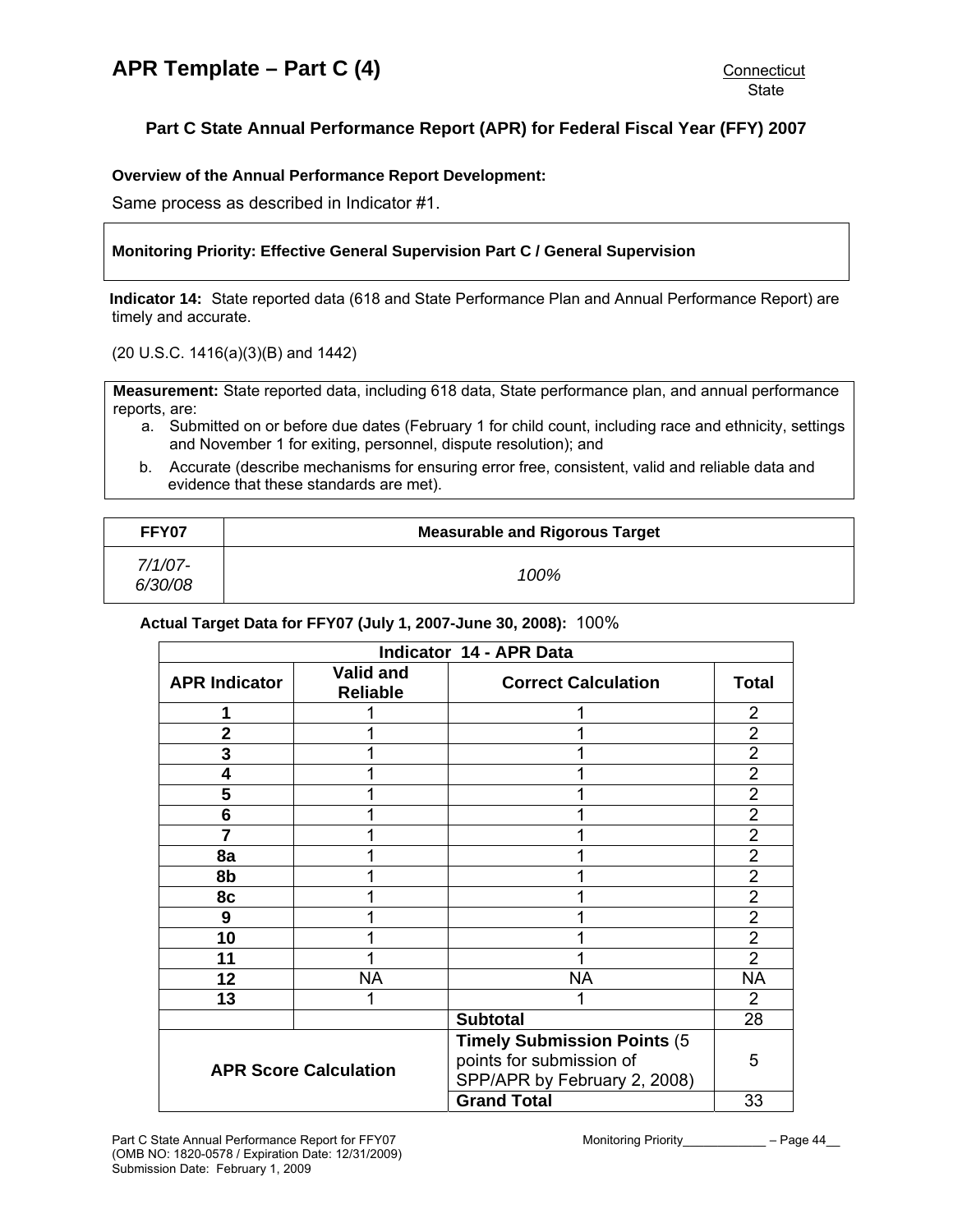| <b>Indicator 14 - 618 State-Reported Data</b>                                        |        |                         |                                    |                                                            |              |
|--------------------------------------------------------------------------------------|--------|-------------------------|------------------------------------|------------------------------------------------------------|--------------|
| <b>Table</b>                                                                         | Timely | <b>Complete</b><br>Data | <b>Passed Edit</b><br><b>Check</b> | <b>Responded to</b><br><b>Data Note</b><br><b>Requests</b> | <b>Total</b> |
| Table 1 - Child<br>Count<br><b>Due Date: 2/1/08</b>                                  |        |                         |                                    |                                                            | 4            |
| Table 2 - Program<br><b>Settings</b><br><b>Due Date: 2/1/08</b>                      |        |                         |                                    |                                                            | 4            |
| Table 3 - Exiting<br>Due Date: 11/1/08                                               | 1      |                         | 1                                  | <b>NA</b>                                                  | 3            |
| Table 4 - Dispute<br><b>Resolution</b><br>Due Date: 11/1/08                          | 1      |                         | 1                                  | <b>NA</b>                                                  | 3            |
|                                                                                      |        |                         |                                    | <b>Subtotal</b>                                            | 14           |
| <b>Weighted Total (subtotal X 2.5;</b><br>round $\leq$ .49 down and $\geq$ .50 up to |        |                         |                                    |                                                            |              |
| a whole number)                                                                      |        |                         | 35                                 |                                                            |              |

| <b>Indicator #14 Calculation</b>   |      |  |
|------------------------------------|------|--|
| A. APR Total**                     | 33   |  |
| <b>B.</b> 618 Total                | 35   |  |
| C. Grand Total                     | 68   |  |
| Percent timely and accurate data = |      |  |
| (C divided by 68** times 100)      | 100% |  |

**\*\***"Consistent with what we told states last year, states that do NOT have data for an indicator should score themselves with a "NA" Since there is no selfcalculating worksheet this year, states should make sure that they reduce the denominator by 1 for every "NA" they enter. This will ensure that they will not be penalized for making this entry." Ken Kienas, OSEP/MSIP Nov. 17, 2008 email

## **Discussion of Improvement Activities Completed and Explanation of Progress or Slippage that occurred for FFY07 (July 1, 2007-June 30, 2008):**

Connecticut met its target because the 618 Child Count and Settings tables, due to OSEP on February 1 along with to the APR, were sent in on time this year…

## **Revisions, with Justification, to Proposed Targets / Improvement Activities / Timelines / Resources for FFY07 (July 1, 2007-June 30, 2008)** *[If applicable]*

No revisions